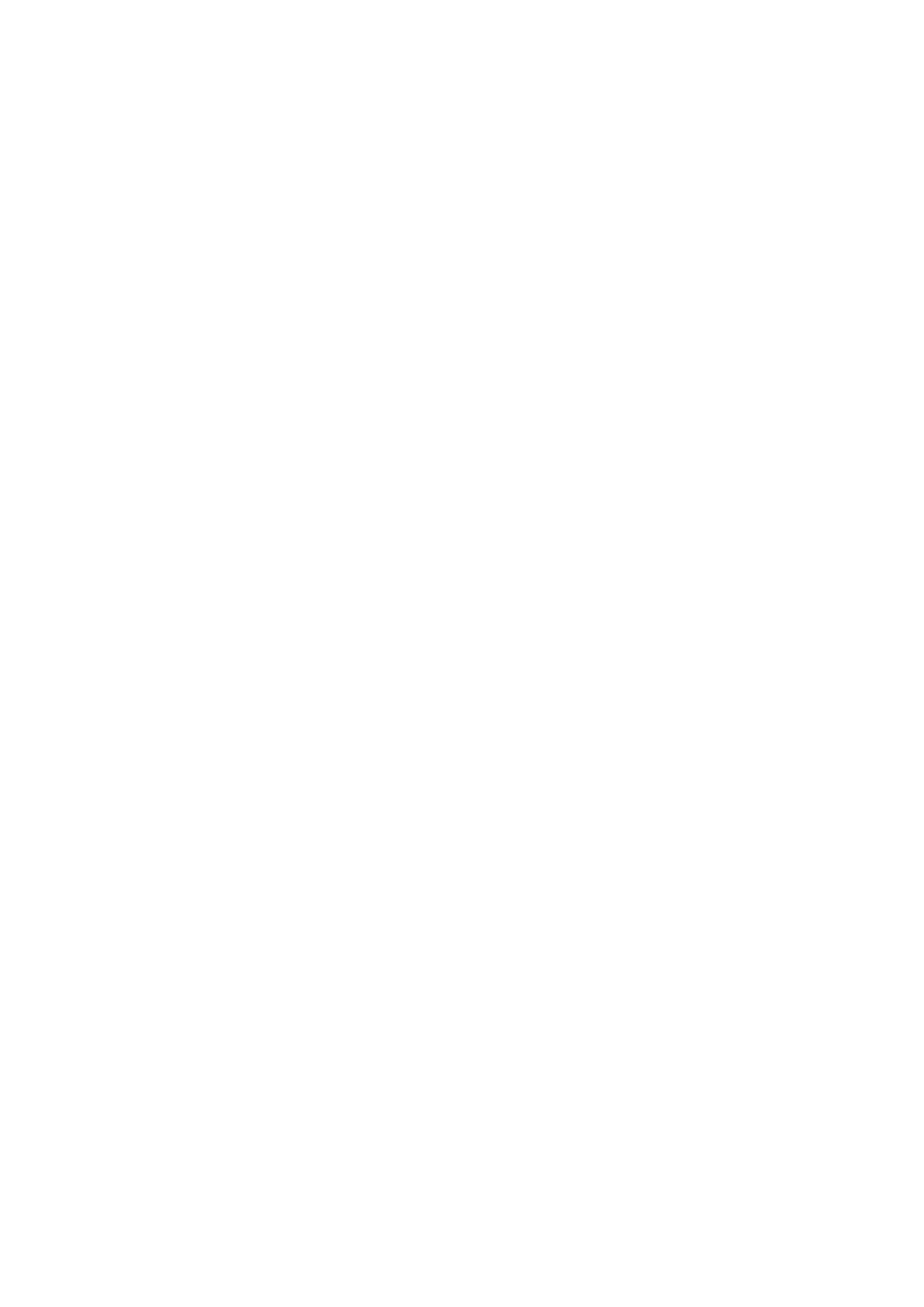## **A damaging unilateralism**

<span id="page-2-0"></span>*States which demonstrate a high degree of respect for human rights are likeliest to contribute to international security and well-being*.

United States Secretary of State Colin Powell, 31 March 2003<sup>1</sup>

Launching the State Department's latest report on human rights in other countries in March, Secretary of State Colin Powell spoke of the "steadfast commitment of the United States to advance internationally agreed human rights principles worldwide… As we lead an international campaign against terrorism, we are also working to extend the blessings of freedom at home and abroad". In a letter to a US Senator in June, the Pentagon's General Counsel stated that the administration "fully share[s] your concern for ensuring that in the conduct of this war against a ruthless and unprincipled foe, the United States does not compromise its commitment to human rights in accordance with the  $law$ <sup>"</sup>.<sup>2</sup> In July, the Assistant Secretary of State for human rights wrote to Amnesty International: "It is the policy of the United States Government to pursue human rights and the rule of law as a central element of foreign policy. The US approach to countering terrorism does not conflict with or violate this policy".<sup>3</sup>

Actions, however, speak louder than words, and some of the US administration's actions since 11 September 2001 threaten to erode international law and standards forged over the past half-century or more. <sup>4</sup> Prior to the invasion of Iraq, diplomat John Brady Kiesling resigned from the US Foreign Service. He wrote in his resignation letter to Secretary Powell: "We are straining beyond its limits an international system we have built with such toil and treasure, a web of laws, treaties, organizations, and shared values that sets limits on our foes far more effectively that it ever constrained America's ability to defend its interests".<sup>5</sup>

A less than wholehearted approach to international standards on the part of the USA is not new – this is a country that has been slow to commit itself to human rights treaties and has attached unprecedented conditions to some of those it has ratified.<sup>6</sup> Recently, however, this reluctance appears to have come closer to outright rejectionism. The USA's active opposition to the International Criminal Court is a case in point. Its worldwide campaign to have US nationals exempted from the Court's jurisdiction coincided with the US administration's own plans to try selected foreign nationals by military commissions – executive bodies, not independent and impartial courts. Similarly, the USA's attempt to block the Optional Protocol to the United Nations Convention against Torture, which will establish a system of regular visits to places of detention, came at a time when the government was denying international human rights organizations access to hundreds of detainees held in its "war on terror".<sup>7</sup>

A report by an independent US government watchdog agency – the Justice Department's Office of Inspector General – published in June 2003, found there were "significant problems" in the treatment of non-US nationals detained in the initial post September 11 sweeps in the USA.<sup>8</sup> Hundreds of people were held, often for months, on minor visa violations in harsh conditions, and were deprived of rights including prompt access to attorneys.<sup>9</sup> While the US government has undertaken to reform some of its procedures in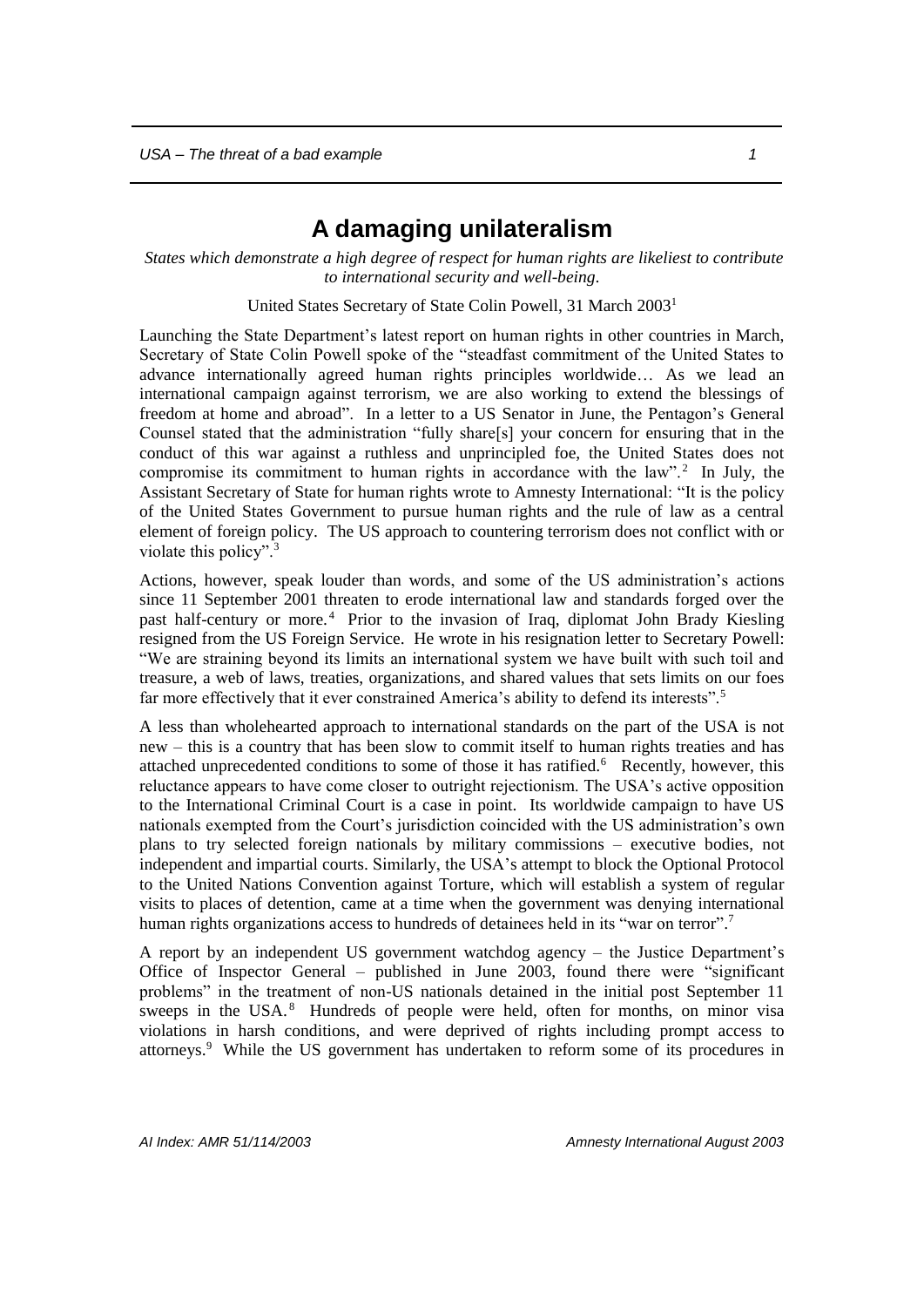response to that report, no such scrutiny has been permitted in the case of the hundreds of non-US nationals who continue to be held outside the USA in its ongoing "war on terror".

The Department of Defence continues to hold hundreds of foreign nationals without charge or trial in the US Naval Base in Guantánamo Bay in Cuba. Many have been held there for more than a year in conditions the totality of which may amount to cruel, inhuman or degrading treatment. None was granted prisoner of war status or brought before a competent tribunal to determine this status as required by the Geneva Conventions. None has had access to any court or to legal counsel. Visits by family members have not been granted, thereby drawing relatives into the distress of this indefinite and unchallengeable detention regime. On 3 July 2003, it was announced that President Bush had named six detainees under the Military Order he signed in November 2001, making them eligible for trial by military commission. Any such trial would contravene international fair trial norms, and any executions carried out after such trials would violate minimum international safeguards applying to capital cases.

Detainees have been held incommunicado in US bases in Afghanistan. Allegations of illtreatment have emerged. Others have been held in incommunicado US custody in undisclosed locations elsewhere in the world, and the US has also instigated or involved itself in "irregular renditions", US parlance for informal transfers of detainees between the USA and other countries which bypass extradition or other human rights protections. Two US nationals have been held incommunicado for more than a year in military custody without charge or trial in the USA, having been designated as "enemy combatants" by the executive. A third man, a Qatari national, was recently removed from the criminal justice system by presidential order just before his trial. Such resort to executive power threatens to undermine not only international law but also the US criminal justice system itself.

The US Government would seem to attach importance to how the country is perceived abroad. For example, questioned about the international fallout from the revelation that children were among the Guantánamo detainees, the Secretary of Defence replied that "I do know that we care what the rest of the world thinks".<sup>10</sup> In 2002, an executive order signed by President Bush established the Office of Global Communications to promote the USA's policies, including among other things, its oft-stated commitment to the rule of law, one example of what the administration calls the "non-negotiable demands of human dignity". However, respect for human rights is not a public relations exercise, and rather than responding constructively to the widespread international concern about the detainees in US custody in Guantánamo Bay and elsewhere, the administration has largely ignored or rejected it.

Early on, Secretary of Defence Rumsfeld dismissed concern about the Guantánamo detainees as "based on the shrill hyperventilation of a few people who didn't know what they were talking about." <sup>11</sup> Later, the White House spokesman dismissed Amnesty International's concern about the detainees as "without merit"<sup>12</sup>. Such officials are at the same time rejecting the concerns of numerous organizations, courts, experts, and members of other governments. They include the former and current United Nations (UN) High Commissioners on Human Rights, the UN Working Group on Arbitrary Detention, the UN Special Rapporteur on the independence of judges and lawyers, the Inter-American Commission on Human Rights, the European Parliament<sup>13</sup>, the Parliamentary Assembly of the Council of Europe,  $^{14}$  and the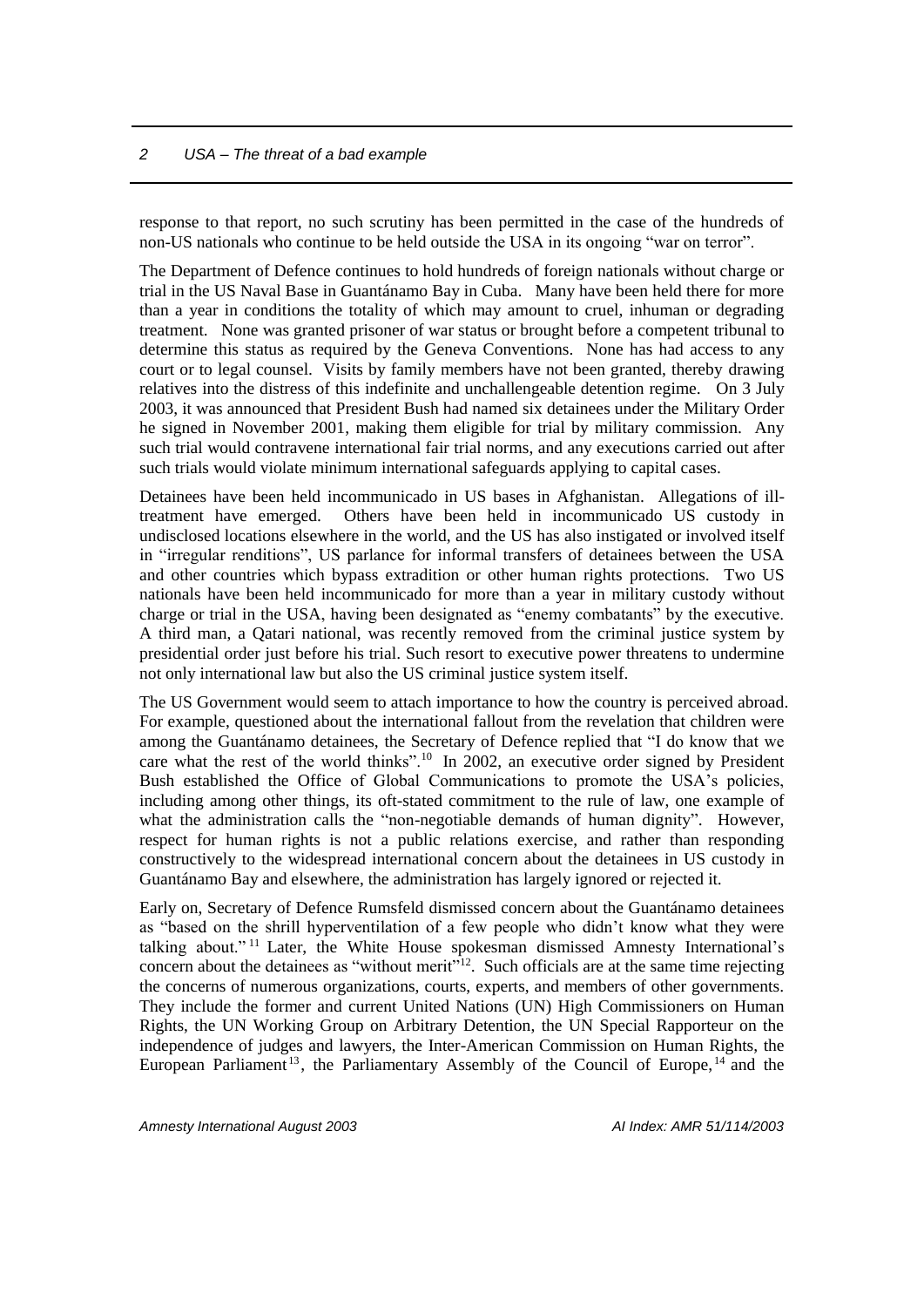International Committee of the Red Cross. The UK High Court last November described the situation of the Guantánamo detainees as "objectionable" and "in apparent contravention of fundamental principles recognized...by international law".<sup>15</sup> A resolution in the UK Parliament described the detentions as "arbitrary and therefore unlawful".<sup>16</sup>

According to Secretary Powell, "no country is exempt from scrutiny, and all countries benefit from constant striving to identify their weaknesses and improve their performance in this lessthan-perfect world."<sup>17</sup> The US administration is not displaying an openness to such scrutiny, however. Not only is it seeking to keep the courts out of the equation, but international bodies too. In an opinion on the Guantánamo detainees, the UN Working Group on Arbitrary Detention wrote that it "deplores the lack of co-operation" of the US in responding to issues raised.<sup>18</sup> In July 2003, the UN Special Rapporteur on the independence of judges and lawyers had still not received a response from the USA to the urgent appeal he sent on 16 November 2001 relating to the Military Order that President Bush had signed three days earlier. Asked about this, the Rapporteur replied: "The Bush administration…has not been very responsive to criticisms, and they have become a little intolerant to criticisms about themselves, but they are very free to criticize other governments when they violate human rights norms."<sup>19</sup>

Amnesty International has been denied access to Bagram Air Base and to Guantánamo Bay. Its concerns about raised in numerous communications have remained largely unanswered. These are not signs, at least in regard to the USA's own behaviour, that "the Bush administration is working in cooperation with governments, intergovernmental organizations, non-governmental groups and individuals to help bring human rights performance into compliance with international norms", as Secretary of State Powell asserted last year. $20$ 

Inside the USA, the damage being done to the country's reputation abroad has been noted. The *New York Times* has described the plight of the Guantánamo detainees as a "scandal" which must be redressed. "Whoever they are, their treatment should be a demonstration of America's commitment to justice, not the blot on its honor that Guantánamo has become."<sup>21</sup> Similarly, the *Chicago Tribune* has argued that "the image of the US holding hundreds of people for however long it wants without charge, trial or explanation violates the American tradition of justice. At this point Guantánamo seems to be tarnishing the image of the US, not protecting its security".<sup>22</sup> *Newsday* described the detainees as being "trapped in a twilight zone where their arbitrary designation as 'enemy combatants' affords them zero legal rights", a situation which "undermines the United States' reputation as a nation of laws".<sup>23</sup>

Secretary Powell seems to have come closer than some other administration officials to recognizing the damage being done to the reputation of the USA by its treatment of the detainees. In a reportedly "strongly worded" letter to Secretary of Defence Rumsfeld on 14 April 2003, citing complaints from the governments of eight allied countries whose nationals were among the prisoners, he wrote that the situation threatened to undermine international security co-operation.<sup>24</sup> Five weeks later Secretary Powell said that "Secretary Rumsfeld and I have been discussing how to expedite the movement of people out of Guantánamo" and had just concluded agreements with two countries, one of which was Saudi Arabia. He said that "we are working on all the other countries now, in an aggressive way, to see if we can clear up these cases, particularly if they involve people who are young".25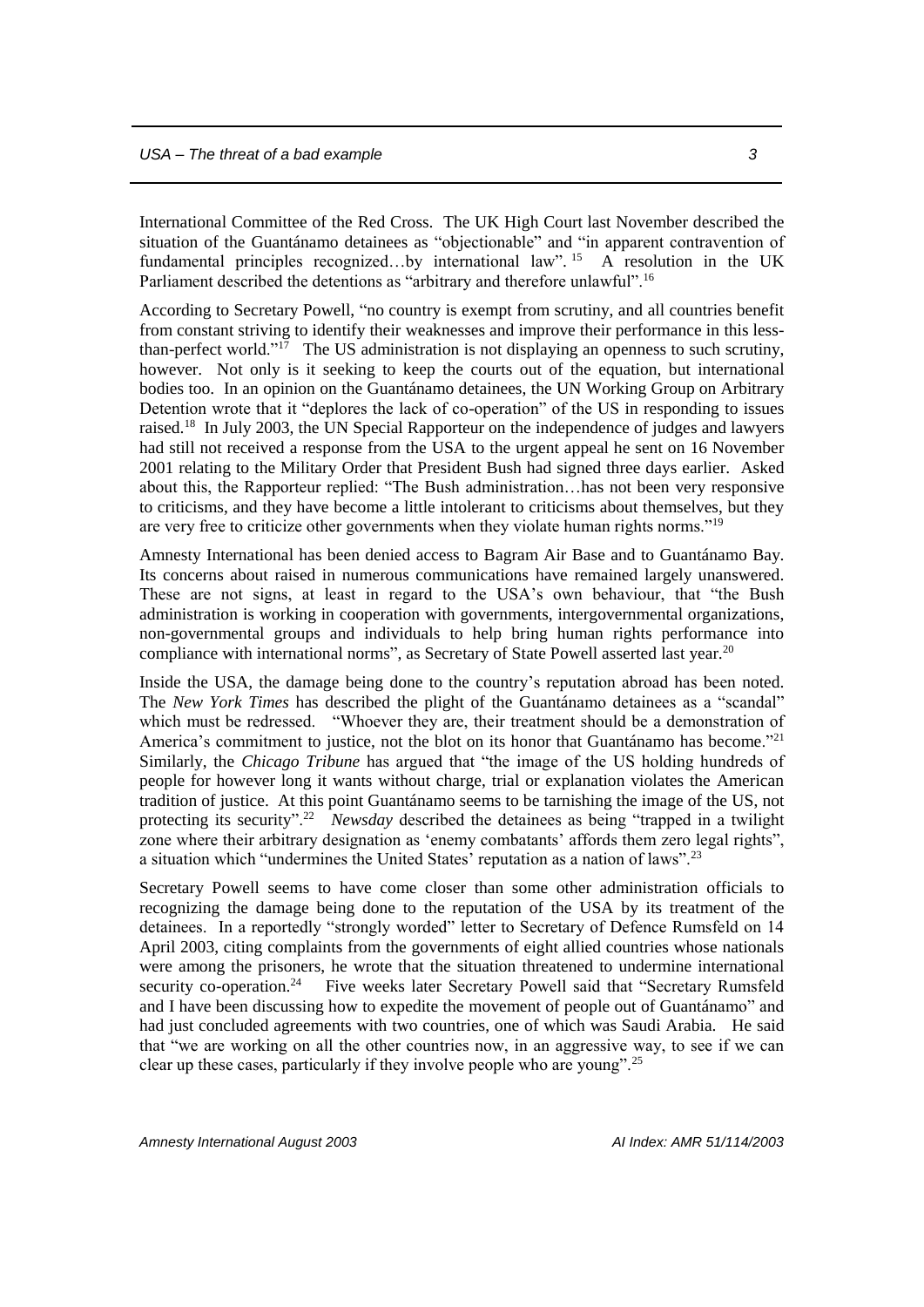On 12 June 2003, the Swedish Foreign Minister met with Secretary Powell, and reiterated that it was unacceptable that Swedish national Mehdi Muhammed Ghezali was in Guantánamo without charge or trial after more than a year. She said that the Secretary of State "gave his word to engage in this particular case himself, which I see as positive." She warned against expecting an immediate solution, however, as Secretary Powell "is not the sole influential voice in the Bush administration".<sup>26</sup> A month later, the US Ambassador at Large for War Crimes Issues, Pierre-Richard Prosper, said that Mehdi Ghezali was not one of the prisoners slated for release in the near future.<sup>27</sup> Earlier, a US official had been reported as saying that the Swedish government's criticism of the USA had not helped the prisoner's situation.<sup>28</sup>

The revelation on 3 July that two UK nationals were among the first six detainees to be named by President Bush as eligible for trial by military commission caused a furore in the UK. A statement was issued that President Bush and Prime Minister Blair were "confident that their experts will be able to agree on a solution that satisfies the mutual interests of the US and UK".<sup>29</sup> It was later announced that the US had agreed, among other things, that the death penalty would not be pursued in the cases of the UK nationals and an Australian national, although the possibility of trial by military commission still loomed.<sup>30</sup> The Spanish government expressed the hope that it could obtain guarantees for its national and be able to get him "out of the legal limbo he has been in for the past year-and-a-half".<sup>31</sup>

Governments should work in the interests of their nationals, but human rights are universal and non-negotiable – the fate of any detainee should not be dependent on alliances between countries. Governments should speak out firmly against all violations, including if an ally is the violator. As the President of the Council of Europe's Parliamentary Assembly has said: "In the US military base on Cuba, hundreds of persons, including some children, are being detained without being charged of crimes or recognised as prisoners of war. The US authorities have created a status of "unlawful combatant" in order to deprive these detainees of many of the basic guarantees provided by international law and the US constitution. For many, including in the US, this practice qualifies as unlawful and we cannot remain silent – the defence of human dignity and the rights of all persons must be an essential part of our effort to eradicate terrorism around the globe."32

The USA has said that while it "will constantly strive to enlist the support of the international community in this fight against a common foe", it will "not hesitate to act alone".<sup>33</sup> To many observers, a unilateralist approach has seemed on occasion since 11 September 2001 to trample on the views of the international community, including in regard to the detention of those now held in US custody in Guantánamo and elsewhere.

The USA has contravened international law and standards in its treatment of detainees in its declared "war on terror" and it is setting a dangerous example in so doing. Double standards must end. International standards must be respected. As Secretary Powell said, states which demonstrate a high degree of respect for human rights are the most likely to contribute to international security and well-being. The US government – from the White House to the Pentagon, from the Department of State to the Department of Justice, from the Central Intelligence Agency to the Department of Homeland Security – should apply that thinking to its own conduct in relation to all those that come into its custody, at home or abroad.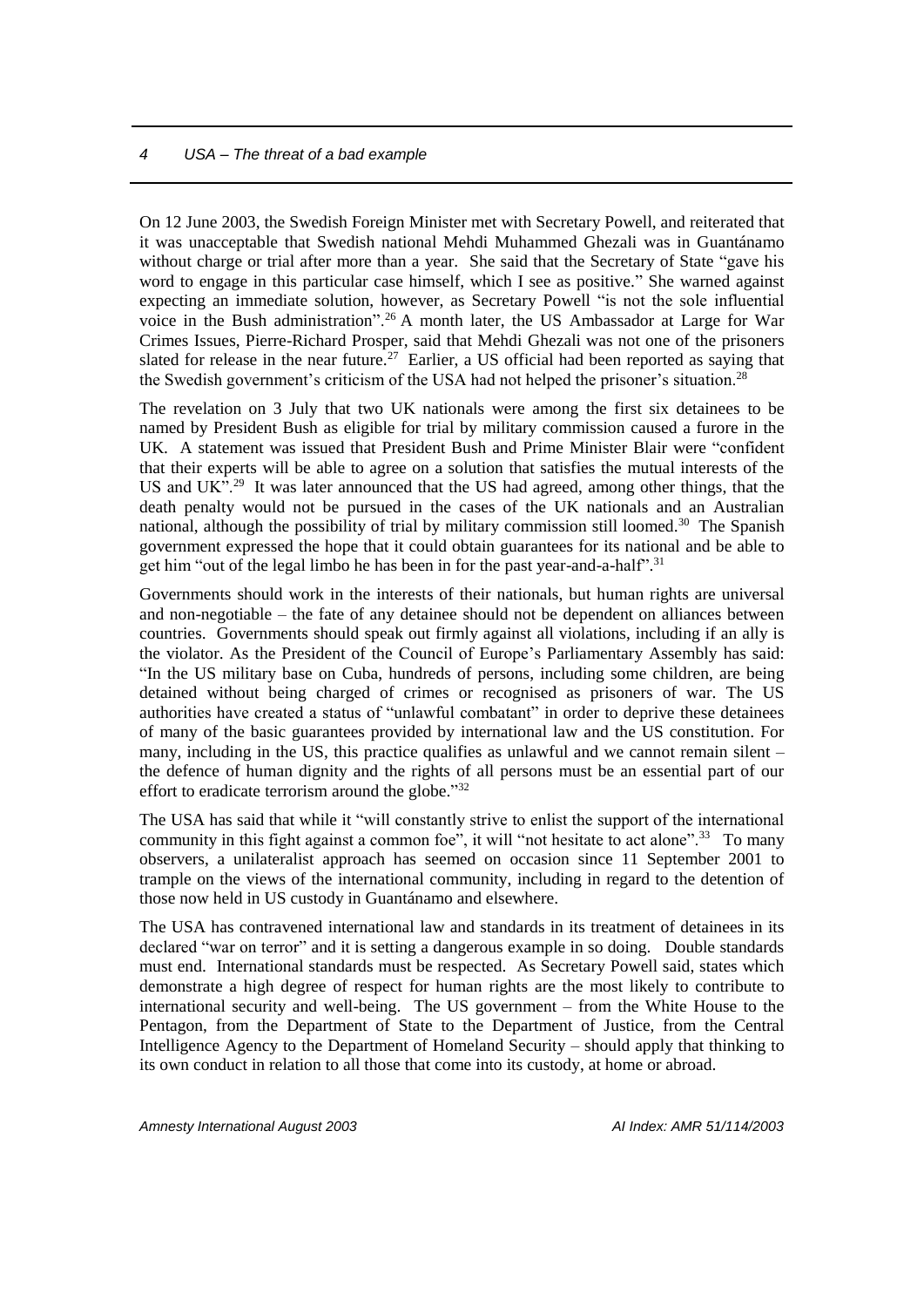## **A broad and open-ended "war"**

<span id="page-6-0"></span>*The struggle against global terrorism is different from any other war in our history.*

United States National Security Strategy, September 2002<sup>34</sup>

The US administration has responded to the atrocities of 11 September 2001 by characterizing its response as a "war". Its "war on terror" has indeed already seen two international armed conflicts – the invasions of Afghanistan and Iraq – but it has also consisted of an ongoing law enforcement effort at home and abroad. While the Justice Department continues to conduct investigations into "terrorism" within the criminal justice system, the US government has at the same time pursued a parallel system in which the executive has sweeping powers to detain, interrogate, charge or try suspects. Amnesty International believes that the executive has gone too far in this regard, arbitrarily framing a major part of the law enforcement effort in terms of war, and circumventing fundamental human rights safeguards in the process.

Symptomatic of this approach has been the Military Order on the Detention, Treatment, and Trial of Certain Non-Citizens in the War Against Terrorism signed by President Bush two months after the 11 September attacks. This provides for the trial by military commission or indefinite detention without charge or trial of anyone suspected of being or having knowingly harboured either a member of *al-Qa'ida* or someone who has "engaged in, aided or abetted, or conspired to commit, acts of international terrorism". <sup>35</sup> It is broad in scope and open-ended.

The Pentagon's instructions for the military commissions extend the concept of armed conflict to include single hostile acts or attempted acts, or conspiracy to carry out such acts, a definition so broad that it could encompass many acts that would normally fall under the jurisdiction of the normal criminal justice system. The instructions specifically state: "This element does not require a declaration of war, ongoing mutual hostilities, or confrontation involving a regular national armed force. A single hostile act or attempted act may provide sufficient basis... so long as its magnitude or severity rises to the level of an "armed attack" or an "act of war", or the number, power, stated intent or organization of the force with which the actor is associated is such that the act or attempted act is tantamount to an attack by an armed force. Similarly, conduct undertaken or organized with knowledge or intent that it initiate or contribute to such hostile act or hostilities would satisfy the…requirement".<sup>36</sup>

On 3 July 2003, it was announced that President Bush had named the first six detainees to fall under the provisions of the Order. None of them or anyone else named under the Order, whether tried or untried, will be "privileged" to seek, or have anyone seek on their behalf, in any court anywhere in the world, any remedy for any human rights violation that may have occurred against them, whether at the time of their arrest, during their detention, or during their trial by military commission. It is an attempt at unchallengeable executive power.

Following the naming of the six detainees under the Military Order, the United Nations Special Rapporteur on the independence of judges and lawyers stated that "in proceeding to apply these drastic measures to counter terrorism, the United States Government is seen defying United Nations resolutions, including General Assembly resolution A/RES/57/219 of 18 December 2002 and Security Council resolution S/RES/1456 of 20 January 2003".<sup>37</sup> The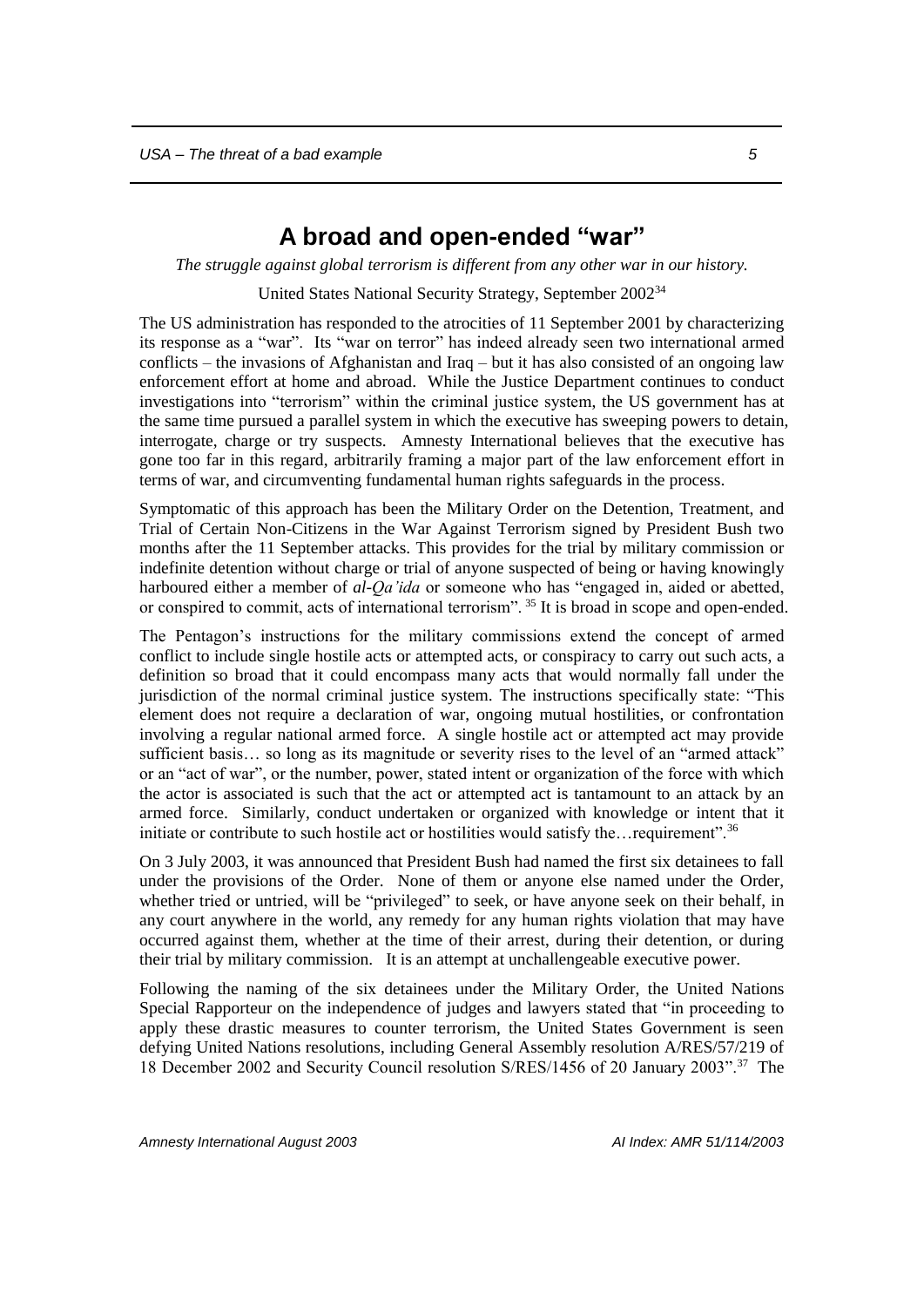Rapporteur pointed out that these resolutions "reiterate very clearly that counter-terrorism measures must comply with international human rights law, humanitarian law and refugee law. It was the US that went to war with Iraq for breach of a Security Council resolution, and here we find the US blatantly defying these resolutions which they were party to."38

Despite framing its response in the language of "war", the US administration has taken a selective approach even to the laws of war. It was quick to demand full adherence to the Geneva Conventions for the protection of its own captured soldiers after it invaded Iraq in March 2003. It was equally swift to apply a less stringent approach to its own conduct in the case of the Bagram and Guantánamo detainees, many of whom were taken into US custody in the context of the international armed conflict in Afghanistan, but none of whom was granted prisoner of war status or brought before a competent tribunal to determine status, as the Geneva Conventions require.<sup>39</sup> The International Committee of the Red Cross (ICRC), the authoritative interpreter of the provisions of the Conventions, disagrees with the US position on the detainees.<sup>40</sup> The United Kingdom Government also disagrees. The UK Parliamentary Under-Secretary of State for Foreign and Commonwealth Affairs said of the USA's approach to the Geneva Conventions in regard to the Guantánamo detainees: "It is something that we have discussed with the United States, and frankly, we disagree with them about it."<sup>41</sup>

Instead of applying the Geneva Conventions in full, the US executive has chosen to drop hundreds of those it has detained in Afghanistan and elsewhere into a legal black hole, outside the sovereign territory of the United States, out of the reach of the courts, under the label "enemy combatant". According to the Pentagon "enemy combatant status may be used to describe an individual who, under the laws and customs of war, has become a member of or associated himself with hostile enemy forces, thereby attaining the status of a belligerent".<sup>42</sup> Again, the rules for military commissions apply a broad definition of the term "enemy"<sup>43</sup>

The administration's "war" scenario has also brought with it a disturbing attitude to the use of lethal force, or what President Bush has termed "sudden justice".<sup>44</sup> In this context, broad definitions of "armed conflict" and "enemy" raise concern. In April 2003, for example, the USA responded to the concern of the UN Special Rapporteur on extrajudicial, summary or arbitrary executions that the killings in November 2002 of six men in a car in Yemen, blown up by an allegedly CIA-controlled Predator unmanned aerial vehicle, may have been extrajudicial executions. The US Government disagreed that "military operations against enemy combatants could be regarded as extrajudicial executions", adding that the "conduct of a government in legitimate military operations, whether against Al Qaida operatives or any other legitimate military target, would be governed by the international law of armed conflict." It concluded that "enemy combatants may be attacked unless they have surrendered or are otherwise rendered hors de combat", and that any "Al Qaida terrorists who continue to plot attacks against the United States may be lawful subjects of armed attacks in appropriate circumstances". It stated that the mandate of the Special Rapporteur does not extend to "allegations stemming from any military operations conducted during the course of an armed conflict with Al Qaida", and that both the Special Rapporteur and the UN Commission on Human Rights lack competence "to address issues of this nature arising under the law of armed conflict".45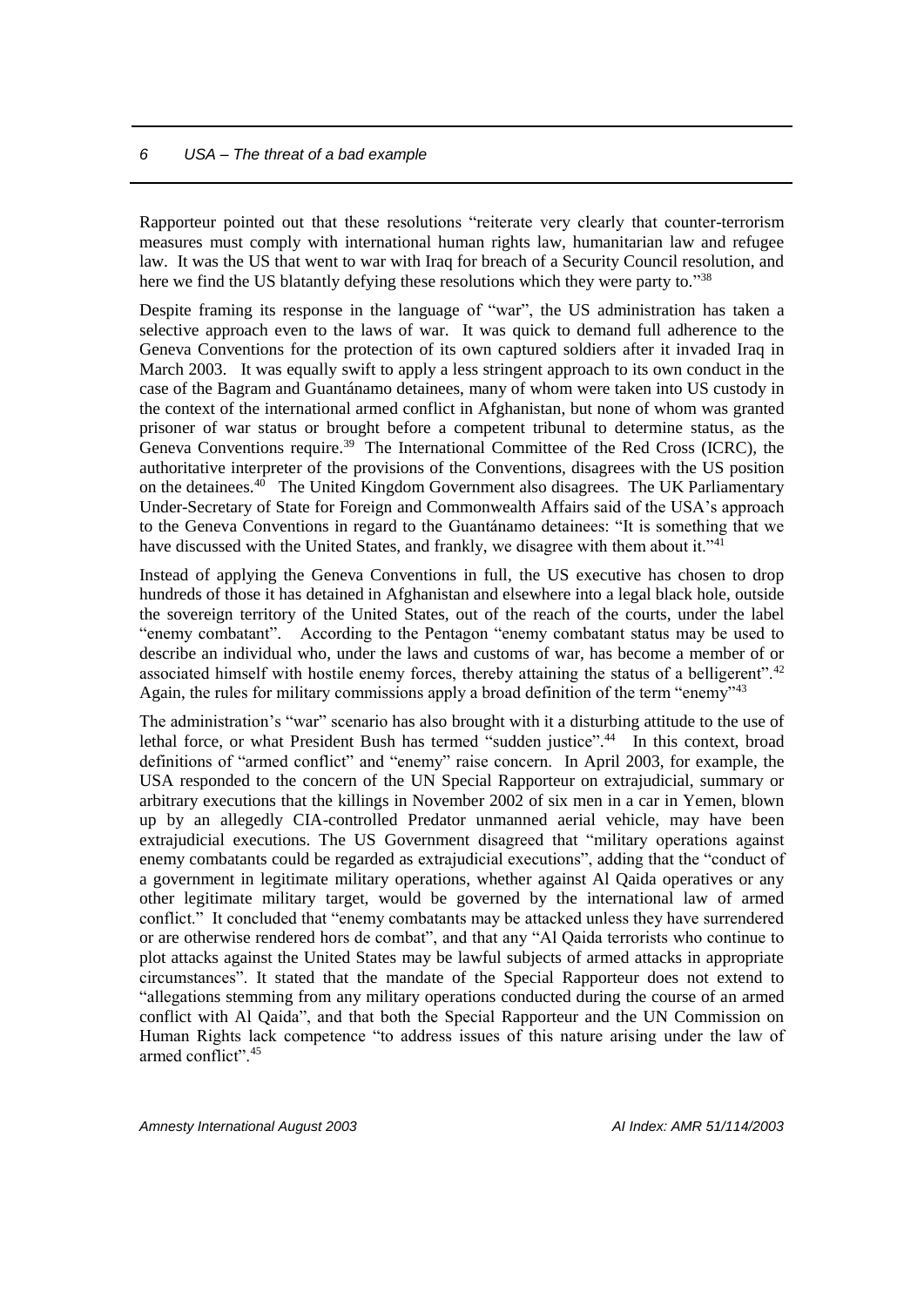In Amnesty International's view, it is not at all clear why the laws of war would apply to this situation. Under existing international humanitarian law, it is not possible to have an international armed conflict between a state on the one hand and a non-state actor on the other, should the armed group not form part of the armed forces of a Party to the Geneva Conventions. The Geneva Conventions apply to situations of "armed conflict which may arise between two or more of the High Contracting Parties".<sup>46</sup> There is no armed conflict between the USA and Yemen, and the Yemeni authorities cooperated in the air strike.<sup>47</sup> In addition, there is no internal armed conflict between the government of Yemen (with the support of US forces) and *al-Qa'ida*. Accordingly, the proper standards applicable to this situation were law enforcement standards. The USA and Yemen should have cooperated to try to arrest these suspects rather than kill them. Rather than opting for killing them by remote control, lethal force should have been used only as a last resort.<sup>48</sup> To the extent that the US authorities deliberately decided to kill, rather than attempt to arrest these men, their killing would amount to extrajudicial executions.

As in the case of those killed in the car in Yemen, the US Government apparently takes the position that international human rights law and standards do not apply to detainees whom it has designated as "enemy combatants". For example, it holds that the mandate of the UN Working Group on Arbitrary Detention "does not include competence to address the Geneva Conventions of 1949 or matters arising under the law of armed conflict". What is more, it "disagrees with the conclusions reached by the Working Group that the individuals detained at Guantánamo are entitled to a review of the lawfulness of their detention". The USA maintains that there is "broad authority under the laws and customs of war to detain enemy combatants, without any requirement to bring criminal charges while hostilities last".<sup>49</sup> This situation may stretch far into the future. Despite "successes in Afghanistan and around the world", the US authorities said in late April 2003, "the war is far from over".<sup>50</sup> On 3 July, a senior Pentagon official stated that "the war on terrorism is open-ended".<sup>51</sup>

In some cases where detainees have been under the jurisdiction of the normal criminal justice system, the executive has stepped in to remove them. Jose Padilla, a US citizen arrested in May 2002 on alleged suspicion of conspiracy to detonate a radioactive "dirty bomb" in a US city, was originally held in the custody of the Justice Department and given access to an attorney. However, in June 2002 he was transferred to military custody after President Bush designated him as an "enemy combatant"*.* Since then, he has been held in solitary confinement without charge or trial, and without access to an attorney or to his family in a navy jail in South Carolina. On 24 June 2003, President Bush declared Qatar national Ali Saleh Kahlah al-Marri to be an "enemy combatant" shortly before he was due to go to trial, and he too was transferred from Justice Department to Pentagon custody in South Carolina.

The very existence of a "parallel" system has a corrosive effect on the criminal justice system. The prospect of possible designation as "enemy combatant" and of transfer to indefinite detention without trial may coerce defendants into plea arrangements, as has already been alleged.<sup>52</sup> Some could find themselves penalized for pursuing their rights, for example to cross-examine witnesses. The administration may yet transfer Zacarias Moussaoui, a French national facing conspiracy charges in connection with the September 11 attacks, out of the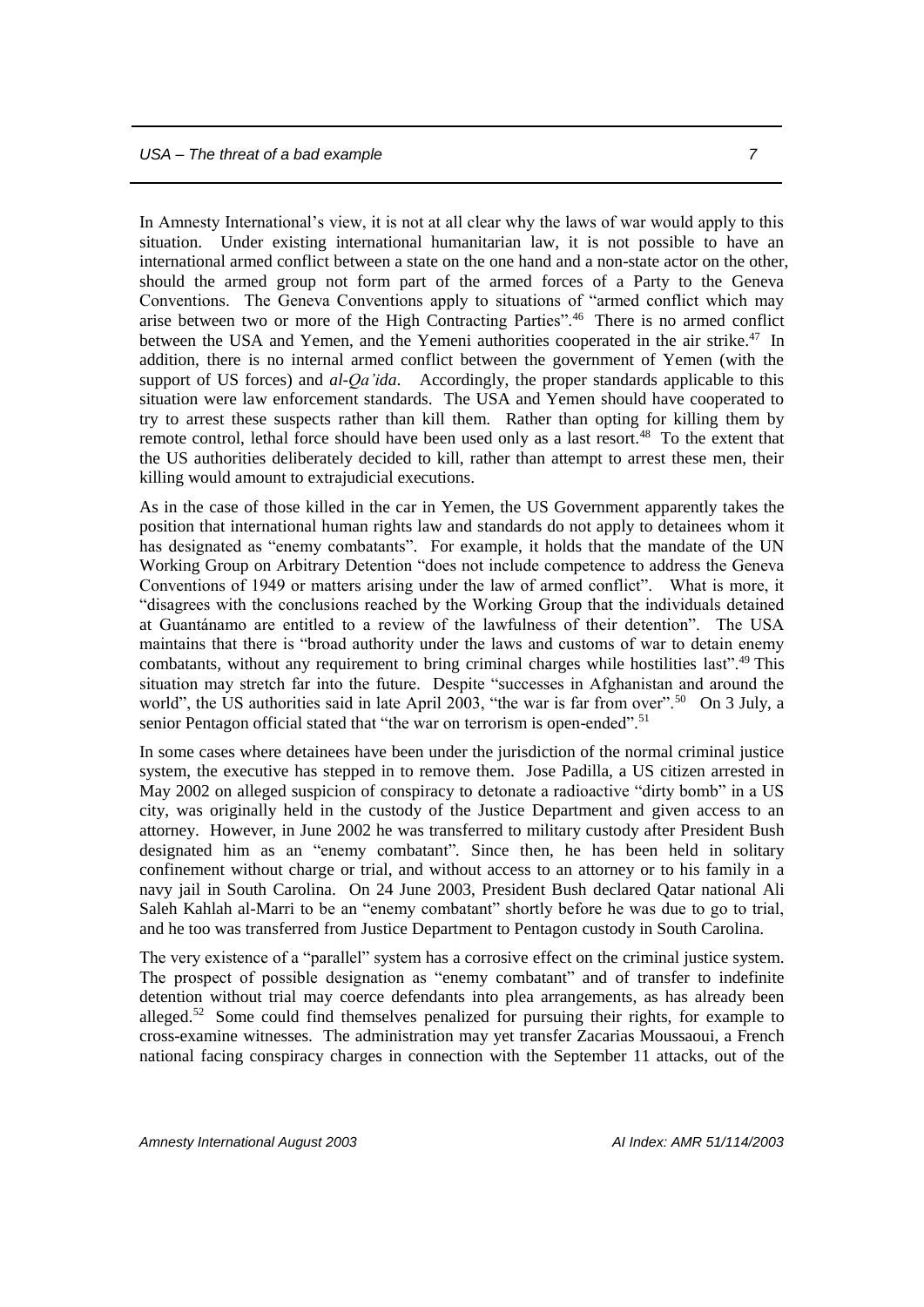criminal justice system and into military custody and possible trial by military commission if the federal courts rule against the government on the question of defence witnesses. Such a transfer would be another blow to the integrity of the criminal justice system.

Captured in Afghanistan, Yaser Hamdi was detained at Guantánamo until it emerged that he had US citizenship, at which point he was moved to military custody on the mainland. Over a year after the end of the international armed conflict in Afghanistan, he remained in untried military custody without access to counsel. In July 2003, the Fourth Circuit Court of Appeals rejected an appeal for the full court to reconsider an earlier decision of a panel of three of its judges allowing the government to continue the detention. A dissenting judge deplored the decision not to rehear the case. Judge Motz said that the original panel decision had marked "the first time in our history that a federal court has approved the elimination of protections afforded a citizen by the Constitution solely on the basis of the Executive's designation of that citizen as an enemy combatant, without testing the accuracy of that designation".<sup>53</sup>

John Walker Lindh, a US national captured in Afghanistan at the same time as Yaser Hamdi, was allowed a lawyer and was brought before a federal district court for trial. In the event, a plea arrangement was struck, in which the state agreed to forego the right to treat Lindh as an unlawful enemy combatant in return for a guilty plea. A year later, Yaser Hamdi remains in untried military detention as an "enemy combatant". Why were the two treated differently? In a country where race continues to play a role in the criminal justice system, such inconsistency may lead to speculation that the difference was that one was a middle class white Californian, and the other a young man born in the USA to Saudi parents. In any event, the Human Rights Committee, the body established by the International Covenant on Civil and Political Rights to oversee its implementation, has stated that in relation to the right to liberty, "arbitrariness" must not be equated simply to "against the law", but that it should be interpreted more broadly, to include notions of inappropriateness, injustice and lack of predictability.<sup>54</sup> The *Washington Post* has suggested that "there has to be some principle that guides these decisions – other than what move best serves the government's interests at any given moment. Otherwise the law becomes a mere instrument of arbitrary state power".<sup>55</sup>

On 30 January 2003, UK national Richard Reid was sentenced to life imprisonment in US District Court for attempting to detonate explosives on an American Airlines flight from Paris to Miami in December 2001. Sentencing him, the judge told the defendant: "There is all too much war talk here... Here in this court, where we deal with individuals as individuals, and care for individuals as individuals, as human beings we reach out for justice, you are not an enemy combatant. You are a terrorist. You are not a soldier in any war – you are a terrorist… Because we all know that the way we treat you, Mr Reid, is the measure of our own liberties." Judge William Young reiterated in conclusion that "all this war talk is way out of line".

Former US Assistant Secretary of State for human rights under the last administration, Harold Koh, has said: "We undermine our own credibility with the rest of the world when we commit human rights abuses at home in the name of fighting a war against terrorism." By resorting to practices the USA has previously criticized in other countries, he says, "we encourage other countries to commit similar abuses in the name of fighting terrorism, and undermine our own ability to protest when they do".<sup>56</sup>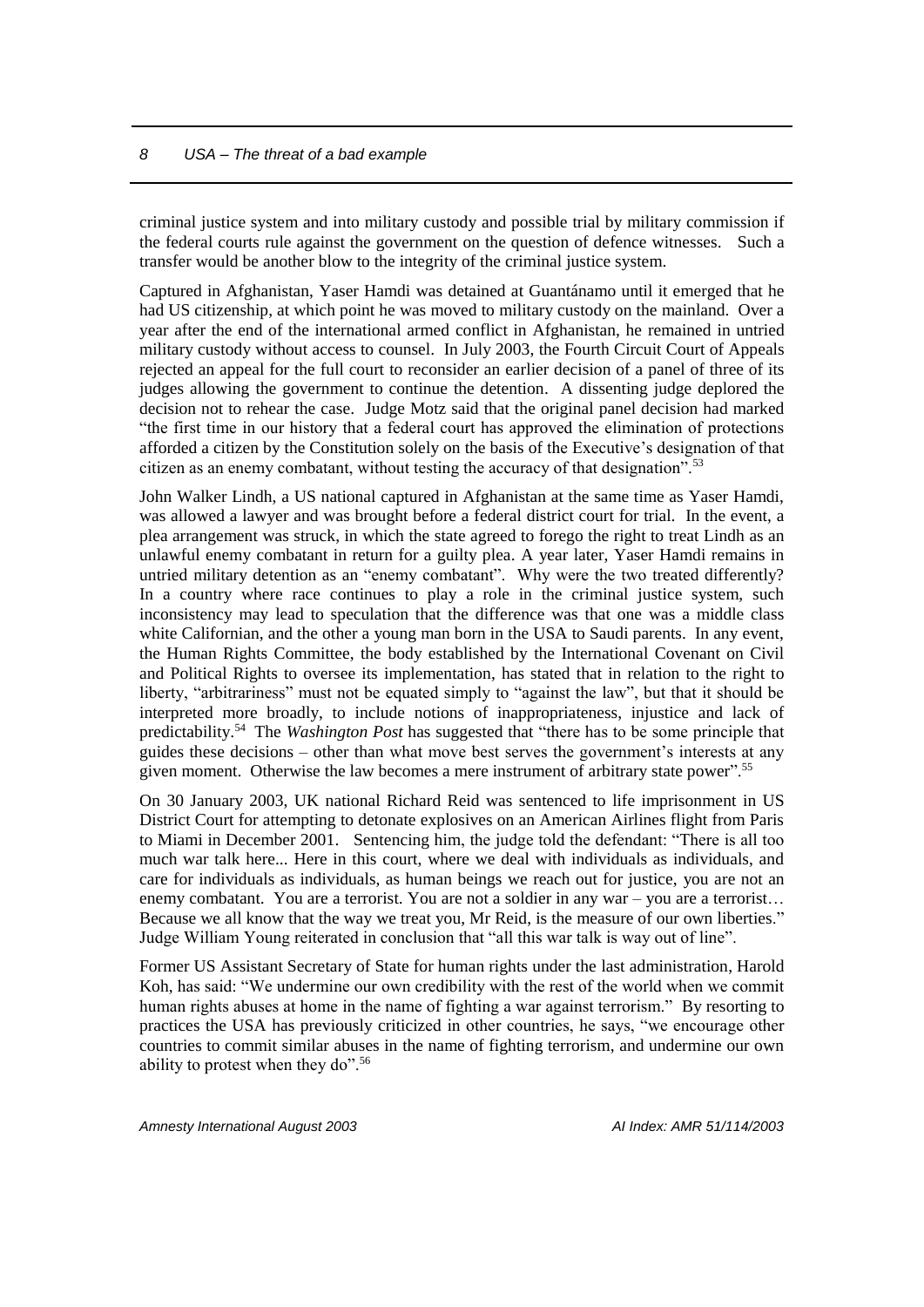## **The question of torture and ill-treatment**

<span id="page-10-0"></span>*Notorious human rights abusers, including, among others, Burma, Cuba, North Korea, Iran, and Zimbabwe, have long sought to shield their abuses from the eyes of the world by staging elaborate deceptions and denying access to international human rights monitors*.

President George W. Bush, 26 June 2003.<sup>57</sup>

Since the attacks of 11 September 2001, there has been concern that the aggressive response of the US Government might include resort to the torture or ill-treatment of suspects taken into custody in the context of the "war on terror". This concern has been heightened by the denial of access to international human rights organizations to the hundreds of detainees held in Guantánamo Bay, Afghanistan and elsewhere, notwithstanding the access granted to the International Committee of the Red Cross,<sup>58</sup> and by comments such as that made by the former chief of the Central Intelligence Agency's Counterterrorist Center, Cofer Black, who told members of Congress in September 2002 that while "operational flexibility" was "a highly classified area", he would confirm that "there was before  $9/11$  and after  $9/11$ " and that "after  $9/11$  the gloves come off".<sup>59</sup>

The USA has variously used hooding, blindfolding, handcuffing, and shackling of detainees in Iraq, Afghanistan, and Guantánamo. Ill-treatment of detainees reported to Amnesty International delegates in Iraq include prolonged sleep deprivation, prolonged restraint in painful positions, sometimes combined with exposure to loud music, prolonged hooding, and exposure to bright lights. The organization has reported on this separately.<sup>60</sup>

A man interviewed by Amnesty International in Kandahar province in Afghanistan recalled how he was one of 34 members of the Afghan army taken into custody by US forces on 17 March 2002. Abdullah stated that the men's hands were tied behind their back with plastic zip ties, and that they were taken to the US base in Kandahar. There, he said, they were lined up and ordered to lie down on the gravel, where they lay for several hours. He said that during this time, he was kicked in his ribs. He said that all the men had hoods placed over their heads and were searched by dogs; the men were shaved of all their facial and body hair. Abdullah said that he was shaved by a woman. He alleged that during interrogation, he was handcuffed, his feet were tied together, and a hood was placed over his head.

In an interview on 30 July 2003, Afghan national Alif Khan told Amnesty International that he was held in US custody in Bagram Air Base for five days in May 2002. He said that he was held in handcuffs, waist chains, and leg shackles for the whole time, subjected to sleep deprivation, denied water for prayer and ablution, and interrogated once or twice a day. He was kept in a cage-like structure with eight people, and no speaking was allowed between the detainees. Alif Khan said that he was then transferred to Kandahar Air Base where he was held for 25 days. Again he was held in handcuffs, shackles and waist chains, for most of the time. Although he was allowed to sleep, he said that there were many interruptions, including for interrogations twice or three times every day, and by the constant noise of aircraft. He added that he was subjected to daily intimate body searches, in what he described to Amnesty International as being "searched from both sides". Another former Bagram detainee, Sayed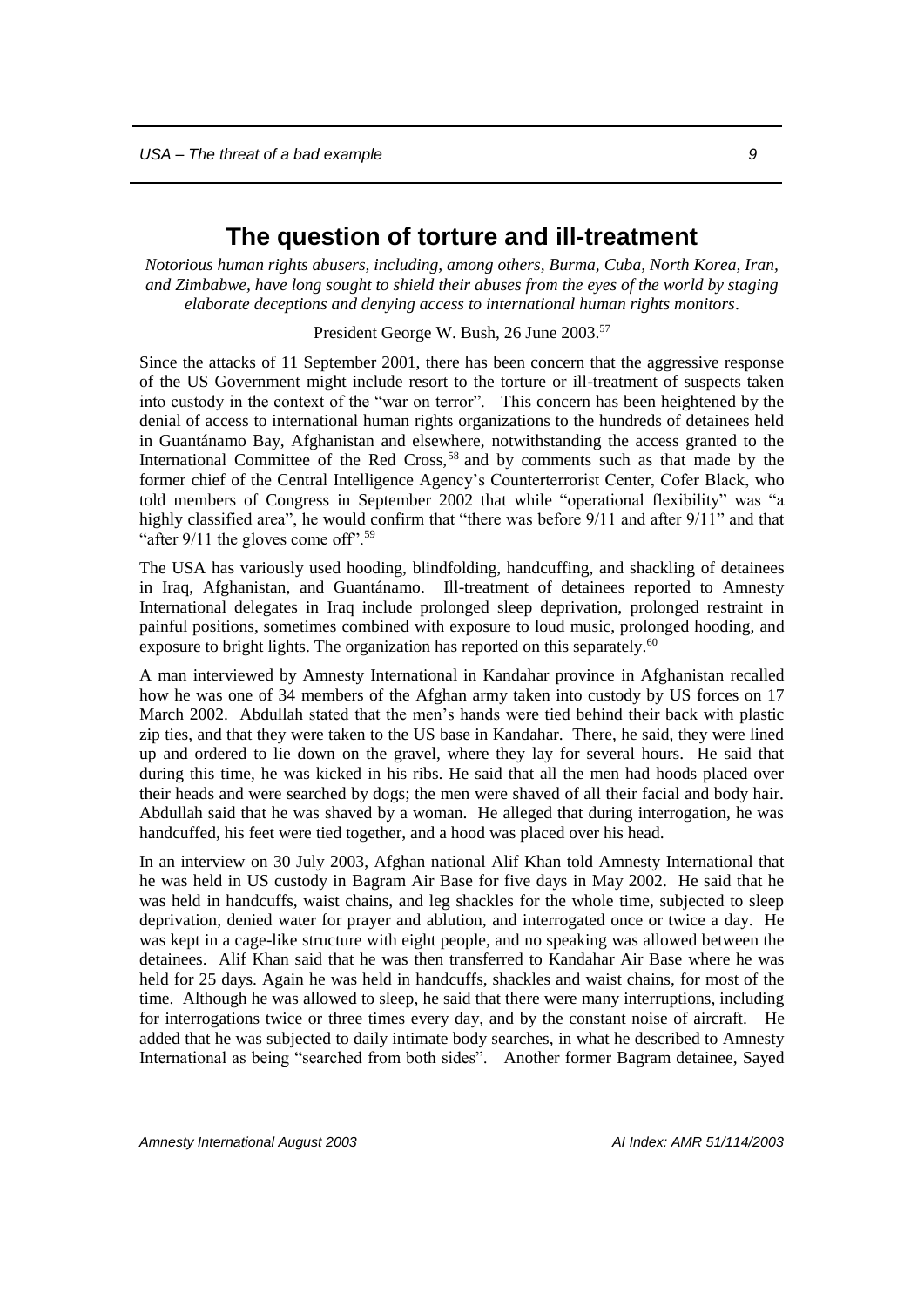Abbasin, has told Amnesty International that he was made to kneel for hours and also subjected to sleep deprivation and prolonged shackling. Others have made similar allegations.

In December 2002 the *Washington Post*, citing interviews with "several former intelligence officials and 10 current US national security officials – including several people who witnessed the handling of prisoners", alleged that detainees in Bagram had been subjected to "stress and duress" techniques during CIA interrogation. <sup>61</sup> US military officials in Afghanistan have since been quoted confirming the use of these techniques, and former prisoners have also alleged their use. The techniques alleged include prolonged standing or kneeling, hooding, blindfolding with spray-painted goggles, being kept in painful or awkward positions, sleep deprivation, and 24-hour lighting. The deaths in Bagram of two detainees in circumstances suggesting that they may have been beaten (see below), the incommunicado detention of numerous detainees in undisclosed locations, and reports that the US has transferred some detainees to countries known to practice torture, have fuelled the concerns.

The US authorities have consistently stressed that the detainees in their custody are being treated humanely – placing particular emphasis on the provision of appropriate food and medical care. US officials have also given assurances that detainees will be treated humanely during interrogations. In June 2002, for example, Colonel Donald Woolfolk, the Deputy Commander of the Joint Task Force 170 at Guantánamo Bay, gave a written assurance that the USA "does not employ any corporal means of coercion to gain information from persons being interrogated. Rather, the United States has adopted a humane approach to interrogation that relies upon creating an atmosphere of dependency and trust between detainees and the intelligence gathering staff assigned to that detainee." $62$  In March 2003, the White House spokesman said that: "The standard for any type of interrogation of somebody in American custody is to be humane and to follow all international laws and accords dealing with this type of subject. That is precisely what has been happening, and exactly what will happen".<sup>63</sup>

In a letter to Senator Patrick Leahy on 25 June 2003, Pentagon General Counsel William Haynes wrote that government policy was to "comply with all of its legal obligations in its treatment of detainees, and in particular with legal obligations prohibiting torture".<sup>64</sup> He added that detainees would be treated and interrogated in a manner that is "consistent with" the constitutional prohibition on cruel and unusual punishment, and that "credible allegations of illegal conduct by US personnel will be investigated and, as appropriate, reported to proper authorities". Finally, he wrote that the USA would not transfer anyone to a country where they may face torture, and if necessary would seek assurances from the receiving country that torture would not be used against the transferred individual. He added that the USA would "take steps to investigate credible allegations of torture and take appropriate action if there were reason to believe that those assurances were not being honoured".

Amnesty International has welcomed the Pentagon's assurances. However, the organization's concerns about the past, present and future treatment of detainees in the "war on terror" have not been assuaged. For example, does the US administration consider the allegations made to Amnesty International and others, for example, in the *Washington Post* in December, to have been unfounded? If not, what investigations have been conducted and with what results? What specific measures is the government taking to ensure that all its agents comply with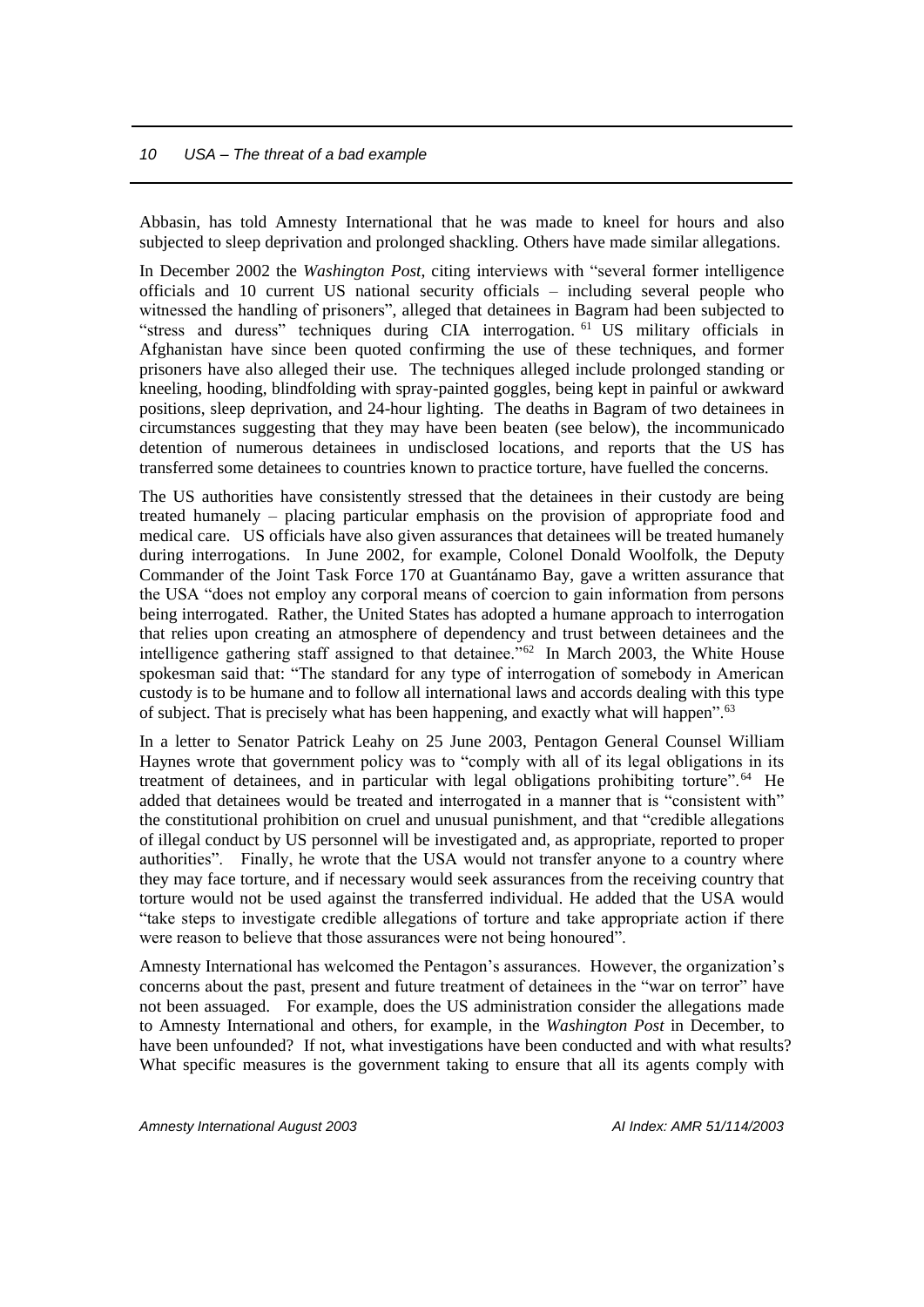national and international law and standards for the humane treatment of detainees? How thorough and impartial are the investigations into allegations of ill-treatment? More broadly, are there specific interrogation techniques or conditions of detention that the US Government considers to be acceptable that would be contrary to the international prohibition on cruel, inhuman or degrading treatment or punishment?

This latter question is relevant because of the USA's approach to Article 16 of the UN Convention against Torture and Other Cruel, Inhuman or Degrading Treatment or Punishment ("Convention against Torture") which requires governments to "undertake to prevent in any territory under its jurisdiction other acts of cruel, inhuman or degrading treatment or punishment which do not amount to torture". When the USA ratified the Convention in 1994, it lodged a reservation to Article 16 to the effect that it agreed to be bound by the prohibition on cruel, inhuman or degrading treatment only to the extent that this term matched the constitutional ban on "cruel and unusual" punishments. In effect, the reservation can severely limit US obligations under the Convention, and could apply to any US laws or practices which may breach international standards for humane treatment but are allowed under the US Constitution. The US entered an identical reservation to Article 7 of the International Covenant on Civil and Political Rights (ICCPR), which the Human Rights Committee, the body established by the ICCPR to oversee its implementation, has stated is "contrary to the object and purpose of the treaty" and which it has urged the US to withdraw.<sup>65</sup> In 2000, the Committee against Torture, similarly established to oversee implementation of the Convention against Torture, said that the US reservation violated that treaty and had the effect of limiting its application. It called on the USA to withdraw it.<sup>66</sup> The Pentagon's letter of 25 June 2003 not only makes no reference to the Committee's position, but underlines the US position that its Constitution will take precedence over international law.

This is important because the USA has shown a tendency to condone some treatment of prisoners that diverges from what is widely considered acceptable among the international community of states.<sup>67</sup> For example, some 70,000 prisoners in the USA are held in supermaximum security facilities in conditions – solitary confinement and reduced sensory stimulation – which the UN Committee against Torture, has referred to as "excessively harsh".<sup>68</sup> The USA has not acted upon the Committee's finding in this regard. <sup>69</sup>

In the current context, Amnesty International considers that the totality of the conditions in which most of the Guantánamo detainees have been held, including the indefinite, prolonged and isolating nature of the detentions, can amount to cruel, inhuman and degrading treatment. Prolonged incommunicado detention, an abuse to which detainees held in Bagram Air Base and at undisclosed locations have been subjected, not only facilitates torture but can also itself constitute a form of cruel treatment. The Committee against Torture has expressly held that restraining detainees in very painful positions, hooding, threats, and prolonged sleep deprivation are methods of interrogation which violate the prohibition on torture and cruel, inhuman or degrading treatment.<sup>70</sup>

There appear to be differing views within the US Government as to what constitutes torture or ill-treatment. In a meeting with the Danish Section of Amnesty International on 11 March 2003, for example, the US Ambassador at Large for War Crimes Issues, Pierre-Richard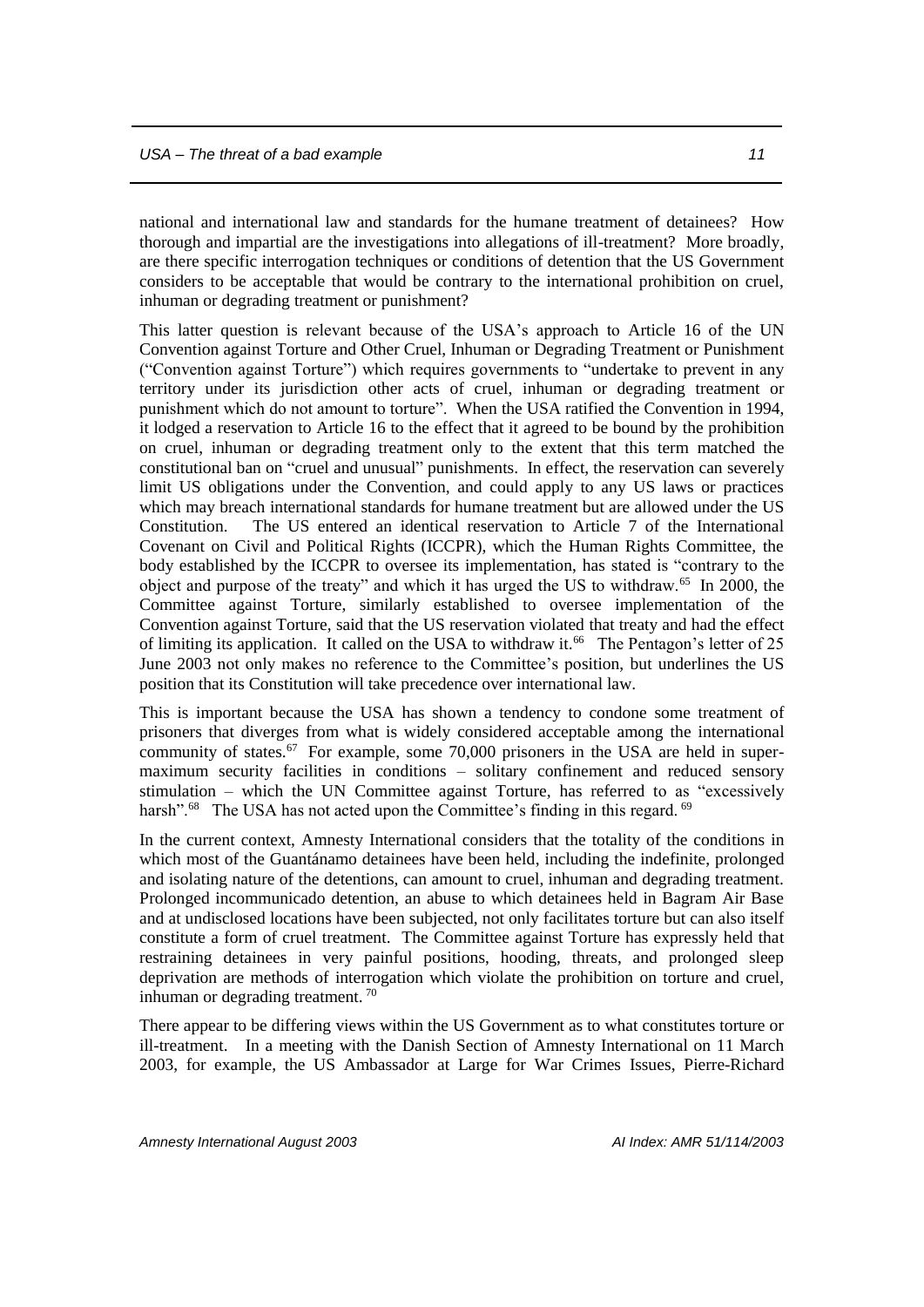Prosper, expressed his doubts that sleep deprivation could be categorized as torture. Yet the State Department's entries on Pakistan, Saudi Arabia, Libya, Jordan and Turkey in its latest human rights report, for example, list sleep deprivation among the torture methods used. Now the US is alleged to have used sleep deprivation against "war on terror" detainees.

Even if the "stress and duress" techniques alleged to have been used in Bagram and elsewhere would be prohibited under existing US case law, and even if the detainees are protected by a policy to treat them in a manner that is consistent with constitutional definitions of "cruel and unusual", as the Pentagon's letter of 25 June states, it should be remembered that none of the detainees in Guantánamo, Afghanistan or held at undisclosed locations, has access to any US court to be able to challenge the circumstances of their arrest, the conditions of their detention or their treatment during interrogation. The one US national who has had access to the courts and alleged ill-treatment by US agents during his capture in and transfer from Afghanistan has since withdrawn those allegations as part of a plea arrangement made with the government. John Walker Lindh alleged that he was subjected to cruel use of shackling and handcuffing, blindfolding, and that he was bound naked to a stretcher in a shipping container without light or heat for two or three days.<sup>71</sup> He alleged that he was threatened with death and torture. Under his plea agreement, he "puts to rest his claims of mistreatment by the United States military, and all claims of mistreatment are withdrawn."<sup>72</sup>

The detainees held in Guantánamo, Bagram and elsewhere are at the mercy of the executive, or rather the executive's interpretation of what protections the Constitution demands and the USA's international obligations require. President Bush recently asserted that the USA is "committed to the worldwide elimination of torture" and is "leading this fight by example".<sup>73</sup> Yet, under the Military Order he signed in November 2001 providing for trial by military commission and indefinite detention without trial, any foreign national named under the Order is explicitly "not privileged to seek any remedy or maintain any proceeding, directly or indirectly, or to have any such remedy or proceeding brought on the individual's behalf, in (i) any court of the United States or any State thereof, (ii) any court of any foreign nation, or (iii) any international tribunal".<sup>74</sup> In other words there will be no judicial redress for any detainee named under the Military Order who may have been abused on arrest or during detention.

One practice that facilitates torture is incommunicado detention, as has been recognized by the Human Rights Committee,<sup>75</sup> the UN Commission on Human Rights,<sup>76</sup> the UN Special Rapporteur on Torture,<sup>77</sup> and the Inter-American Commission on Human Rights.<sup>78</sup> In its most recent report on human rights in Libya, the US State Department noted that "reports of torture were difficult to corroborate because many prisoners were held incommunicado". Its entry on Egypt notes that "incommunicado detention is authorized for prolonged periods and frequently accompanied allegations of torture". Detainees undergoing interrogation in Bagram Air Base are alleged to have been held in prolonged incommunicado detention and subjected to cruel treatment. Other detainees held in undisclosed locations have been denied access to the outside world. The USA cannot claim to be leading the struggle against torture by example, when the example it is setting is one of using prolonged incommunicado detention. Transparency, access and accountability are the most effective measures against torture and ill-treatment. The US should employ these measures and truly lead by example.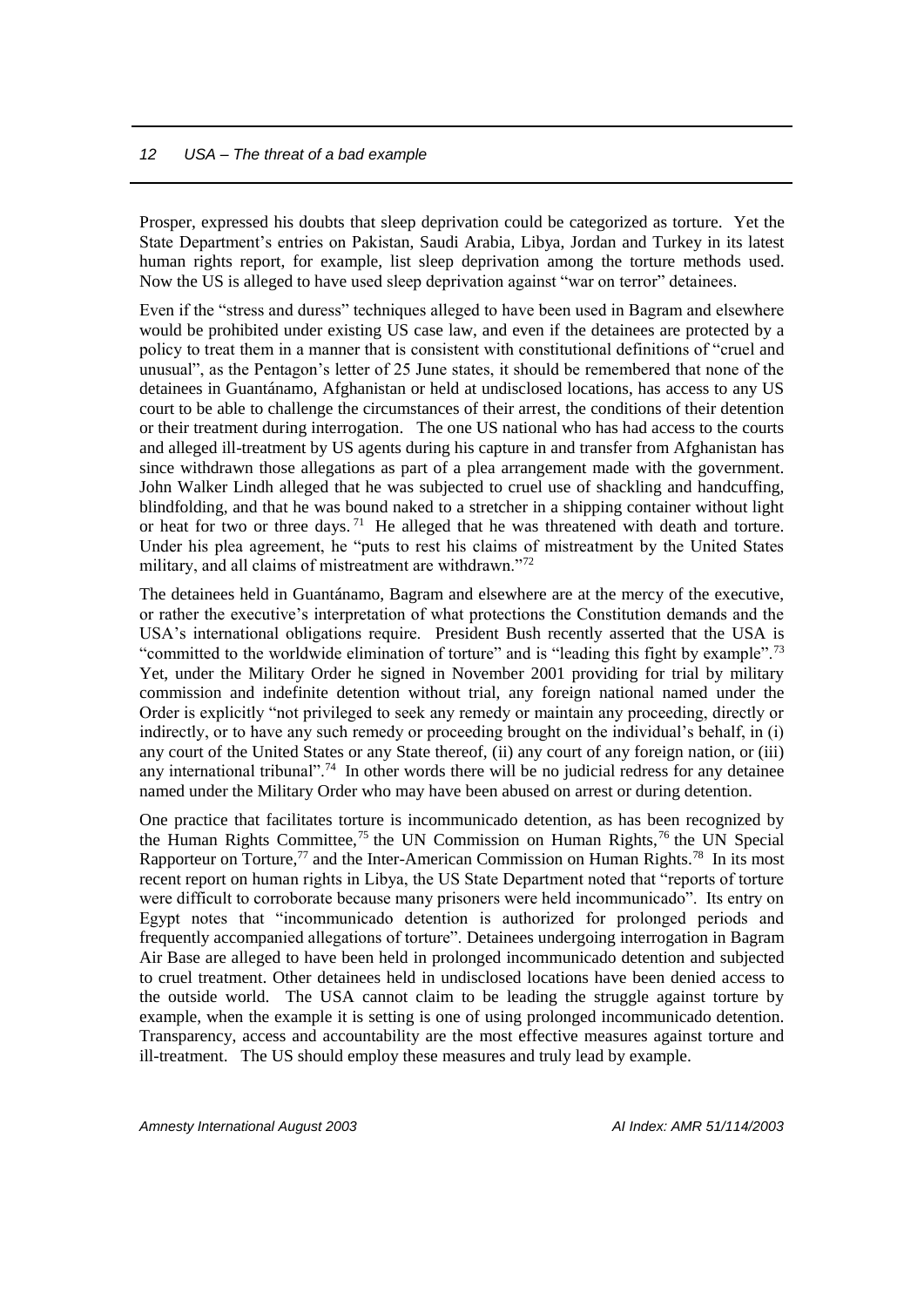## <span id="page-14-0"></span>**Bagram – interrogation without adequate protection**

*It's important for all nations, throughout the world, to treat any prisoners well. And that is something the United States always expects, and the United States always does*.

White House Press Secretary, Ari Fleischer, 7 May 2002.<sup>79</sup>

In May 2003, a former Guantánamo detainee who had been sent back to Afghanistan, recalled to Amnesty International the 40 days he had spent in US custody in Bagram Air Base in mid 2002 before his transfer to Cuba. Afghan national Sayed Abbasin said that he had not been hit by anybody, but that he had been forced to stand, sit and kneel. He described how being forced to kneel for four hours a day felt worse than being beaten. He says that a year later he still has knee problems. He described a regime of sleep deprivation  $-24$ -hour lighting and guards banging on cells and shouting to keep detainees awake. As noted above, in July 2003 former Guantánamo detainee Alif Khan made similar allegations to Amnesty International about his treatment in Bagram and Kandahar bases. A local human rights worker alleged in March 2003 that 20 former Afghan detainees had said that they were forced to strip and made to sit and kneel naked in awkward positions for hours during questioning in Bagram. $80$  In an interview with Amnesty International on 29 July 2003 in Kabul, Taj Mohammad recalled what his brother Wazir, now in Guantánamo, had written a year earlier in a letter sent from the Bagram detention facility via the International Committee of the Red Cross (ICRC): "Here is no human rights. We are suffering, our condition is too bad".<sup>81</sup>

The Bagram facility apparently holds no more than  $100$  detainees at any one time.<sup>82</sup> Prior to their transfer to Cuba, many of the detainees now in Guantánamo were held in Bagram or Kandahar bases (the detention facility at the latter has since been closed), and there too they were denied access to lawyers, families, or the courts. It has been alleged that even the ICRC has not had access to all Bagram detainees, including to those held for up to two weeks.<sup>83</sup> Detainees in Bagram – reportedly referred to by the US as "people under control" rather than detainees – are alleged to have been subjected to prolonged standing or kneeling, hooding, blindfolding with blacked-out goggles, being kept in painful or awkward positions, sleep deprivation, and 24-hour lighting.<sup>84</sup>

Two detainees died at Bagram Air Base in December 2002 in suspicious circumstances. It is reported that neither had been seen by the ICRC. In March 2003, US military officials were reported to have confirmed that autopsy reports in the cases of Dilawar, a 22-year-old Afghan man, and Mullah Habibullah, aged about 30, gave cause of death as "homicide" and that "blunt force injuries" were found in both cases. By late June 2003, the Pentagon's investigation into the deaths was "still in progress", <sup>85</sup> and was believed to be ongoing in early August. Amnesty International awaits the full publication of the results of the investigation. Earlier events in Afghanistan left the organization unpersuaded that the US Government was serious about conducting thorough and impartial investigations into allegations of illtreatment committed by its agents.<sup>86</sup> Amnesty International expects the USA to now apply the stringent standards of investigation to the deaths in Bagram that it expects of other countries.<sup>87</sup> The organization has also called for an investigation into the death in custody of another Afghan man in a US holding facility in Asadabad, Kunar province, around 22 June 2003.<sup>88</sup>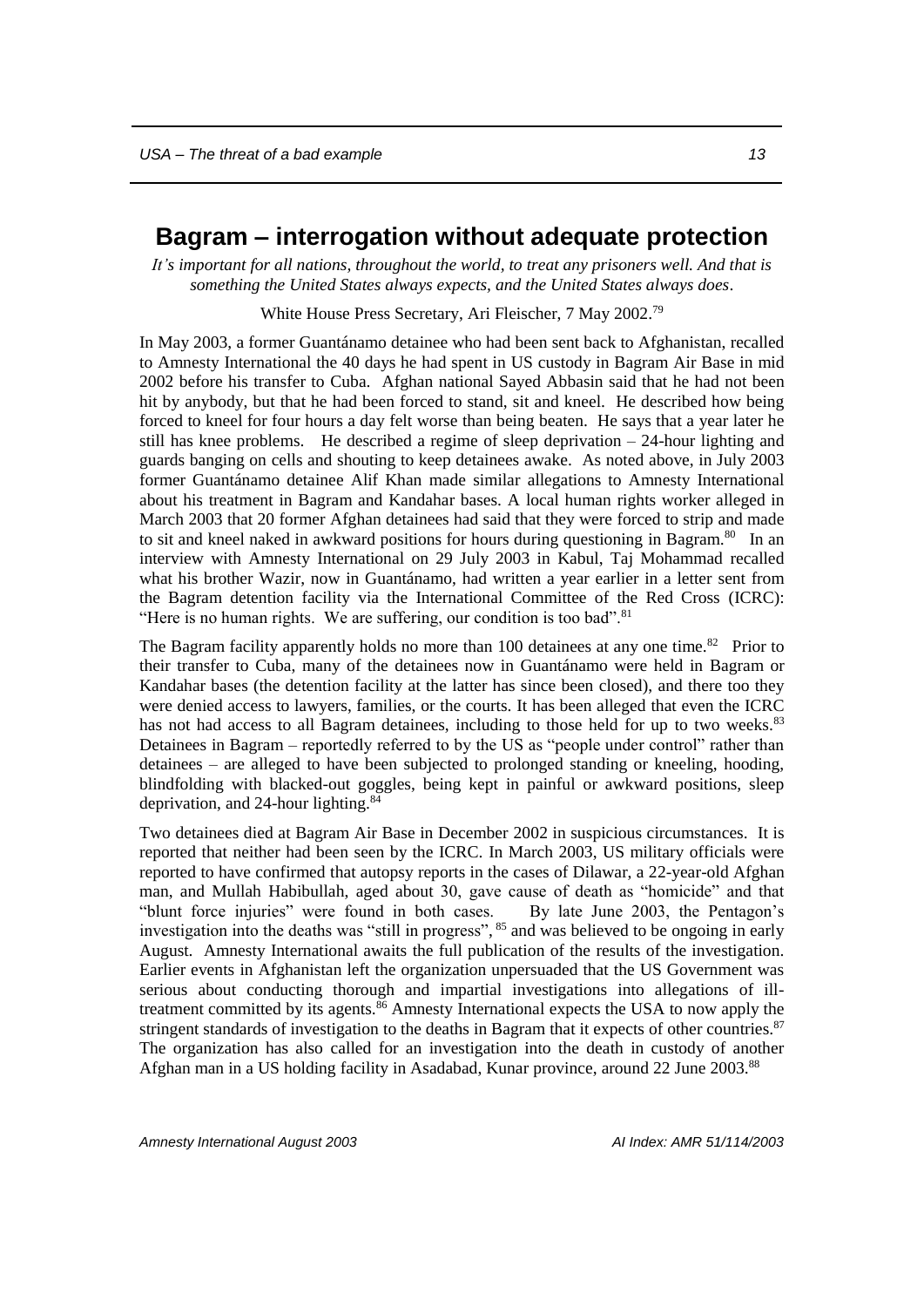Two former detainees reportedly held in Bagram base at the same time as at least one of the prisoners who died there have alleged that they and others were made to stand naked, hooded and shackled, and were kept standing for hours at a time. One of them said that he had spent 16 days in the interrogation section of the facility, standing for 10 of them until his legs became so swollen that the shackles cut into his ankles, severely restricting the blood flow.<sup>89</sup> He and others said that they were kicked and shouted at by US guards to keep them awake while standing or during interrogation.<sup>90</sup> Other detainees have made similar allegations, including being subjected to humiliating taunts and verbal abuse by women soldiers.

Colonel Roger King, the chief US military spokesman in Bagram, confirmed that "we do force people to stand for an extended period of time… Disruption of sleep has been reported as an effective way of reducing people's inhibition about talking or their resistance to questioning." He was reported as saying that a "common technique" was to maintain 24 hour illumination in cells or to wake inmates up every 15 minutes to disorient them. Forced standing, he said, could also be used to punish any inmate who spoke to another.<sup>91</sup> Lt. Gen. Daniel K. McNeill, Commander of Joint Task Force 180 in Afghanistan, also acknowledged that prisoners had been subjected to forced prolonged standing in Bagram.<sup>92</sup>

In its entries on Pakistan, Saudi Arabia, Libya, Turkey, and Egypt, in its latest human rights report, the US State Department variously lists the following methods among under torture and other cruel, inhuman or degrading treatment: prolonged isolation, sleep deprivation, the forced spreading of the legs with bar fetters, detainees being "forced constantly to lie on hard floors", forced prolonged standing, and detainees being stripped and blindfolded and doused with cold water. However, at least one detainee released from Bagram has alleged that he was ordered to strip and then had a bucket of ice-cold water thrown over him. The detainee told Associated Press that "I couldn't say anything. I was so frightened. I didn't know what they would do next".<sup>93</sup>

On 18 April 2003, Amnesty International's request to visit detainees held in Bagram Air Base in Afghanistan was rejected in a letter from the Pentagon. The letter explained that "access to detainees is provided to the International Committee of the Red Cross, and on a case-bycase basis to selected government officials". The letter asserted that the detainees "continue to be treated humanely".<sup>94</sup> A request made by an Amnesty International researcher in Kabul in late July 2003 to be allowed to meet officials in Bagram Air Base remained unanswered.

Amnesty International has called for a full, impartial inquiry into the treatment of detainees in Bagram Air Base and for the findings to be made public. The organization has received information indicating that conditions in the facility have recently improved. Even if this were the case, it would not absolve the authorities from investigating any past abuses that may have occurred and from bringing to justice anyone responsible for torture or ill-treatment. In addition, no statements extracted under torture or ill-treatment should be used as evidence in any proceedings, except in prosecuting the alleged torturer. Anyone who is found to have been tortured or ill-treated should have access to full reparation, including fair and adequate compensation and rehabilitation. If anyone is found to have died as a result of torture, his or her dependants would be entitled to compensation.<sup>95</sup>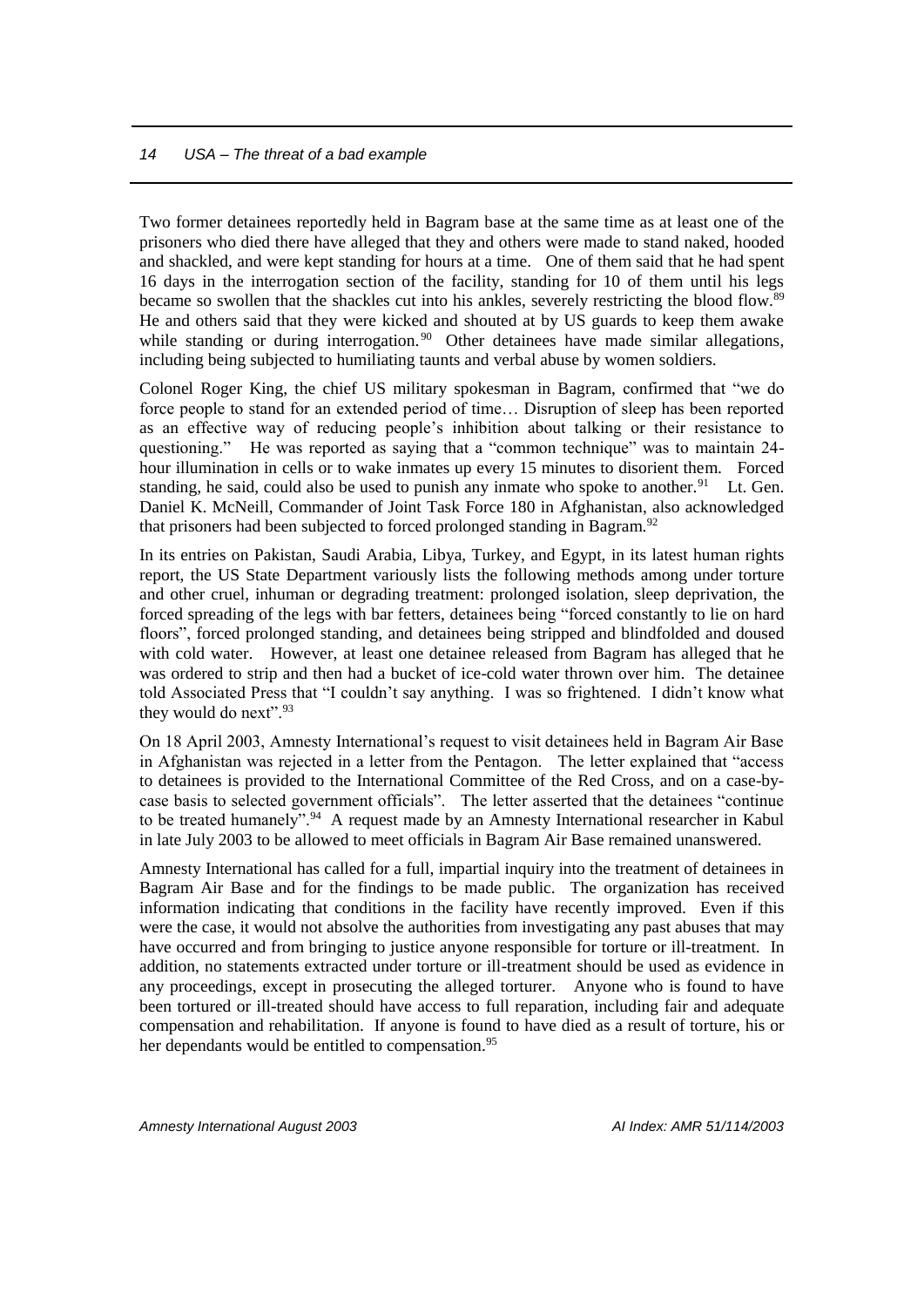### **Guantánamo – a regime cruel in its totality**

<span id="page-16-0"></span>*We have made it clear to the Americans that many aspects of what has gone on at Guantánamo are not acceptable. We shall continue to do so.* 

United Kingdom government minister, Chris Mullin<sup>96</sup>

More than 650 people remain held without charge or trial in the US Naval Base in Guantánamo Bay in Cuba. They are from around 40 countries, and reportedly include nationals of Afghanistan, Algeria, Australia, Azerbaijan, Bahrain, Belgium, Canada, China, Denmark, Egypt, France, Iran, Iraq, Jordan, Kazakhstan, Kuwait, Libya, Maldives, Mauritania, Morocco, Pakistan, Qatar, Russia, Saudi Arabia, Spain, Sweden, Turkey, Uganda, United Kingdom, Uzbekistan and Yemen. Many of the detainees have been held in the base for well over a year. None has had access to any court, to a lawyer, or to family members. The military has not made public the precise numbers, identities or nationalities of the prisoners. Sporadic transfers to, and releases from, the base continue. On 18 July 2003, for example, the Pentagon announced the release of 27 detainees, believed to be 16 Afghan nationals and 11 Pakistan nationals, and the arrival of approximately 10 new inmates.<sup>97</sup>

Above the main gate of the Naval Base detention facility is a large sign bearing the slogan of Joint Task Force Guantánamo, the military unit which is "responsible for the detention and interrogation of enemy combatants apprehended by [the Department of Defence] and other US government agencies as a result of the ongoing Global War on Terrorism."<sup>98</sup> The slogan reads: "Honor Bound to Defend Freedom". Amnesty International believes, however, that in the name of "freedom" and national security, international standards are being undermined in this detention camp. Criticism of the administration's policy is widespread. *The Economist*, for example, has called for the facility to be dismantled. It has said that the treatment of the detainees is "unworthy of a nation which has cherished the rule of law since its very birth, and represents a more extreme approach than it has taken even during periods of all-out war. It has alienated many other governments at a time when the effort to defeat terrorism requires more international co-operation in law enforcement than ever before".<sup>99</sup>

Many of the Guantánamo detainees were taken into custody in the context of the international armed conflict in Afghanistan. None of these detainees has been granted prisoner of war status or brought before a "competent tribunal" to determine his status, as required by Article 5 of the Third Geneva Convention. The US government has insisted that tribunals only need be convened in the event of doubt, and that it has no doubt about the non-POW status of the detainees. The UN Working Group on Arbitrary Detention has noted that "the authority which is competent to determine prisoner-of-war status is not the executive power, but the judicial power."<sup>100</sup> The International Committee of the Red Cross has "repeatedly urged" the US to clarify "the legal status of each internee...on an individual basis".<sup>101</sup> Its exhortations have not been acted upon.

Common Article 3 of the Geneva Conventions requires that anyone taken into detention in the context of an armed conflict "shall in all circumstances be treated humanely". Among other things, this Article prohibits "outrages upon personal dignity, in particular, humiliating and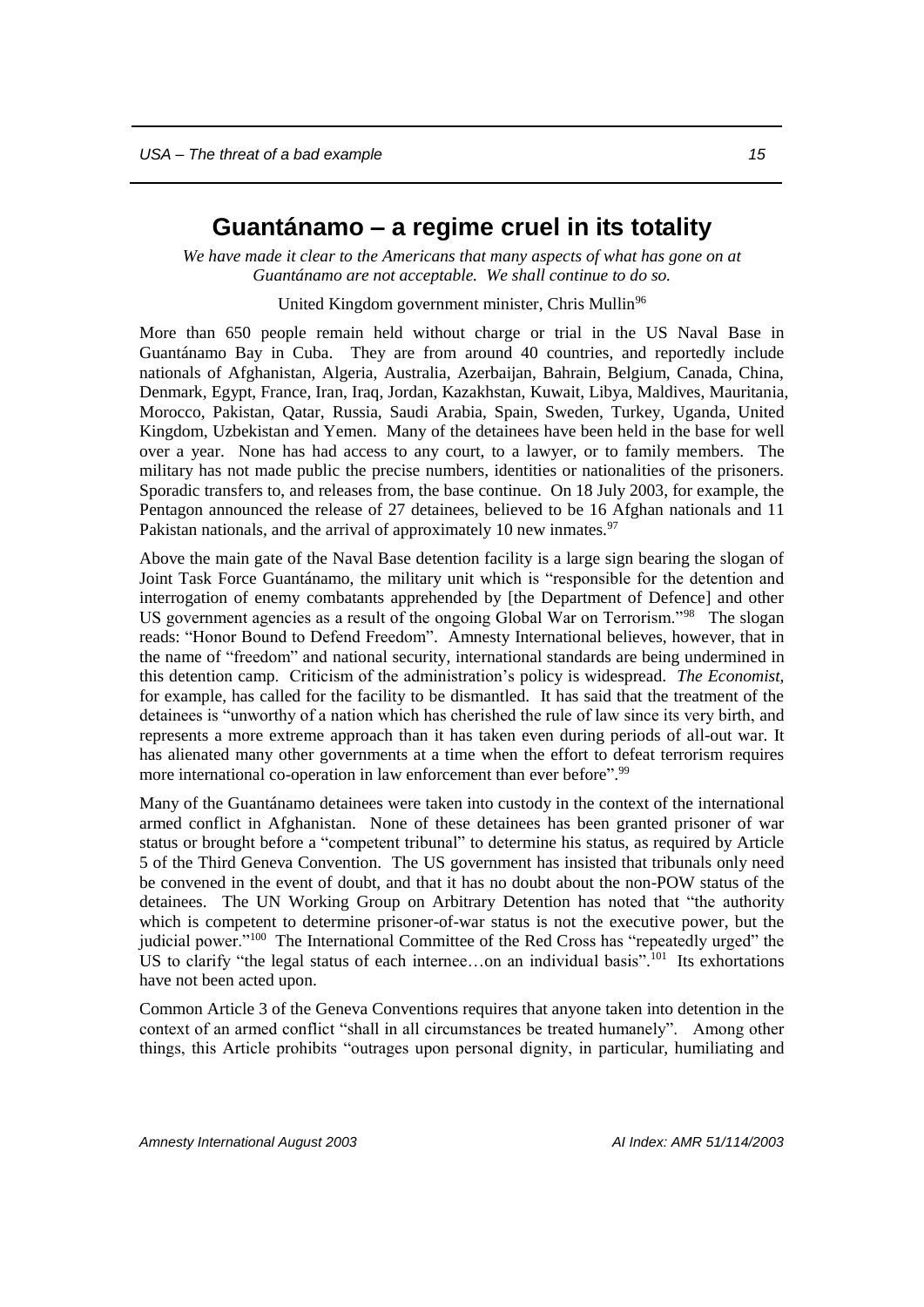degrading treatment". This protection is also contained in Article 75 of the first Additional Protocol to the Geneva Conventions, which reflects customary international law.

The first prisoners, transferred in groups of around 30 from Afghanistan on 20-hour flights in conditions of sensory deprivation and heavy use of restraints, arrived in Guantánamo Bay on 11 January 2002. The Pentagon released a photograph of detainees in orange jumpsuits, kneeling before US soldiers, shackled, handcuffed, and wearing blacked-out goggles over their eyes and masks over their mouths and noses, causing substantial international concern.<sup>102</sup> Released prisoner Sayed Abbasin has recalled: "I arrived tied and gagged; it was the act of an animal to treat a human being like that. It was the worst day of my life".<sup>103</sup> He said that he had not been told why he was being transferred or where he was being taken to, in violation of Article 75(3) of the first Additional Protocol, which states that "any person arrested, detained or interned for actions related to the armed conflict shall be informed promptly, in a language he understands, of the reasons why these measures have been taken."

Another former Guantánamo detainee, Muhammad Naim Farooq, in an interview for Amnesty International in Zurmat, Afghanistan, on 5 August 2003, also said that he had not been told where he was being taken, or why, when he was transferred to Cuba in mid-2002. He said: "We didn't know where we were going. We were without hope because we were innocent. I was very sad because I could not see my children, family and friends. But what could we do? Yes, we got enough food – but what does this mean? My mother lost her eyesight while I was there".

Muhammad Naim Farooq recalled that the tightness of his handcuffs during the transfer injured his wrists, and that many of his co-detainees were crying "because of pain" or because they were "getting mad". Fellow Afghan national and released Guantánamo detainee Alif Khan told Amnesty International in an interview in Kabul in July 2003 that he had been given two injections, one in each arm, for his transfer to Cuba in June 2002. He said that he did not know what they were, but referred to experiencing "a kind of unconsciousness".

For the first three and a half months, the Guantánamo detainees were held in the small wiremesh cages of Camp X-Ray. Together with the conditions of transfer, this caging called into question not only the USA's respect for Common Article 3, but also its adherence to Article 10 of the International Covenant on Civil and Political Rights, which states that "all persons deprived of their liberty shall be treated with humanity and with respect for the inherent dignity of the human person". The Human Rights Committee has stated in its authoritative interpretation of Article 10: "Treating all persons deprived of their liberty with humanity and with respect for their dignity is a fundamental and universally applicable rule...This rule must be applied without distinction of any kind".<sup>104</sup> The detainees' treatment would appear to give the lie to the USA's assertion that it "will champion the cause of human dignity and oppose those who resist it". 105

A newly-built more permanent prison, Camp Delta, replaced Camp X-Ray from 28 April 2002. A medium-security facility inside Camp Delta, Camp 4, with a capacity of around 160 and a less harsh regime, became fully operational on 2 April 2003. In this facility, for example, the prisoners live communally, wear white clothes rather than the orange jumpsuits,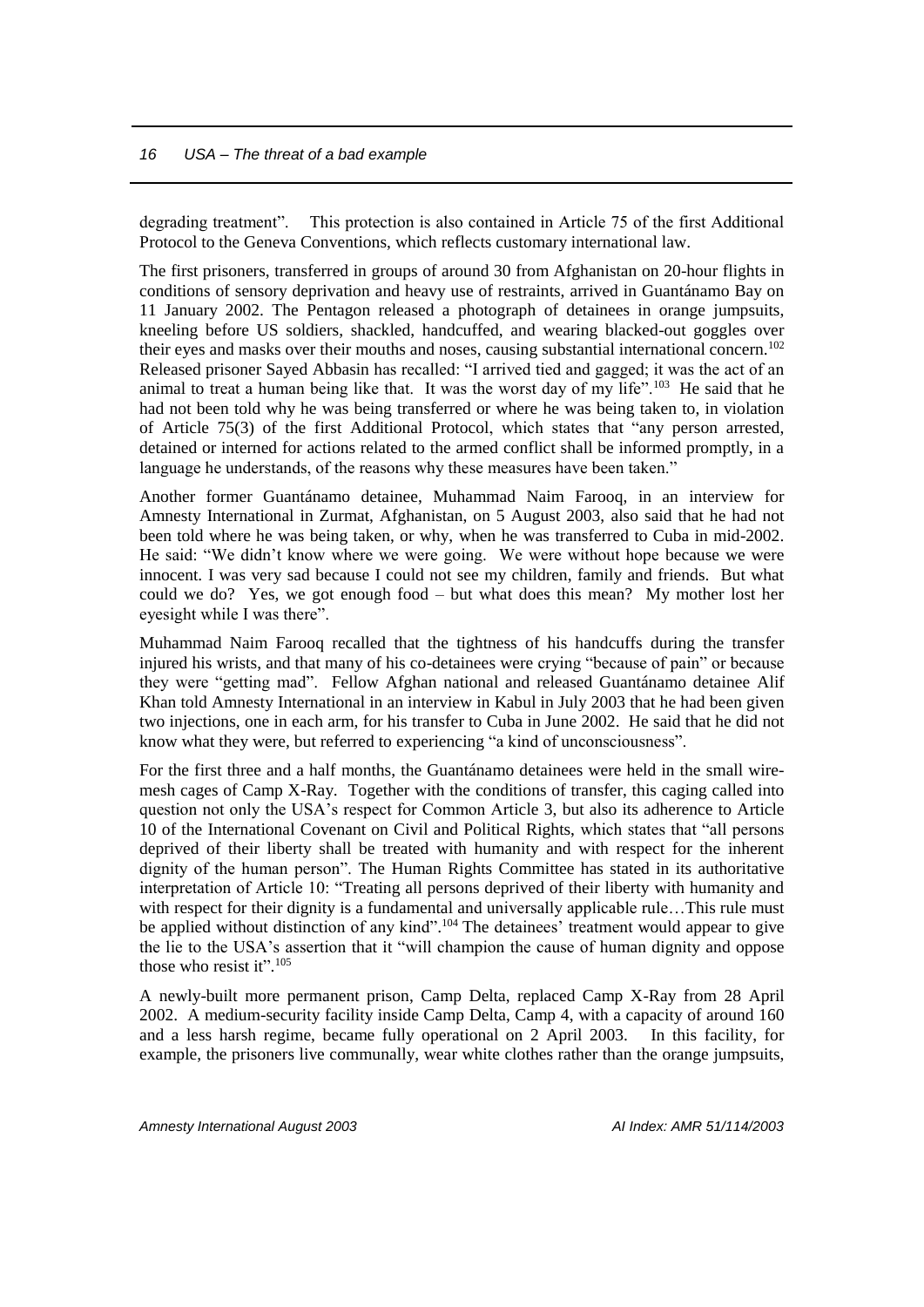and have more exercise time and other benefits. Camp 4, which the military admits differs "substantially" from the rest of Camp Delta, is where prisoners have been held for up to several months in preparation for their release. According to the military, this facility is for those detainees "who are considered less of a security risk to guards and other detainees, and who have been cooperative in the interrogation process."  $106$  The latter could suggest that even the US authorities consider the conditions in Camps 1 to 3 to be potentially coercive. Another facility, Camp Iguana, has been established for child detainees.

Most of the detainees, however, remain held in the maximum-security blocks of Camp Delta which have a capacity of over 800. The cells of Camp Delta are even smaller than was the case in Camp X-Ray. Camp Delta's cells measure six feet eight inches by eight feet (2.03 metres by 2.44 metres), compared to the eight feet by eight feet of Camp X-Ray's cells.<sup>107</sup> Detainees are held in these small cells for up to 24 hours a day.<sup>108</sup> One of the aspects of their treatment that has caused particular international disquiet is their lack of out-of-cell exercise time. The UK Government, for one, has said that it has pressed for adequate exercise for the detainees.<sup>109</sup> For many months, the detainees were given as little as 15 minutes of exercise time once or twice a week. According to the military, this has recently been upgraded to 30 minutes from three to seven times per week in wire-fenced concrete areas of about 25 feet by 30 feet. <sup>110</sup> This would still fall short of international standards. Article 38 of the Third Geneva Convention and Article 94 of the Fourth Geneva Convention provide, respectively, for prisoners of war and interned civilians to be afforded adequate outdoor exercise. Under the Third and Fourth Geneva Conventions, even detainees under disciplinary proceedings must have access to at least two hours outdoor exercise every day.<sup>111</sup> International human rights standards require that all prisoners have "at least one hour of suitable exercise in the open air daily if the weather permits".<sup>112</sup>

The detainees' right to be presumed innocent, and treated as such, unless and until they are convicted in a fair trial, has been flouted by an administration which has repeatedly labelled them as "terrorists". Vice President Dick Cheney, for example, has characterized the detainees as "the worst of a very bad lot. They are very dangerous. They are devoted to killing millions of Americans."<sup>113</sup> The detainees have been denied legal counsel despite being thus labelled and even though the repeated hours-long interrogations to which they have been subjected have had possible prosecutorial, as well as intelligence-gathering, implications, as US officials have stated on various occasions.<sup>114</sup> Secretary of Defence Rumsfeld recently said that one of the reasons the processing of the prisoners was taking so long was because "some of the agencies are focusing on law enforcement. What have these people done wrong that might lead to a law enforcement action in our country or another country?"<sup>115</sup>

Those interrogated include children and the elderly. Amnesty International has expressed concern about the well-being of Haji Naim Kuchai, a 65-year-old Afghan elder transferred to Guantánamo Bay in March 2003 after having been held at an undisclosed location for the previous three months. He is diabetic and had to wear a surgical belt following the removal of one of his kidneys.<sup>116</sup> An Afghan man released in October 2002, said to be in his 70s, recalled hours-long interrogations in Guantánamo Bay.<sup>117</sup> Another released prisoner told Amnesty International in May 2003 that the interrogations were "like torture".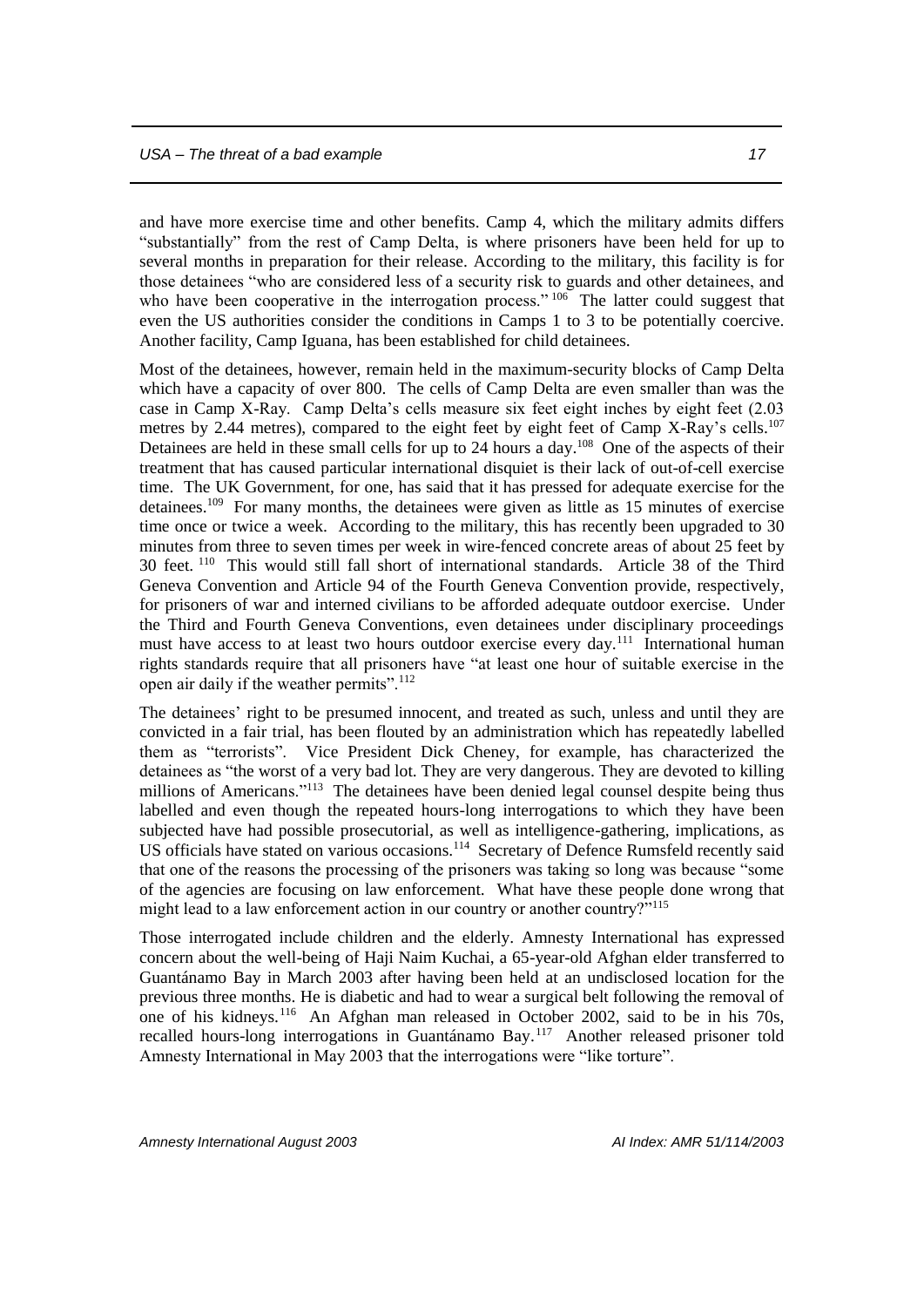As with the other detainees, Afghan national Muhammad Naim Farooq had been repeatedly interrogated in US custody in Afghanistan prior to his transfer to Guantánamo Bay. In his interview for Amnesty International in August 2003, he said that he was interrogated immediately after his arrival in Guantánamo Bay, but that he was not questioned again for another three months He was then interrogated monthly, for between 30 minutes and three hours. After several months he was told that his interrogations were over. However, he was still not released for another three months.

Muhammad Naim Farooq had been transferred to Guantánamo from Kandahar Air Base in Afghanistan in mid-2002. Before his transfer he said that he was told that he would soon be released. He said that he had been told the same thing when he was transferred to Kandahar, bound and blindfolded, from Bagram Air Base where he had spent a month after his arrest. In the event, he was held in Kandahar for four months and in Guantánamo for close to a year. Muhammad Naim Farooq suggested that the authorities should not tell prisoners that they will be released and then hold them for months longer. He said that many detainees "lost their nerves" because of this.

Amnesty International considers that the totality of the Guantánamo regime – including the prolonged and indefinite nature of the detentions – can amount to cruel, inhuman or degrading treatment. The organization recalls what the Deputy Commander of Camp X-Ray said, more than a year ago: "Consider yourself being locked up 24 hours a day; getting out once in a while – very, very little getting out. Not knowing what's going to happen, probably not even knowing why you're here. I think it would frighten anybody".<sup>118</sup> Despite the opening of the medium security facility for pre-release inmates and a few dozen releases, little has changed.

In the context of the interrogations, the possibility of trials by military commission with lower standards of evidence than apply in normal US courts, raises concern about the potentially coercive nature of the conditions. Principle 21 of the Body of Principles for the Protection of All Persons under Any Form of Detention or Imprisonment states: "It shall be prohibited to take undue advantage of the situation of a detained or imprisoned person for the purpose of compelling him to confess, to incriminate himself otherwise or to testify against any other person". Agreements to plead guilty, too, could possibly be coerced by this treatment. The rules for the military commissions under the November 2001 Military Order, provide that plea arrangements have to be approved by the Secretary of Defence, or his designee, the authority ultimately responsible for the conditions under which the detainees are being held.<sup>119</sup> Such officials are evidently fully supportive of the detention regime in Guantánamo Bay.

Media interviews with prisoners released from Guantánamo in April and May 2003 generally painted a picture of minimal direct physical ill-treatment, but some returnees spoke of humiliation and a regime quick to punish. Most were interviewed following their return to Afghanistan in conditions, including continuing incarceration in Kabul, where they were not necessarily free to speak openly without fear of negative repercussions. Amnesty International delegates in Afghanistan noted that some of the returnees at this time appeared highly disoriented and distrustful. The *New York Times* noted that "many prisoners were careful not to criticise the American authorities, showing a continued nervousness about their status in Afghanistan". One of man had said that it was "too early to speak of conditions" in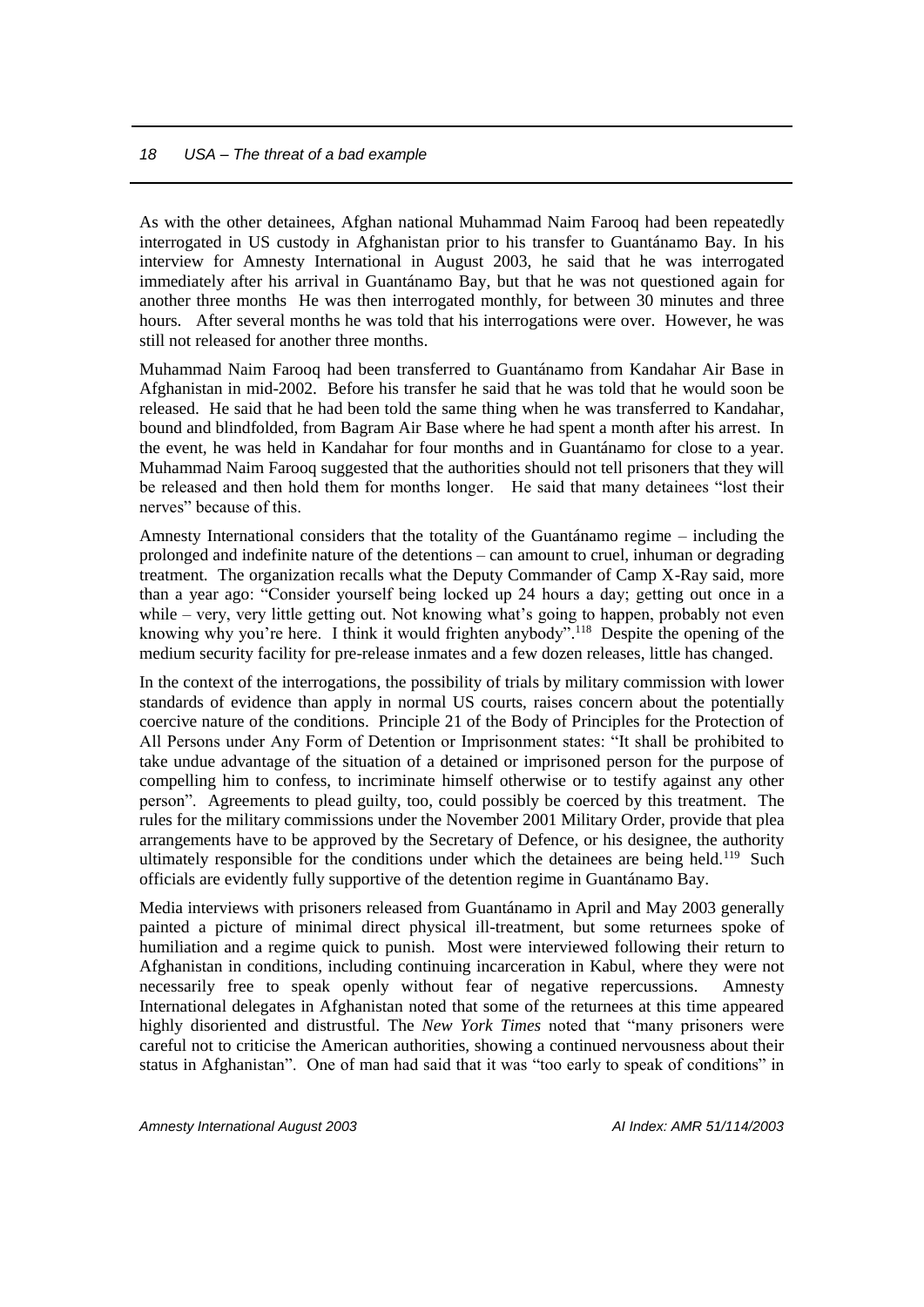Guantánamo. Another man who had spent 10 months there said that "there were three degrees of treatment: good, bad and the worst", without further reported elaboration. <sup>120</sup>

One of the released Afghan men, Mohammad Taher, told Amnesty International in May 2003, that he had suffered mentally from his detention and that he was having difficulty remembering things. He had spent two and a half months in Kandahar Air Base before being transferred to Guantánamo, where he thought he had been held for between eight to 10 months. A Pakistani national, Mohammed Sagheer, was reported to be preparing to sue the US Government for the mental harm done to him during his 10 months in Guantánamo.<sup>121</sup> Sayed Abbasin, who had spent about a year in Camp Delta, told Amnesty International that, for him, sleep deprivation was a result of the regime there, because of the 24-hour illumination and because the military guards would not allow him to cover his head with a blanket to make sleep easier.<sup>122</sup> He reports that he has had problems with his eyesight since returning. This former prisoner, who described the detention facility as "like a zoo" rather than a prison, also alleged that he was put in a punishment cell for five days as punishment for exercising in his cell. He has said that while in this cell, which he has said had no blankets,  $123$ he was not allowed his outdoor "exercise" time and was not allowed to wear his cap during prayer. Mohammad Taher told Amnesty International that while he himself was never taken to a punishment cell, others were taken there for 20 days, for example for refusing food. He said he believed that the punishment cells had worse conditions. These isolation cells are reportedly the same size as the others but with solid walls and doors and a small window.<sup>124</sup>

The legal black hole that is Camp Delta has gained such notoriety that US and other authorities have reportedly used it as a threat during interrogation, including US soldiers in Iraq.<sup>125</sup> Amnesty International has been told by relatives of detainees in Yemen, for example, that as the problem of arbitrary detentions increased in the context of Yemen-US security cooperation following 11 September 2001, the Yemeni security police began frequently to threaten detainees that they would be handed over to US agents to take them to Guantánamo. An Afghan prisoner released from the US Air Base in Bagram, where he was reportedly held for 18 days in what he described as a regime of 24-hour illumination and sleep deprivation, also alleged that he was threatened with transfer to Guantánamo to try to force cooperation during interrogation.<sup>126</sup> Another released Afghan prisoner said that during interrogation he was threatened with transfer to Guantánamo. He said: "One of them brought me 50 small stones and said 'count these stones'. When I finished he said, 'We will send you there for 50 years'."<sup>127</sup> He was not transferred to Cuba.

By 16 July 2003, there had been at least 29 suicide attempts by 18 individuals held in the Guantánamo Bay detention facility. One detainee is reported to have been left brain damaged by his attempt to hang himself, and remained in the prison hospital months later. He was said to be in a "persistent vegetative state", and to require round-the-clock care.<sup>128</sup> In his interview for Amnesty International in August 2003, former detainee Muhammad Naim Farooq recalled that he had "personally seen two cases, one Afghan and one Iranian. They tried to hang themselves with clothes. Both survived and were punished with solitary confinement, without any clothes. I could not see for how long".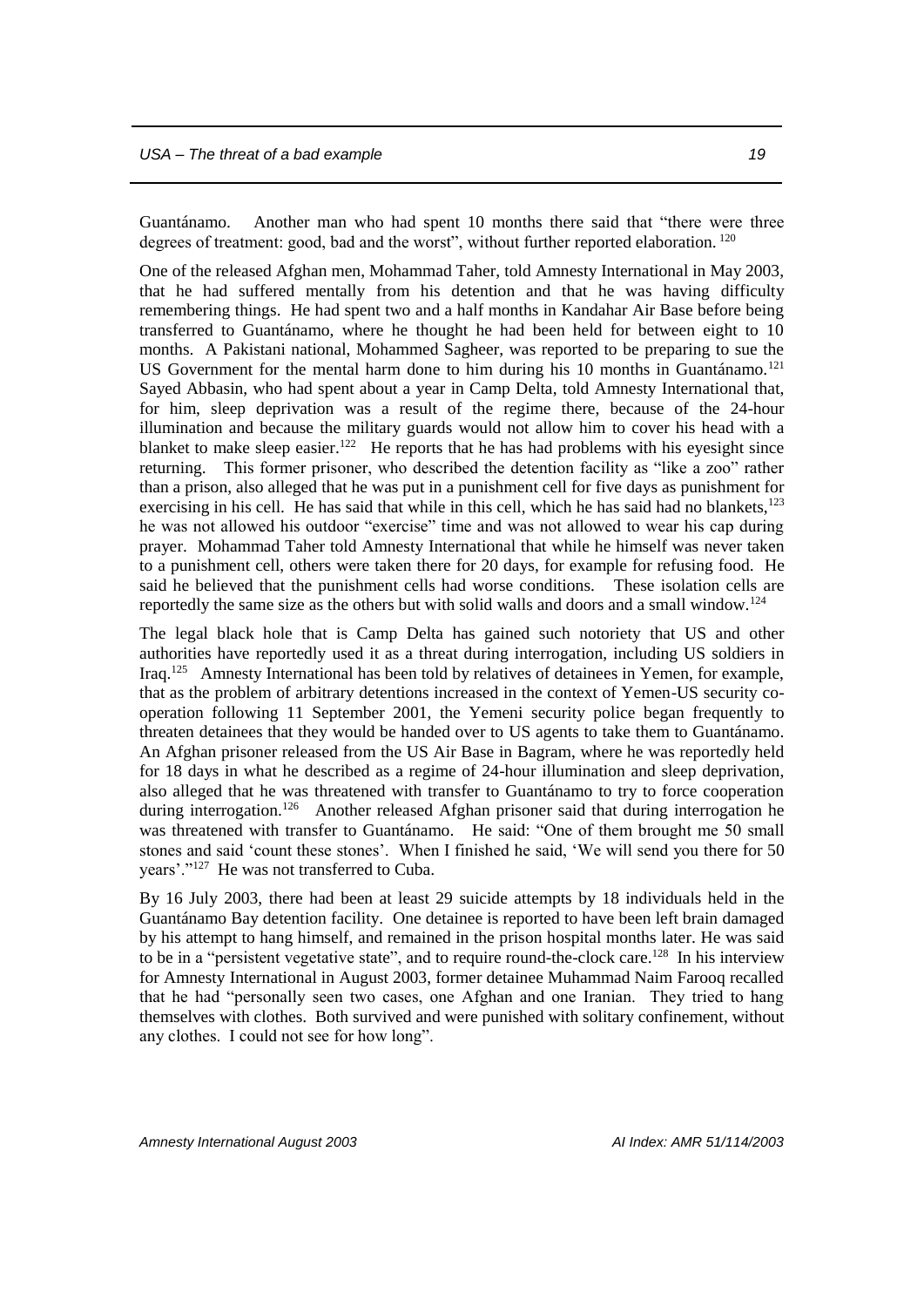Recent suicide attempts were made on 2 June and 16 July 2003 by inmates who were undergoing treatment for mental health problems, <sup>129</sup> emphasising that the potential psychological and physical effects of the continuing detentions in Guantánamo remain a cause for concern. On 7 February 2003, Amnesty International wrote to the US Government to urge a full investigation into the suicide bids in an effort to evaluate what role the conditions of incarceration have played in them, with a view to taking all necessary remedial measures. No reply has been received.

In July 2003, the head of the delegation of the International Committee of the Red Cross (ICRC) in Guantánamo Bay confirmed that the uncertainty of a "seemingly open-ended detention", "without any clear legal framework", has had an "overall impact on the mental health of the prisoners".<sup>130</sup> Another ICRC spokesperson has said: "The uncertainty these detainees face as regards their legal status and their future does have a very adverse impact on their physical and mental well-being. A lot of them are pushed to despair. It is a clear indication that these people are under extreme stress and anxiety."<sup>131</sup>

Reports of interviews with released prisoners add further evidence that it is the indefinite nature of the detentions, a growing sense of injustice among the detainees, and the isolating conditions of their incarceration which have led to inmate despair. Shah Muhammad, a 20 year-old Pakistani man who spent more than a year in Guantánamo, recalled how he had attempted suicide more than once: "I tried four times, because I was disgusted with my life. It is against Islam to commit suicide, but it was very difficult to live there. A lot of people did it. They treated me as guilty, but I was innocent." He said that for several months he was held in a block with prisoners who only spoke Arabic, a language he could not speak: "It was difficult not speaking to anyone for so long… they were only letting us out for a very short time, and it was very difficult. I could feel myself going down". Another former prisoner, Suleiman Shah, recalled that: "All the people were worried about how long we would be there for. People were becoming mad because they were saying, 'when will they release us? They should take us to the high court'. Many stopped eating."<sup>132</sup>

At home, meanwhile, the families of the detainees suffer the distress of not knowing the fate of their loved ones. Arbitrary or indefinite detention, too, has its "collateral damage". Muhammad Naim Farooq recalled the case of Juma Khan, from Jalalabad, whose family members thought he was dead until Muhammad Naim Farooq, himself released, could tell them that he was being held in Guantánamo Bay.

Wazir Mohammad has been in Guantánamo for over a year. His wife is said to be suffering serious emotional and psychological distress. The couple now have a one-year-old son, their first child, whom Wazir Mohammad has never seen. The same has happened in other cases. Since Maldives national Ibrahim Fauzee has been in Guantánamo, his wife has given birth to their first child, a girl. Likewise, Mustafa Ait Idir, an Algerian national held in the Naval Base for more than 18 months, has a child he has never seen. The US authorities have denied all detainees in Guantánamo the right to visits from their family, in contravention of international standards.<sup>133</sup> Amnesty International considers that the absolute prohibition of visits by families to detainees is inconsistent with the rights of detainees' children to maintain contact with their detained parents.<sup>134</sup>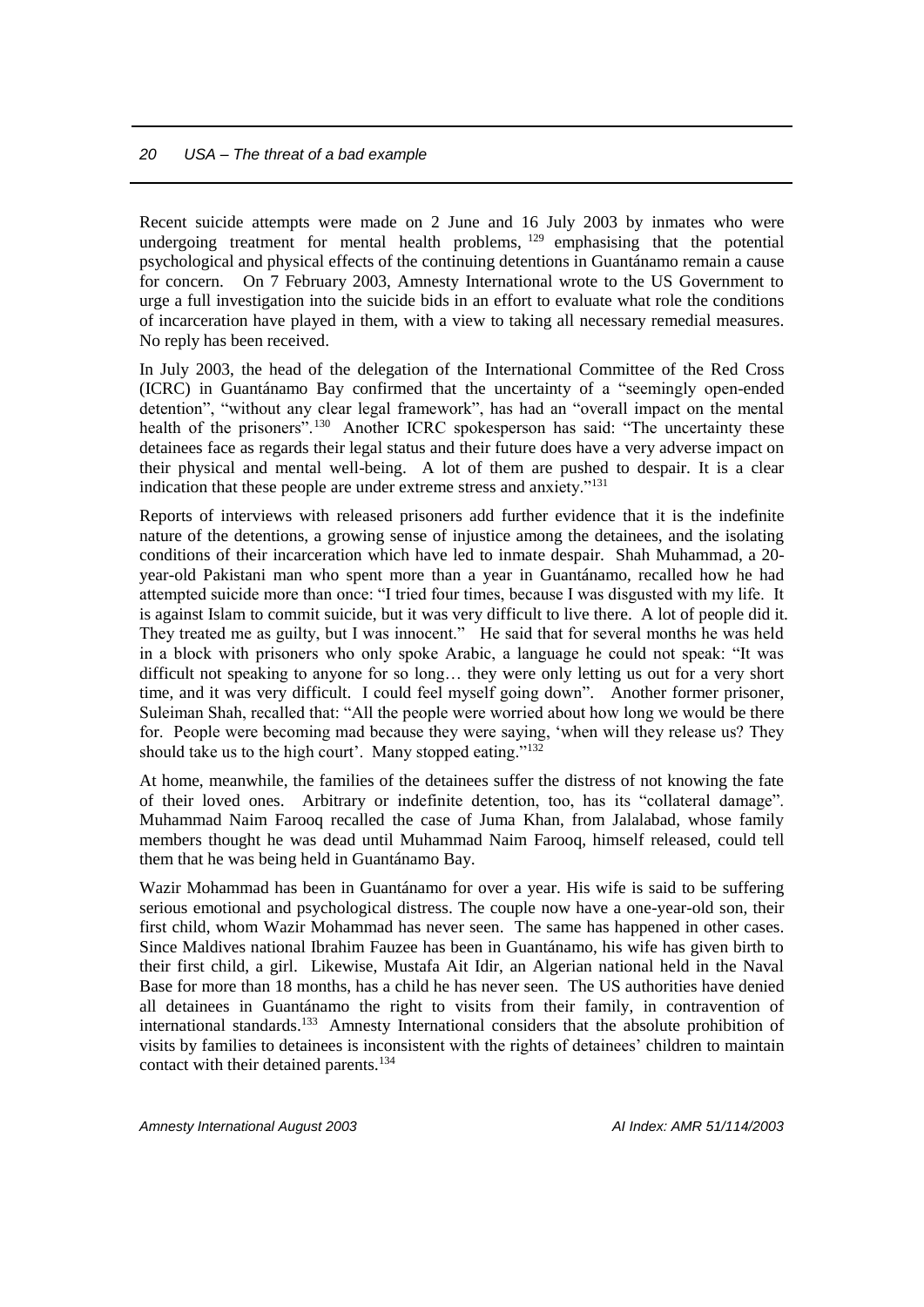## **Children among the detainees**

<span id="page-22-0"></span>*Despite their age, these are very, very dangerous people. They may be juveniles, but they're not on a little-league team.., they're on a major league team, and it's a terrorist team*.

General Richard B. Myers, Chairman of the Joint Chiefs of Staff, 25 April 2003.

Article VII of the American Declaration of the Rights and Duties of Man holds that "all children have the right to special protection, care and aid." The Declaration is binding on the USA, as a member of the Organization of American States. Article 23 of the International Covenant on Civil and Political Rights states that the family "is entitled to protection by society and the State", and Article 24 states that all children shall be provided appropriate protection, according to their status as a minor, and free from any discrimination, including on the basis of nationality.

In April 2003 the US authorities revealed that children as young as 13 were among the foreign nationals held at Guantánamo. A released prisoner told Amnesty International in May 2003 that he recalled speaking to a 12-year-old boy detainee in Guantánamo. One child, Canadian national Omar Khadr, was already known to have been in US custody for almost a year, half of it in Guantánamo Bay, where he was transferred in October 2002. He was reported to have been 15 years old when he was captured in Afghanistan in July 2002. He, along with the other detainees, has been denied access to lawyers or relatives. <sup>135</sup> Likewise, they have had no access to any court or tribunal in which to challenge the lawfulness of their detention or to have their status determined.

Amnesty International wrote to the US Government on 24 April 2003 calling for clarification on how many under-18-year-olds were being held in Guantánamo and for them to be granted immediate access to lawyers, families and to be charged and adjudicated in accordance with internationally-agreed principles of juvenile justice, or released. The organization pointed out that the definition of "child" according to most international legal standards is anyone under the age of 18. Amnesty International had received information that as early as May 2002, there was at least one 17-year-old being held in Camp Delta.

However, the Pentagon appears to define child detainees in this context as those who are under 16 years old. In a response to Amnesty International's letter, it stated that "there are a very small number of the detainees whom we have assessed to be under the age of 16. It is difficult to determine the exact age for the detainees, as birth records are not readily available". <sup>136</sup> It ignored the question of 16 and 17-year-olds. For his part, the Secretary of Defence responded to the widespread concern about these young detainees by complaining of "this constant refrain of 'the juveniles', as though there's a hundred children in there – these are not children".<sup>137</sup> The Chairman of the Joint Chiefs of Staff suggested that "despite their age, these are very, very dangerous people… they may be juveniles, but they're not on a littleleague team anywhere, they're on a major league team, and it's a terrorist team."<sup>138</sup>

The Pentagon has since repeated this disregard for the presumption of innocence in its standard response about under 16-year-olds held in the naval base: "Detainees at Guantánamo are dangerous people. Age does not necessarily diminish the threat potential of any detainee.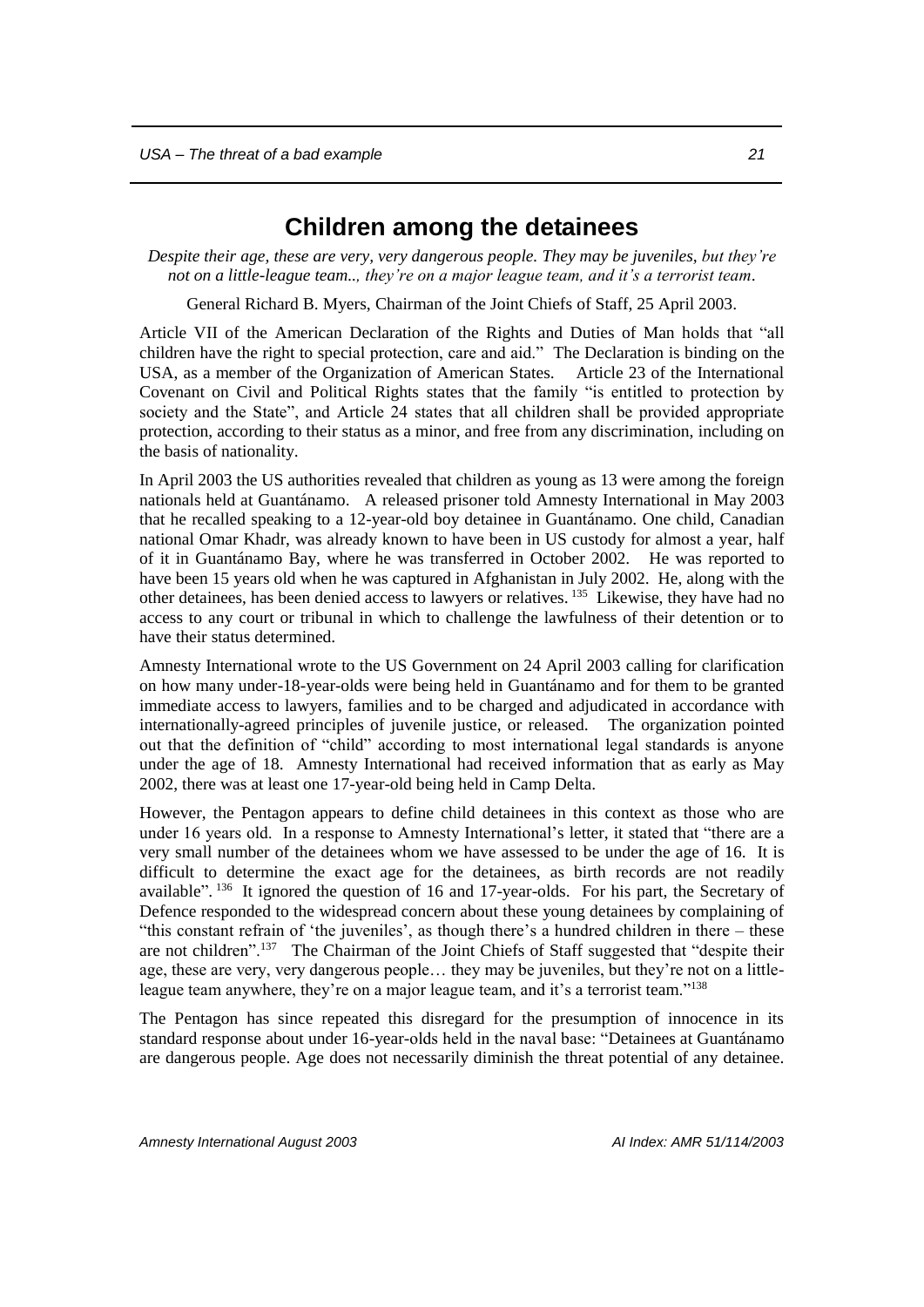Detainees remain in custody for as long as they are considered a threat to innocent men women and children around the world."<sup>139</sup> This is the same government which in 2002 told the UN General Assembly Special Session on Children that the USA was "the global leader in child protection". The United States is also almost the only country left in the world that executes child offenders, accounting for three quarters of such internationally illegal executions known worldwide in the past five years.<sup>140</sup>

Amnesty International's Canadian Section has urged the Canadian authorities to seek assurances from the USA that it will not seek the death penalty against Omar Khadr, who may be suspected of involvement in the shooting death of a US soldier in Afghanistan when he was 15 years old.<sup>141</sup> If this was indeed Khadr's age at the time of the alleged offence, he would not be eligible for the death penalty under US constitutional law (which sets 16 as the minimum age), but as a foreign national held in Guantánamo he could yet fall under the judgment of a military commission and be afforded no such protection. US officials have reportedly refused to rule out the possibility that the death penalty may be sought against Omar Khadr.<sup>142</sup> This would not only violate international human rights and humanitarian law banning the use of the death penalty against anyone for crimes committed when they were under 18,<sup>143</sup> but also contravene the international prohibition on discrimination on the basis of national origin. No child with US nationality, accused of a similar crime committed when under the age of 16, would be eligible for trial by military commission or the death penalty.

The detention and interrogation of unrepresented children in Guantanamo, as well as contravening international law and standards that apply to both adults and children, violate principles reflecting a broad international consensus that the vulnerabilities of under-18-yearolds require special protection. For example, Article 37 of the Convention on the Rights of the Child (CRC), as well as prohibiting the use of torture or the death penalty against children, states that "the arrest, detention or imprisonment of a child shall be in conformity with the law and shall be used only as a last resort and for the shortest appropriate period of time". Article 40 of the CRC states that "every child deprived of his or her liberty shall have the right to prompt access to legal and other appropriate assistance, as well as the right to challenge the legality of the deprivation of his or her liberty before a court or other competent, independent and impartial authority, and to a prompt decision on any such action."

The USA is not one of the 192 countries to have ratified the CRC, although it is a signatory and therefore obliged not to do anything that would undermine the object and purpose of the treaty pending its decision on whether to ratify it.<sup>144</sup> The USA has ratified the Optional Protocol to the CRC on the involvement of children in armed conflict. According to Article 6(3), if the children in Guantánamo are being held because they participated in the armed conflict in Afghanistan, as the Pentagon has suggested,<sup>145</sup> the USA has a treaty obligation to provide them with "all appropriate assistance for their physical and psychological recovery and their social reintegration". Detaining children in prolonged military custody in Guantánamo Bay cannot meet this obligation.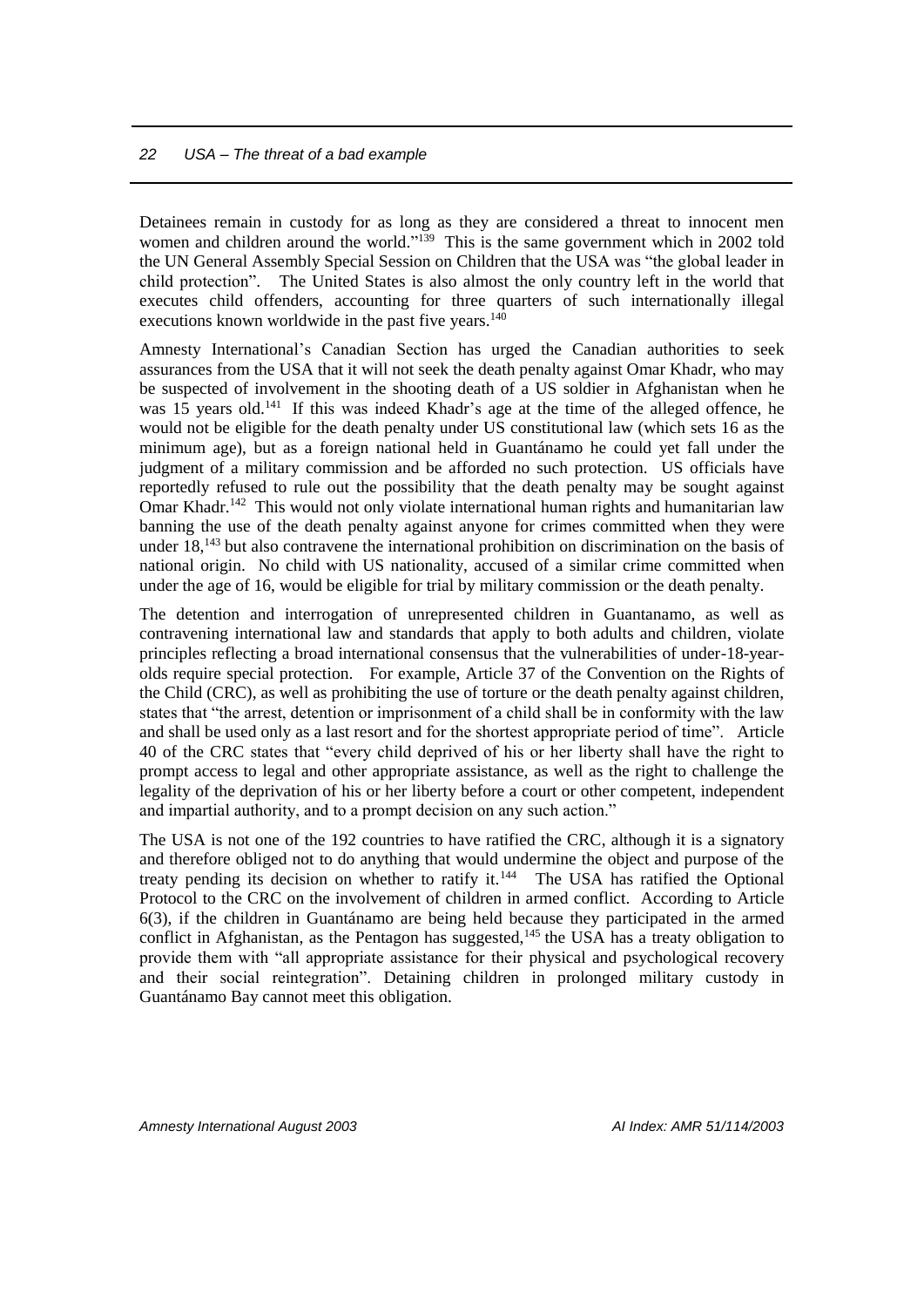## **The need for judicial review**

<span id="page-24-0"></span>*What kind of justice is that? To keep a young innocent person for 13 months, to pick someone up off the street and jail him without proof, without a proper investigation. Is that the law they have*?

Sayed Abassin, former Guantánamo detainee<sup>146</sup>

Sayed Abassin spent more than a year in US custody without charge or trial, first in Afghanistan and then in Guantánamo Bay, apparently for the sole reason that on a day in April 2002, he was in the wrong place at the wrong time.

This 28-year-old Afghan taxi driver had been *en route* from Kabul to Khost in April 2002. In Gardez his taxi had been stopped at a checkpoint by men who said that one of his passengers was the cousin of a regional power holder. In May 2003, Sayed Abassin recalled to Amnesty International how he himself had been arrested despite explaining that he was just the driver and did not know his passengers. He was taken to Gardez police station, where he says he was beaten, before being handed over to the custody of the US military. He was briefly questioned and then flown by helicopter to Bagram Air Base. His father made inquiries, but has informed Amnesty International that he was told nothing by the US authorities other than that his son had been taken to Bagram. There Sayed Abassin says he was held in handcuffs and shackles for the first week, kept in 24-hour lighting and woken by guards when trying to sleep, interrogated six or seven times, not given enough food, not allowed to talk to or look at other detainees, and forced to stand or kneel for hours. He also recalled his transfer to the US base in Kandahar – roughly handled, blindfolded, with his ears covered, a black bag over his head and taped around his neck, his hands and legs tied. He said that detainees at Kandahar were not allowed to look at the soldiers faces. If they did look at their face, they were made to kneel for one hour. If they looked twice, they were made to kneel for two hours. He says that he was interrogated five or six times in Kandahar.

During all this time in US custody in Afghanistan, Sayed Abassin had no access to a lawyer, to a court of law, or to a "competent tribunal" as envisaged by the Third Geneva Convention. Perhaps if he had, his release would have been ordered. Instead he was transferred to Guantánamo Bay, where the denial of any legal process continued for the next year. He told Amnesty International that he had been interrogated 10 or more times in the first few weeks after his arrival in Camp Delta, and was then held for another 10 months without any interrogations before being released.

Sayed Abassin was released from Guantánamo Bay in April 2003 and brought back to Afghanistan. He was made to sign an agreement not to have any involvement with the Taleban or *al-Qa'ida* or to do anything that would harm the USA, despite the apparent absence of any evidence that he ever had any such involvement. Acquaintances of Sayed Abassin in Kabul said after his return to Afghanistan: "He's just a simple taxi driver at the wrong place at the wrong time… Taxi drivers shouldn't be taken to Guantánamo Bay, they can be questioned here, or through the Afghan government…. You don't take him prisoner and take him away for a year. He couldn't support his family and now he needs money. The Americans should compensate him for everything he lost."147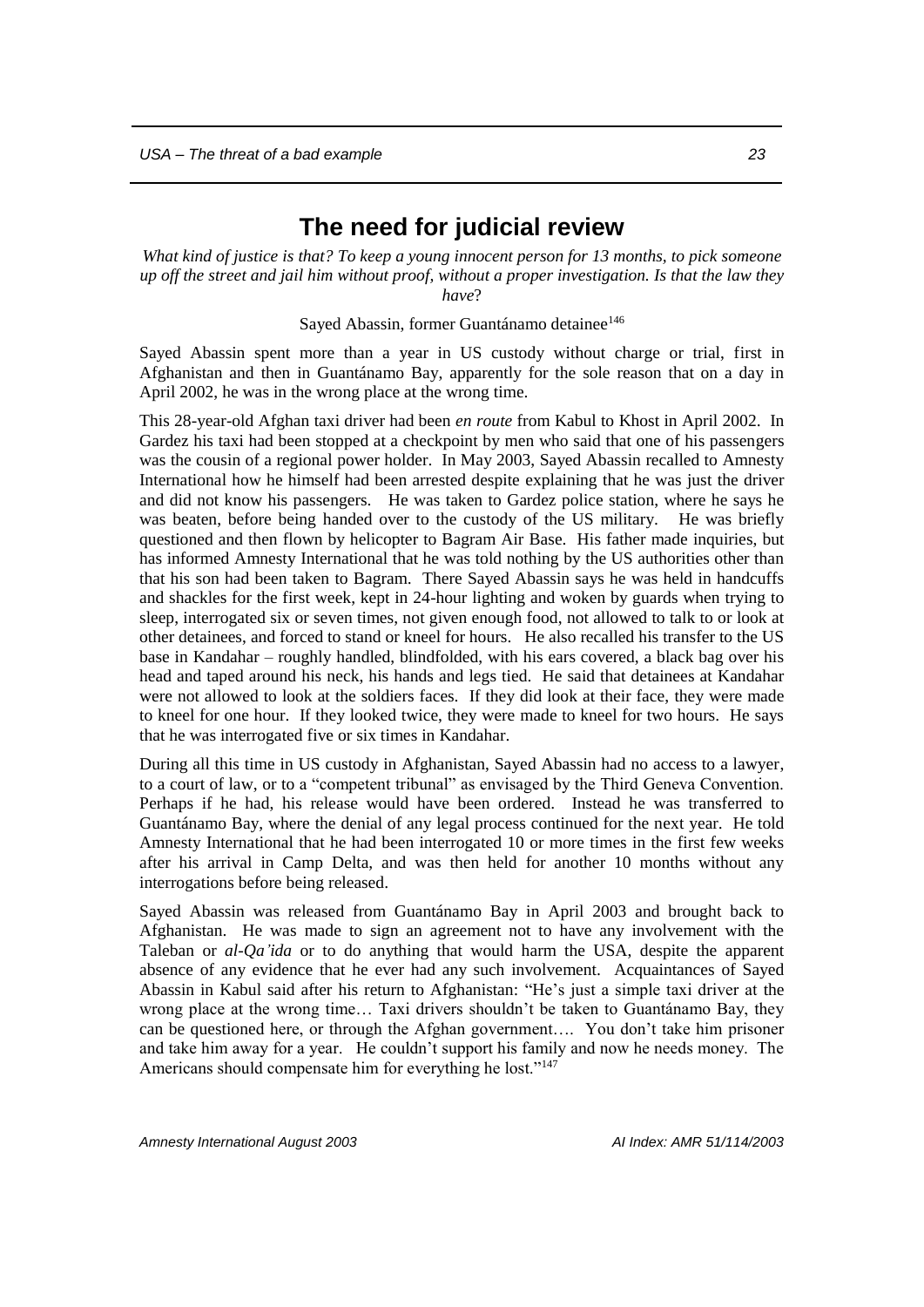The US government maintain that the so-called "enemy combatants" it is holding in Guantánamo Bay and elsewhere are not entitled to have access to court or counsel. It states that "at the time of capture, they were bearing arms against the United States or otherwise acting in support of hostile armed forced [sic] engaged in an ongoing armed conflict".<sup>148</sup> How did Sayed Abassin fall into this category? How many more like him are in Guantánamo? Sayed Abassin himself states that there is at least one more. His best friend, Wazir Mohammad, also a taxi driver, aged around 30, was arrested in Gardez after he went to the checkpoint to inquire as to Abassin's whereabouts. He, too, was arrested by the Afghan checkpoint guards, handed over to US custody, and subsequently shipped to Camp Delta, where he remains more than a year later, uncharged, untried, and unrepresented. His brother, Taj Mohammad, maintains that his brother was arbitrarily detained. In July 2003 in Kabul, he told Amnesty International: "My brother is innocent, he didn't commit any crime. Even if they cut off my head, I will still say that my brother is innocent, because he is innocent". He asked Amnesty International to: "Please raise my voice to the world".

In letters Wazir Mohammad has complained of the small size of his cell, the heat, the lack of out of cell exercise time, and problems with his knees. In a letter to his brother, he wrote the following poem, seen by Amnesty International, and here translated as:

> *I didn't steal anyone's things and I didn't kill anyone I have never committed any crime, but I am in sorrow I went to get a piece of bread on the way to Gardez I fell down from the mountain on the way to the hill I'm in a cage like an animal No-one's asked me am I human or not I didn't speak ill of people I didn't commit any crime, but I'm in prison.*

Safeguards are essential. Secrecy must be challenged. The US Government's refusal to allow any Guantánamo detainee to come before any court or tribunal, in addition to the secrecy surrounding the detentions – the exact numbers, names, nationalities, and circumstances of arrest, have not been made public by the authorities – have set the USA on a slippery slope to promoting a world in which arbitrary unchallengeable detention becomes acceptable. A US federal court recently noted that "there exists a clear and universally recognized norm prohibiting arbitrary arrest and detention. This prohibition is codified in every major comprehensive human rights instrument and is reflected in at least 119 national constitutions." 149 The US administration's current actions are undermining this norm.

The need for judicial review of the detentions is made even clearer by the fact that not all of the detainees who have ended up in Guantánamo Bay were taken into custody in the context of the war in Afghanistan. Such individuals include two men transferred to Guantánamo in early 2003 via Bagram from Gambia, and six Algerian men unlawfully seized by the USA in Bosnia-Herzegovina in January 2002 and transferred to Guantánamo Bay (see further below). Perhaps the US authorities suspect them and others held in Camp Delta of serious crimes. In which case they should be charged and brought to trial within a reasonable time, in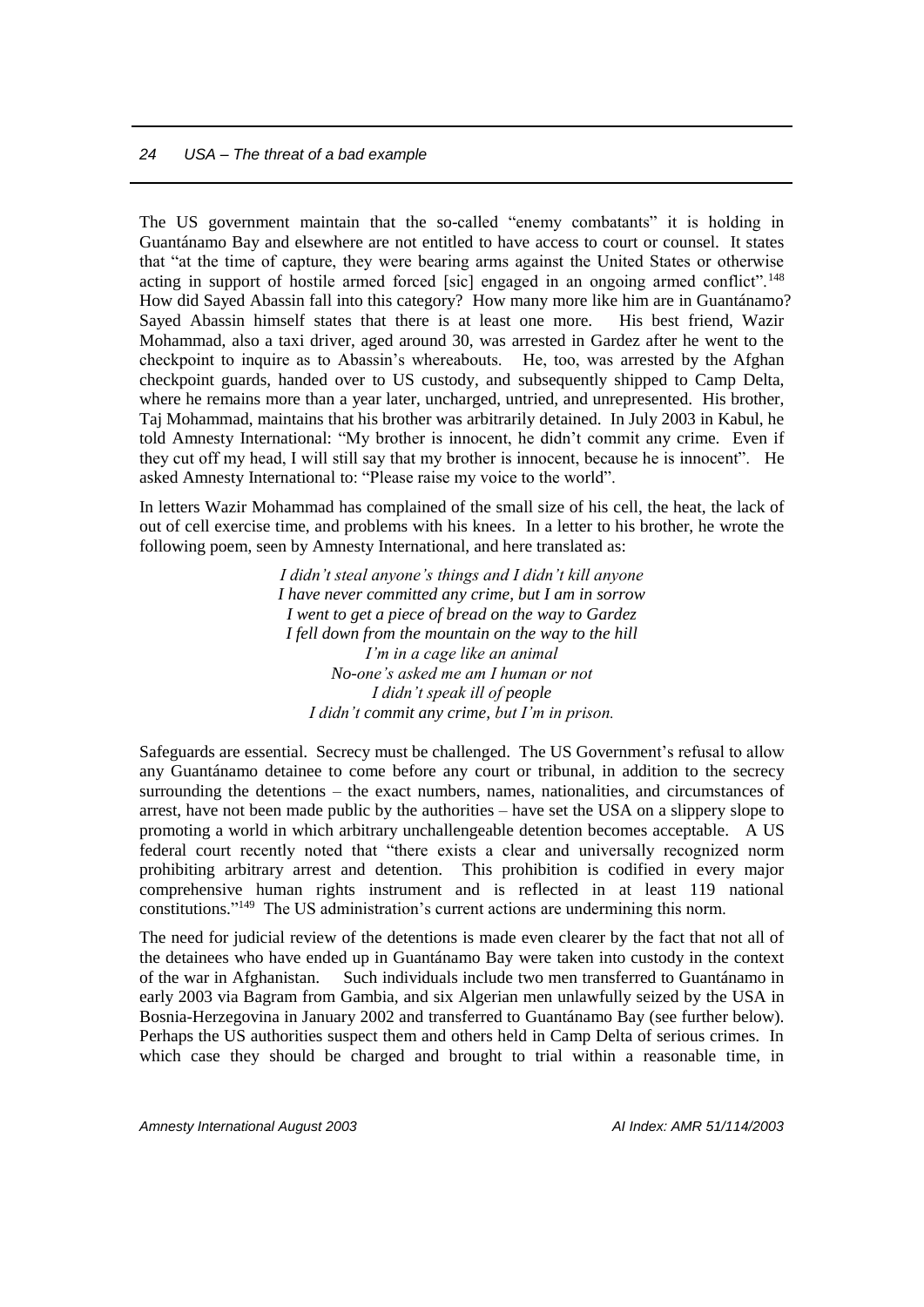accordance with international fair trial standards and without resort to the death penalty. Otherwise they should be released. Those detained as combatants in the context of the international conflict in Afghanistan should be voluntarily repatriated, as required under the Geneva Conventions, unless they are to be charged with criminal offences or would face serious human rights abuses if returned to their country.

As early as March 2002, a deputy commander in the Guantánamo facility said that some of the detainees were "victims of circumstance" and probably innocent.<sup>150</sup> Other reports indicate that one in 10 of the detainees were transferred to Cuba despite having already been deemed to be of no intelligence value.<sup>151</sup> The releases that have occurred so far would appear to confirm this. Around 60-70 detainees – believed to be mainly nationals of Afghanistan and Pakistan, with a few Saudi nationals – are believed to have been released from Guantánamo, including a small number who have been transferred to custody elsewhere.<sup>152</sup> Those released include an Afghan man so mentally ill that he was considered of no value to the US authorities. They include the elderly. One Afghan man released in October 2002, said to be in his 70s, recalled being tied up and blindfolded by US forces in Afghanistan, and of hourslong interrogations in Guantánamo Bay. He complained: "I don't know why the Americans arrested me. It told them I was innocent. I'm just an old man".<sup>153</sup> The military insisted that he and the others released with him had posed a threat to US security at the time of their detention.<sup>154</sup> It has provided no evidence to back up this assertion.

In July 2002, the Inter-American Commission on Human Rights (IACHR) reiterated its request that the US Government "take the urgent measures necessary to have the legal status of the detainees at Guantánamo Bay determined by a competent tribunal", adding that "it is not sufficient for a detaining power to simply assert its view as to the status of a detainee to the exclusion of any proper or effectual procedure for verifying that status". The US Government ignored this, despite claiming to be a government that is a "very strong" supporter of the IACHR, and one which is looking for "every opportunity to advance human rights and to work with the Commission". 155

In December 2002, the UN Working Group on Arbitrary Detention noted that where prisoner of war status is not recognized by a competent tribunal, "the situation of detainees would be governed by the relevant provisions of the [International Covenant on Civil and Political Rights] and in particular by articles 9 and 14 thereof, the first of which guarantees that the lawfulness of a detention shall be reviewed by a competent court, and the second of which guarantees the right to a fair trial".<sup>156</sup> The US Government has rejected this.<sup>157</sup>

Article 9(4) of the International Covenant on Civil and Political Rights (ICCPR) states: "Anyone who is deprived of his liberty by arrest or detention shall be entitled to take proceedings before a court, in order that that court may decide without delay on the lawfulness of his detention and order his release if the detention is not lawful". The Human Rights Committee has stressed that this "important guarantee... applies to all persons deprived of their liberty by arrest or detention".<sup>158</sup> Indeed, it has stated that this right is non-derogable, even in states of emergency.<sup>159</sup> Article 7(6) of the American Convention on Human Rights (ACHR) provides the same right. States are not allowed to suspend this right even in exceptional cases such as a state of emergency.<sup>160</sup> The USA has signed the ACHR, thereby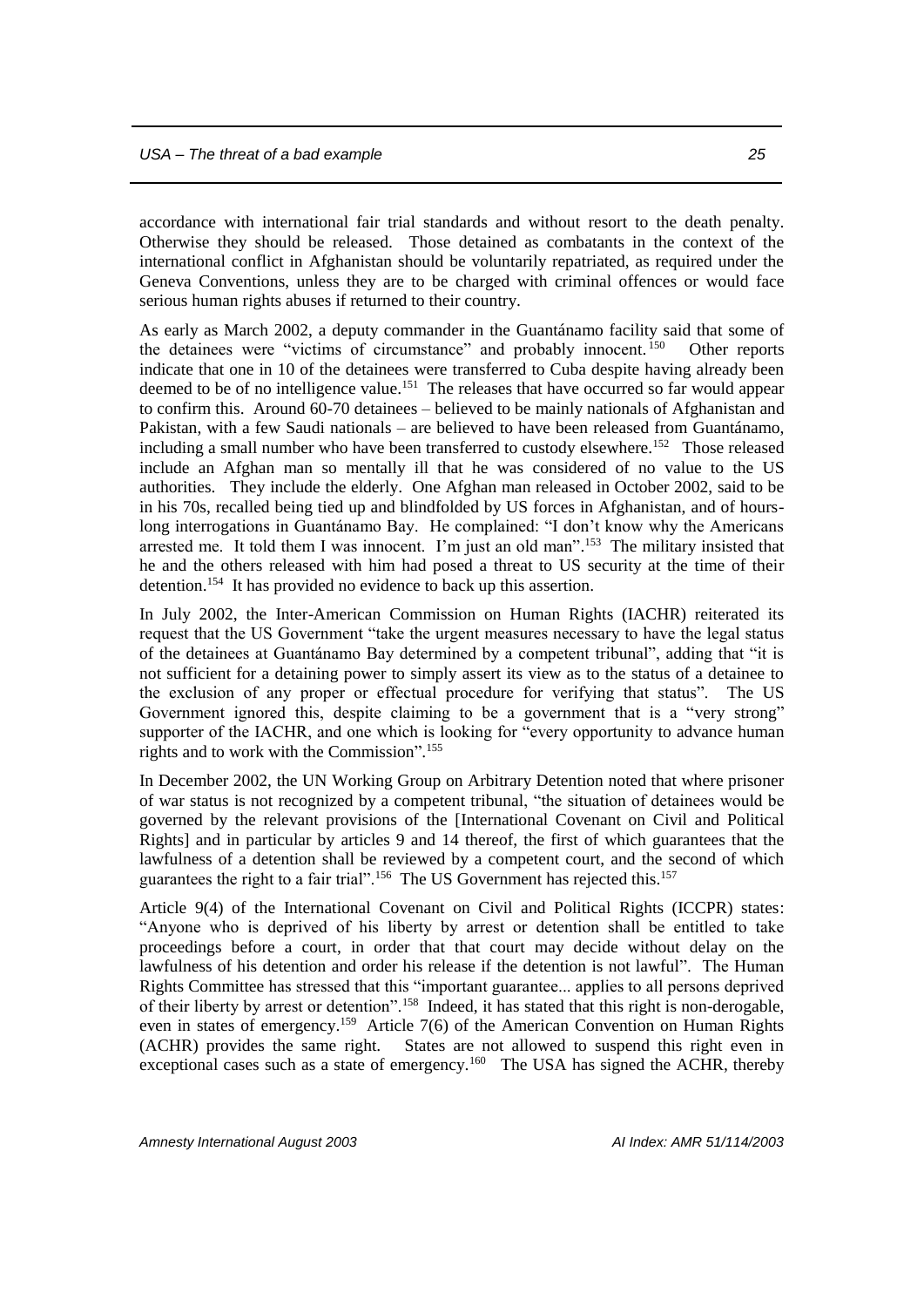binding itself under international law not to undermine the object and purpose of the treaty pending a decision on whether to ratify it.<sup>161</sup>

The Human Rights Committee has stated that even if so-called preventive detention is used for reasons of public security, it must be controlled by the provisions of Article 9 of the ICCPR, and stressed that those who have been arbitrarily arrested have the right to compensation. Article 9(5) requires that "anyone who has been the victim of unlawful arrest or detention shall have an enforceable right to compensation".

On 27 February 2002, Secretary of Defence Rumsfeld said: "If we find that someone's an innocent and shouldn't have been brought here, why, they would be released."<sup>162</sup> It took more than a year from that statement for 18 Afghan nationals to be released uncharged or untried from Camp Delta and flown back to Afghanistan. They have maintained their innocence and expressed their anger at being held for a year in such circumstances. One of them, Sayed Abbasin, told Amnesty International: "I feel pity for the Geneva Conventions and other conventions. I was held for one year, where were those laws then?" adding "there were no human rights for me in that year".

In a statement to the UN Commission on Human Rights on 18 March 2003, the President of the International Committee of the Red Cross, Dr Jakob Kellenberger, said: "Human rights law, refugee law and international humanitarian law share the common objective of protecting human life, safety and dignity. These bodies of law and their supervisory mechanisms form an interlocking web of guarantees for individuals in particular in times of emergency – when they are most vulnerable. The development of these bodies of law over the past half century is a remarkable humanitarian achievement. A comprehensive system has been established where no state is above the law and no person falls outside the protection of the law. If correctly and fully applied, international law remains one of the strongest tools the international community has at its disposal to maintain international order and stability and to ensure the safety and dignity of all persons".

On 27 May 2003, Dr Kellenberger met with the US Secretary of State, the National Security Adviser, the Counsel to the President and the Under-Secretary of Defence for Policy. The ICRC President asked the US authorities "to institute due legal process and to make significant changes for the more than 600 internees" held in Guantánamo Bay.<sup>163</sup> The US authorities have effectively thrown the Guantánamo detainees and those held elsewhere into a legal black hole. In so doing they have begun to unpick the "interlocking web" of international protections.

In his interview for Amnesty International in Afghanistan in August 2003, former Guantánamo detainee Muhammad Naim Farooq stated his belief that there were many innocent "poor" people held in the naval base. He suggested that the international community should stand up to the USA and end this "injustice". The brother of current Guantánamo detainee Wazir Mohammad suggested to Amnesty International in July 2003 that the USA's treatment of the prisoners "makes the reputation of the US bad amongst the people of Afghanistan". He added: "My message to Mister Bush is that he should take the cases of these people seriously and obtain the release of those who are really innocent".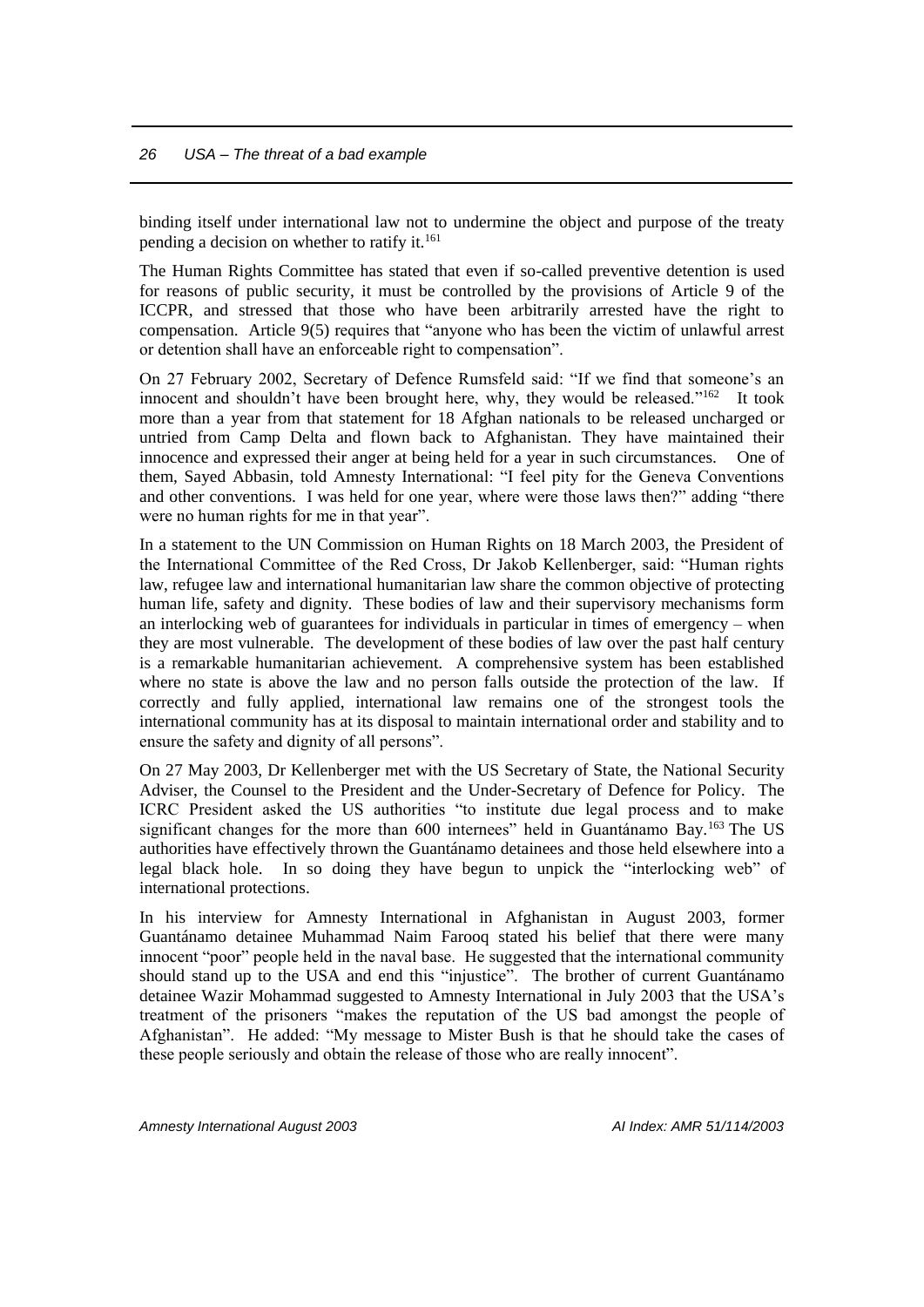## **Out of the reach of the US courts**

<span id="page-28-0"></span>*The prospect of the Guantánamo captives being detained indefinitely without access to counsel, without formal notice of charges, and without trial is deeply troubling*.

#### US District Court, May 2003

Attempts have been made by lawyers, acting on behalf of relatives of the prisoners, to obtain justice for the Guantánamo detainees in the US courts. Relying on half-century-old US Supreme Court precedent, however, the executive has successfully kept the prisoners out of the reach of the judiciary. A recent attempt to change this failed on 13 May 2003, when a District Court judge ruled that precedent compelled the finding that the detainees did not have the right to challenge their confinement in US federal court.<sup>164</sup> The case had been brought by the brother of Libyan national Falen Gherebi who was transferred to Guantánamo from Afghanistan in January 2002 and remains in Camp Delta. Even the federal judge who ruled in favour of the government described the plight of the detainees as "deeply troubling" and their treatment as "not consistent with some of the most basic values our legal system has long embodied". Judge Howard Matz expressed the hope that a higher court might find a "principled way" to overcome the precedent and provide the remedy that had eluded him.<sup>165</sup>

International law applies to persons subject to the jurisdiction of a state party even abroad. Article 2(1) of the International Covenant on Civil and Political Rights states: "Each State Party to the present Covenant undertakes to respect and to ensure to all individuals within its territory and subject to its jurisdiction the rights recognized in the present Covenant, without distinction of any kind", including on the basis of national origin. The Human Rights Committee has emphasised that States parties have an obligation to ensure that this applies to "all individuals under their jurisdiction."<sup>166</sup> The Committee has made it clear that the ICCPR applies to places outside the territory of a state party under its control.<sup>167</sup> Under article 27 of the Vienna Convention on the Law of Treaties, a country "may not invoke the provisions of its internal law as justification for its failure to perform a treaty".

The US courts have based their decisions in favour of the government and against the Guantánamo detainees on a 1950 US Supreme Court ruling, *Johnson v Eisentrager*. In that decision, involving German nationals tried by military commission for assisting Japanese forces against the USA in 1945, the Supreme Court held that "non-resident enemy aliens", captured and imprisoned abroad, have no access to, and no right to *habeas corpus* in, any US court. The *Eisentrager* majority emphasised that foreign nationals who, like the prisoners in that case, had not been at any relevant time "within any territory over which the United States is sovereign", were not protected by the US Constitution. The USA has occupied the Guantánamo Bay Naval Base under a lease agreement made with Cuba in 1903 and modified in 1934. In the case of the current detainees, the courts have rejected the argument that, even if Cuba holds ultimate sovereignty over the Naval Base, the USA holds *de facto* sovereignty over it by exercising complete jurisdiction and control. The federal judge who reluctantly ruled for the government in May 2003, acknowledged that the distinction between *sovereign territory* and *complete jurisdiction and control* may "appear technical (or at least elusive)", but said that he was unable to disregard the precedent set by the *Eisentrager* case.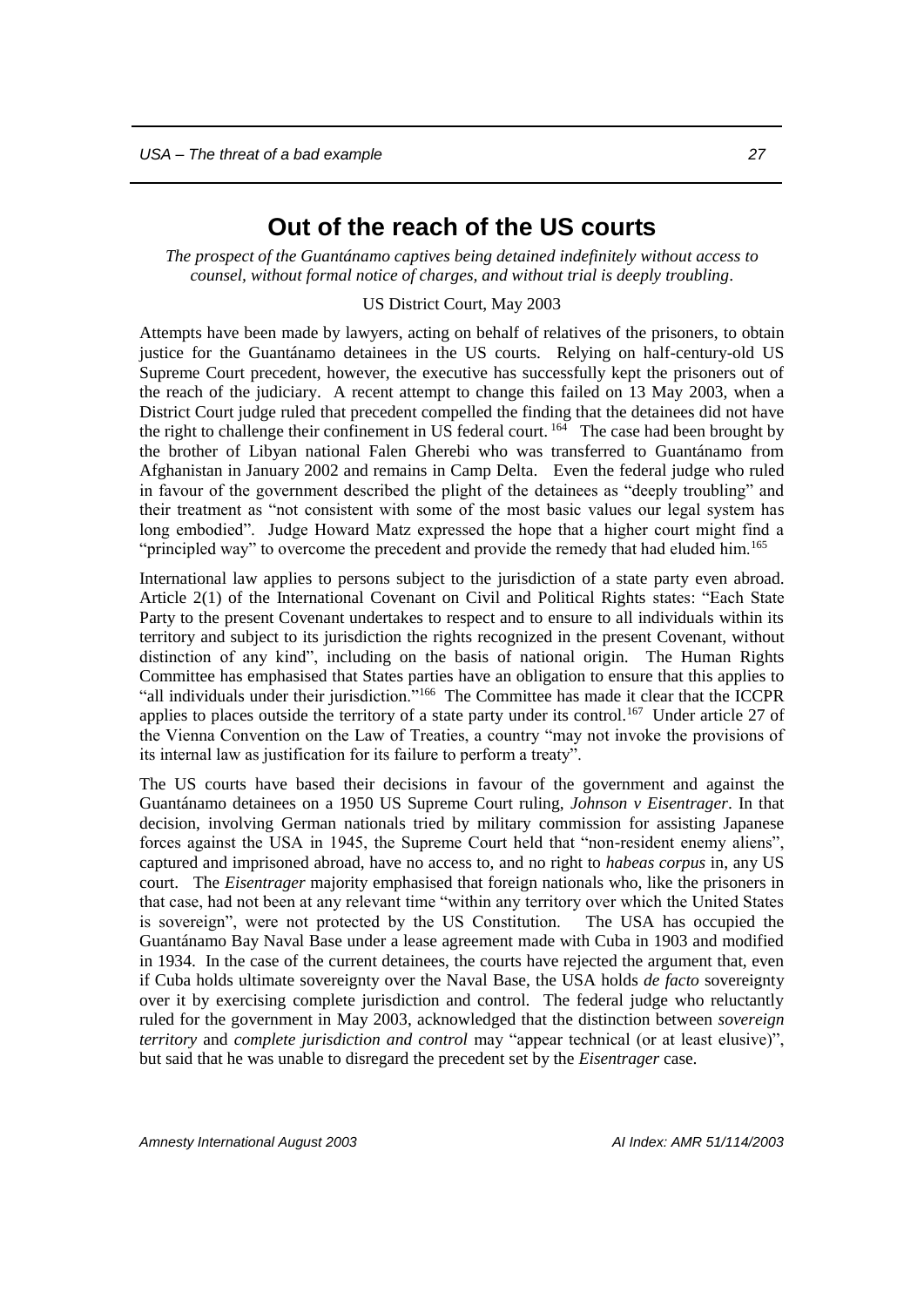In the words of the Court of Appeal in the United Kingdom, asked to consider the detention of UK national Feroz Abbasi, one of the Guantánamo detainees: "What appears to us to be objectionable is that Mr Abbasi should be subject to indefinite detention in territory over which the United States has exclusive control with no opportunity to challenge the legitimacy of his detention before any court or tribunal".<sup>168</sup> It is deeply ironic that the USA is violating fundamental rights on Cuban soil, and relying on the fact that it is on Cuban soil to keep the US courts from examining its conduct. In its most recent criticism of the human rights situation in Cuba, the US State Department commented that the Cuban Constitution "states that all legally recognized civil liberties can be denied to anyone who actively opposes the decision of the Cuban people to build socialism. The authorities routinely invoked this sweeping authority to deny due process to those detained on purported state security grounds." In the name of national security, the US Government is now denying due process to hundreds of detainees in Guantánamo Bay and elsewhere.

Even half a century ago, the *Eisentrager* ruling brought forth an impassioned dissent from three Supreme Court Justices: "The Court is fashioning wholly indefensible doctrine if it permits the executive branch, by deciding where its prisoners will be tried and imprisoned, to deprive all federal courts of their power to protect against a federal executive's illegal incarcerations. If the opinion thus means, and it apparently does, that these petitioners are deprived of the privilege of habeas corpus solely because they were convicted and imprisoned overseas, the Court is adopting a broad and dangerous principle."<sup>169</sup>

Fifty-three year later, the UN Special Rapporteur on the independence of judges and lawyers echoed this dissent when he warned of the "dangerous precedent" that could be set by the federal court's decision on the Guantánamo detainees. The US Government, the Special Rapporteur said, "will be seen as systematically evading application of domestic and international law so as to deny these suspects their legal rights". He called on the USA to comply with international human rights and humanitarian law, adding that "the war on terrorism cannot possibly be won by the denial of legal rights, including fundamental principles of due process of those merely suspected of terrorism".<sup>170</sup>

On 8 May 2003, the UN Working Group on Arbitrary Detention, in the case of three French nationals – Mourad Benchellali, Khaled Ben Mustafa and Nizar Sassi – and Spanish national Hamed Aderrahaman Ahmed, all held in Guantánamo, said that it "cannot but conclude that no legal basis justifies the deprivation of liberty" of the four men. It stated that their detention was "arbitrary, being in contravention of Article 9 of the Universal Declaration of Human Rights and Article 9 of the International Covenant on Civil and Political Rights of which the United States of America is a Party".<sup>171</sup> The Working Group urged the US authorities to remedy the situation and bring it into conformity with international law.

One of the current US Supreme Court Justices, Sandra Day O'Connor, stated in 2000: "Our precedents demonstrate an attempt to strike a balance between the requirements of international law and respect for the judgment of the political branches in matters of foreign policy. It is obviously a delicate balance, and one that continues to be refined in the cases that require us to apply these doctrines".<sup>172</sup> Amnesty International believes that this balance has been tipped too far in favour of executive power in relation to the Guantánamo detainees.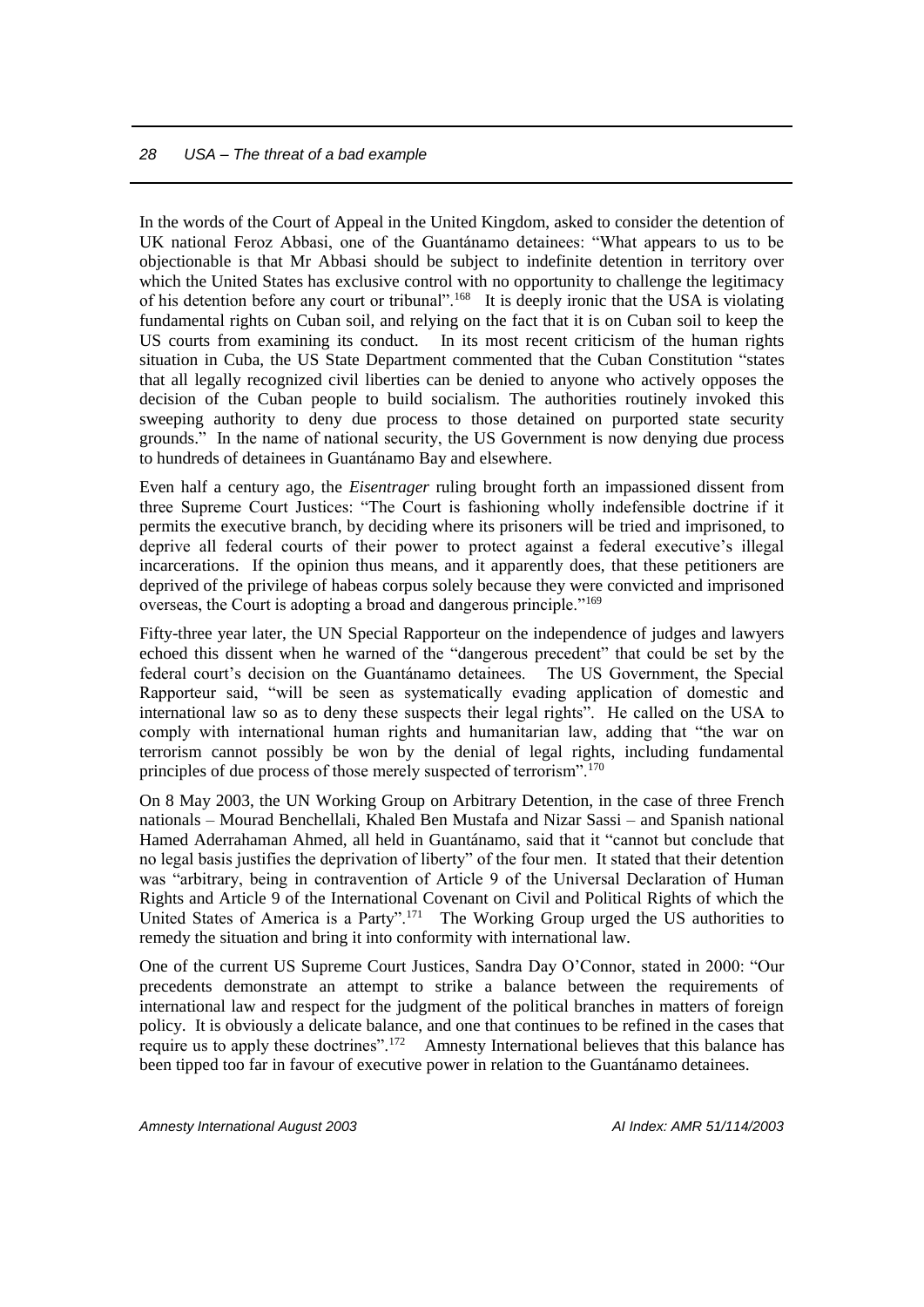## **Secret detentions and secret transfers**

<span id="page-30-0"></span>*The more secret government is, the more likely you're going to have abuses – there's no question about it*.

James Ziglar, former Commissioner of the US Immigration and Naturalization Service<sup>173</sup>

Since the attacks of 11 September 2001, according to the US government, "more than 3,000 *al-Qa'ida* operatives or associates have been detained in over 100 countries, largely as a result of cooperation among law enforcement agencies".<sup>174</sup> It is not known how many remain in custody, or the whereabouts, nationalities or identities of all of them. It is likely that the US government had a hand in, or knowledge of, many of the arrests. In some cases, detainees have been "rendered" to or from US custody. Renditions are transfers that bypass formal legal and human rights protections.

On 24 June 2003, five men were secretly transferred out of Malawi, reportedly in the custody of US government agents. Their transfer out of Malawi violated national law and circumvented any formal human rights protections.<sup>175</sup> The five  $-$  Turkish nationals Ibrahim Habaci and Arif Ulusam, Saudi national Faha al Bahli, Sudanese national Mahmud Sardar Issa, and Khalifa Abdi Hassan of Kenya – were arrested on 22 June 2003 in Blantyre, Malawi, on suspicion of being members of *al-Qa'ida*. According to information received by Amnesty International, the arrests were carried out by members of Malawi's National Intelligence Bureau together with US agents, reported to be members of the Central Intelligence Agency (CIA). The five men were initially held at an undisclosed location in Malawi without access to lawyers. According to Malawi law, suspects should be brought to court within 48 hours of their arrest, or released on bail. After defence lawyers intervened on the five men's behalf, the High Court of Blantyre ordered the detainees to be brought before it within 48 hours. The 48 hours expired at 19.30 local time on 24 June, by which time the men had not appeared before the court.

Earlier on 24 June, the five men had been flown out of Malawi, reportedly on a plane chartered by the USA, and taken to an undisclosed location in US custody for interrogation. An official of the Malawian government wrote to Amnesty International on 26 June that "the arrests were not done by the Malawi Police but by the National Intelligence Bureau and the USA Secret Agents who controlled the whole operation. From the time the arrests were made, the welfare of the detainees, their abode and itinerary for departure were no longer in the hands of the Malawian authorities. Thus as a country we did not have the means to stop or delay the operation. The issue of terrorism has regrettably spurred worldwide erosion of fundamental principles of human rights not only in the world but also in the USA itself... Malawi has had to cooperate with the USA on this request as we are under obligations internationally to assist… In Malawi we do not know where these people are but they are in hands of the Americans who took them out of the country using a chartered aircraft. They should now be going through investigations at a location only known by the USA."

At the end of July, it was reported that the five had been taken to Zimbabwe and held there for a month before being sent to Sudan where they were released, apparently after no evidence was found linking them to *al-Qa'ida*. The outgoing US Ambassador to Malawi, Roger A.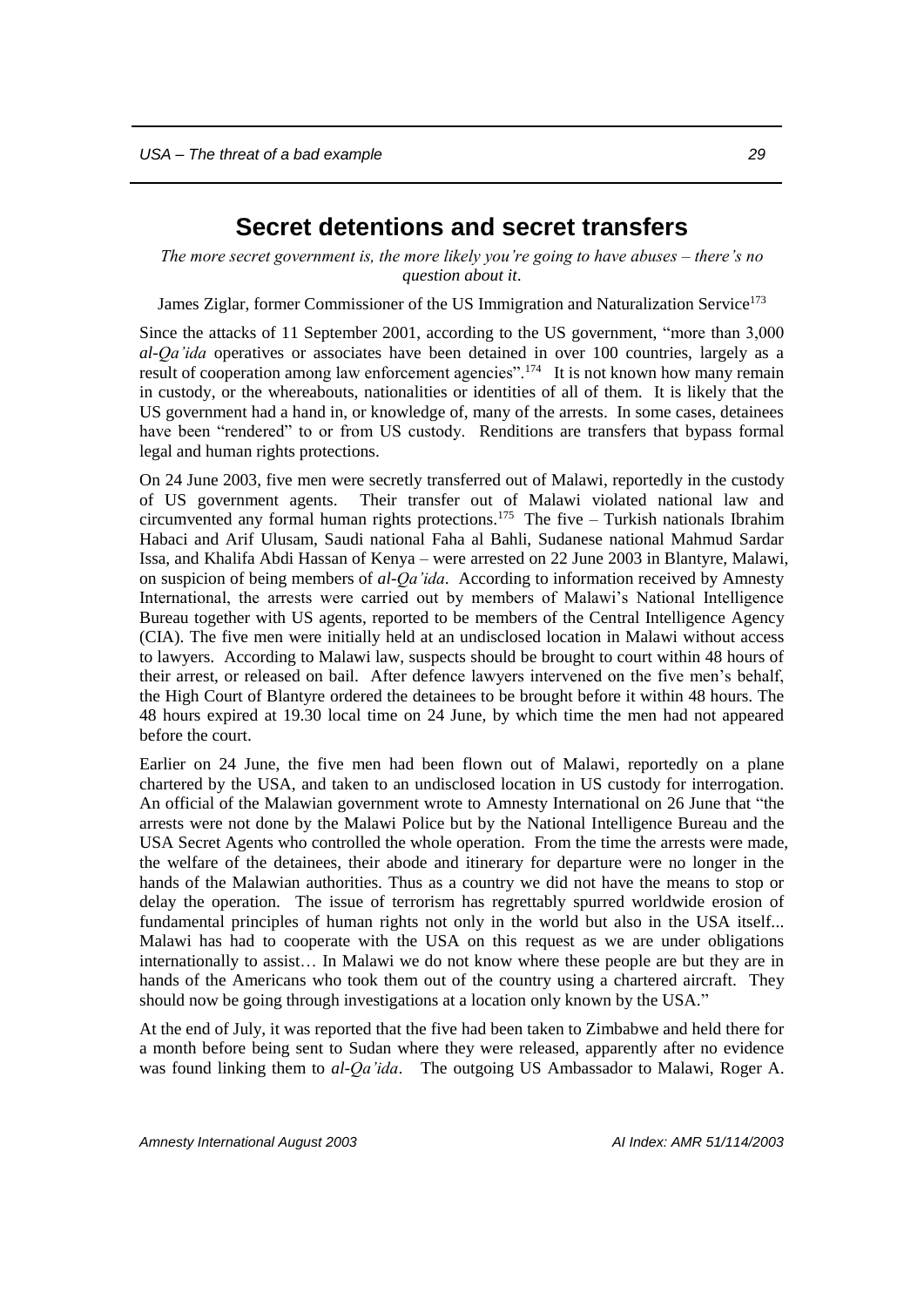Meece, reportedly denied that the US government had been involved in the detentions and transfers of the five men.<sup>176</sup> Earlier, President Bakili Muluzi of Malawi had stated that his government had joined forces with US agents to carry out the arrests as part of Malawi's commitment to the "war on terror". In late July, after the release of the five men in Sudan, President Muluzi was reported to have met the wives of two of the detainees. In an interview, the women said that he had apologized to them for their husbands' ordeal and that he had blamed their predicament on the US authorities. A Malawian radio journalist was later sacked for broadcasting the interviews, on the grounds of "shaming the President".

Amnesty International recognizes the duty of governments to protect the safety of the public, to investigate crime and to bring those responsible to justice. It also recognizes that governments will need to cooperate to this end where the threats or crimes in question cross national boundaries. At the same time, the organization stresses that human rights and respect for international law must be at the centre of the search for justice and security.

On 13 July 2003, alleged *al-Qa'ida* suspect Adil Al-Jazeeri was reportedly handed over to the US authorities by Pakistan. This Algerian national had been taken into custody in Peshawar on 17 June, and allegedly subjected to "tough questioning" by Pakistan agents. After almost four weeks in incommunicado detention, Adil Al-Jazeeri was taken, blindfolded and bound, to a US plane and flown out of Peshawar to an undisclosed location, possibly Bagram Air Base in Afghanistan, for interrogation in US custody.<sup>177</sup> Twenty months earlier, Yemeni national Jamil Qasim Saeed Mohammed, wanted in connection with the bombing of the ship the USS Cole in Yemen in 2000 in which 17 US servicemen were killed, was reportedly handed over in secret to US agents by Pakistani agents on 26 October 2001 and flown out of Karachi International Airport. Amnesty International first raised the case of Jamil Qasim Saeed Mohammed with the US authorities in April 2002.<sup>178</sup> It has received no reply and does not know his whereabouts or if he is in detention.

The US Government has given assurances not only that it will not condone torture by its own agents, but also that "if the war on terrorists of global reach requires transfers of detained enemy combatants to other countries for continued detention on our behalf, US Government instructions are to seek and obtain appropriate assurances that such enemy combatants are not tortured." <sup>179</sup> The *Washington Post*, however, has reported that, according to an official directly involved in "rendering" detainees to other countries: "We don't kick the [expletive] out of them. We send them to other countries so they can kick the [expletive] out of them."<sup>180</sup> Detainees are alleged to have been rendered to countries including Morocco, Jordan, and Egypt. It was reported, for example, that Jamil Qasim Saeed Mohammed, above, may have been taken to Jordan.

Article 3 of the Convention against Torture prohibits the transfer of anyone to another state where "there are substantial grounds for believing that he would be in danger of being subjected to torture." In its latest report on human rights in other countries, the US State Department reports that in Egypt "torture and abuse of detainees by police, security personnel, and prison guards was common and persistent". It also cited allegations of torture and illtreatment of detainees in Jordan and Morocco. In the case of Jordan, it reported that "allegations of torture were difficult to verify because the police and security officials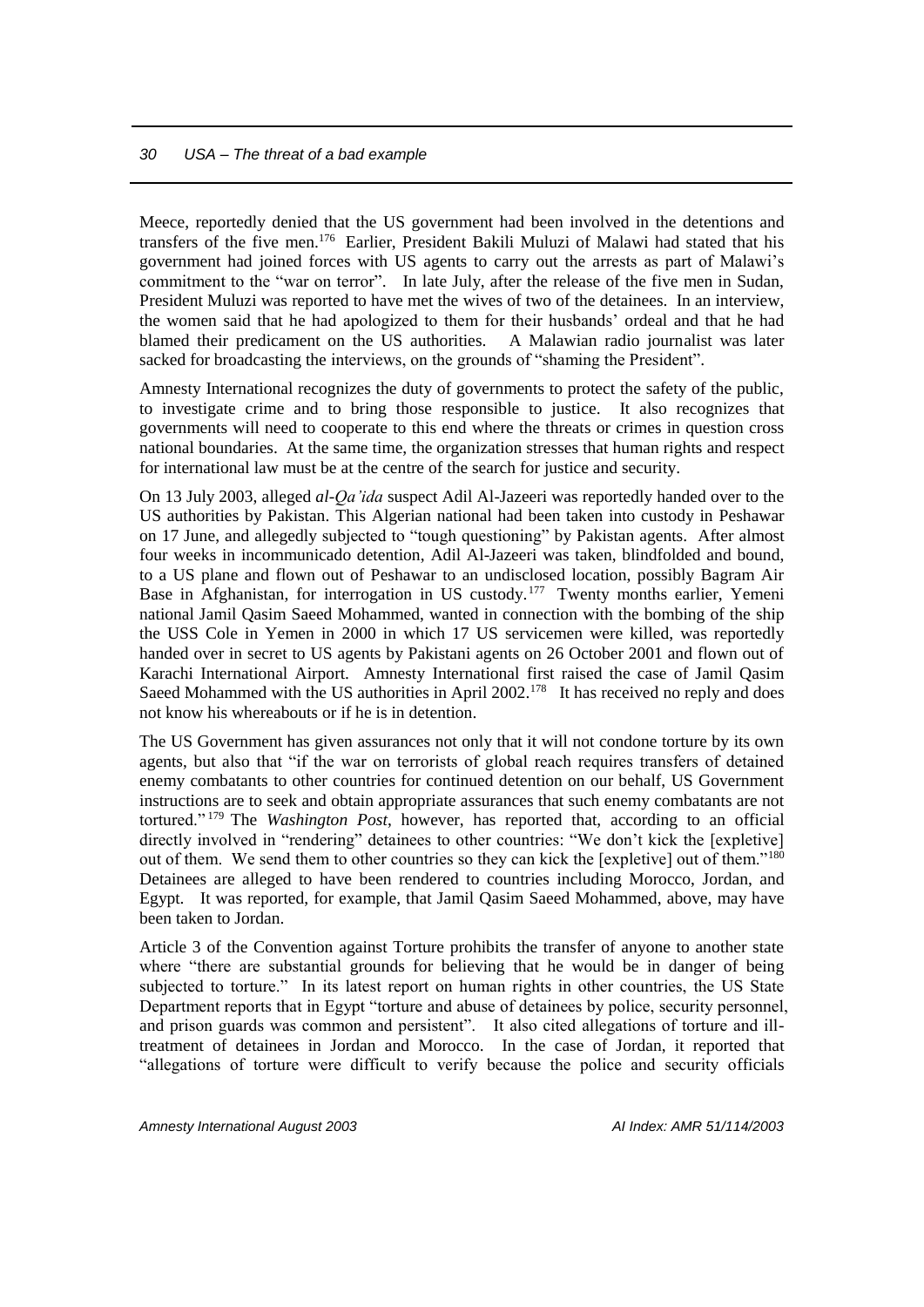frequently denied detainees timely access to lawyers". So too is the case with detainees in US custody in Bagram Air Base and other locations.

A case which calls into question the USA's stated commitment to Article 3 of the Convention against Torture is that of Maher Arar.<sup>181</sup> He is a dual Canadian/Syrian national, who was arrested in New York in September 2002 on suspicion of links with *al-Qa'ida*. He was reportedly expelled from the USA to Jordan without being represented at any hearing prior to deportation, and was not permitted to communicate with family or friends. The US Government also failed to provide information on his whereabouts and of the date and circumstances of his removal from the USA. The US government did not inform the Canadian authorities of hid deportation.

In Jordan, Maher Arar was reportedly held in a debriefing station of the US Central Intelligence Agency, <sup>182</sup> before being handed over to Syria on or around 21 October 2002. He was held without charge, and was feared to be at risk of torture or ill-treatment in Syrian custody. Amnesty International has documented torture in Syria over the years. The entry on Syria in the US State Department's latest human rights report cites "credible evidence that security forces continued to use torture". Maher Arar was reportedly held in a maximum security section of Sednaya prion. In August 2003, four months after Canadian officials last visited him, allegations emerged that he had been tortured during interrogation, including by being beaten with sticks and cables on the soles of his feet, being forced into a car tyre for hours, and subjected to electric shocks and sleep deprivation. In June 2003, the US government had stated that its policy was not to transfer anyone to a country where they may face torture, to seek assurances that torture will not be employed, and to "take steps to investigate credible allegations of torture and take appropriate action if there were reason to believe that those assurances were not being honored". <sup>183</sup> The organization has called on the US authorities to take action on Maher Arar's case.

Maher Arar could also face unfair trial if charged with a "terrorist" related offence. For example, Islamists are routinely tried before courts under procedures that violate minimum safeguards. Confessions taken often under torture or duress during prolonged incommunicado detention are presented before the courts as evidence. Trials are held routinely in secret especially in cases related to Islamists. In August it was reported that the Syrian authorities had stated that they would eventually charge Maher Arar with being a threat to national security, and had given assurances that Canadian officials would be able to visit him. However, no timeline was given on either.<sup>184</sup>

In some cases, the detainee might not have ever been in US custody, but there may have been US involvement. For example, in January 2002 Muhammad Saad Iqbal Madni, reportedly a dual Egyptian/Pakistan national, was arrested in Indonesia at the alleged behest of the US Central Intelligence Agency. Two days later, without having access to the courts or a lawyer, the detainee was reportedly put on a US-registered jet and flown to Egypt.<sup>185</sup> In the case of Mohammed Haydar Zammar, a Syrian-born German national, who was arrested in Morocco in November 2001 before being secretly transferred to custody in Syria, the *Washington Post* reported senior Moroccan government sources as saying that US agents took part in his interrogation during his two-week detention in Morocco, and that US officials knew that he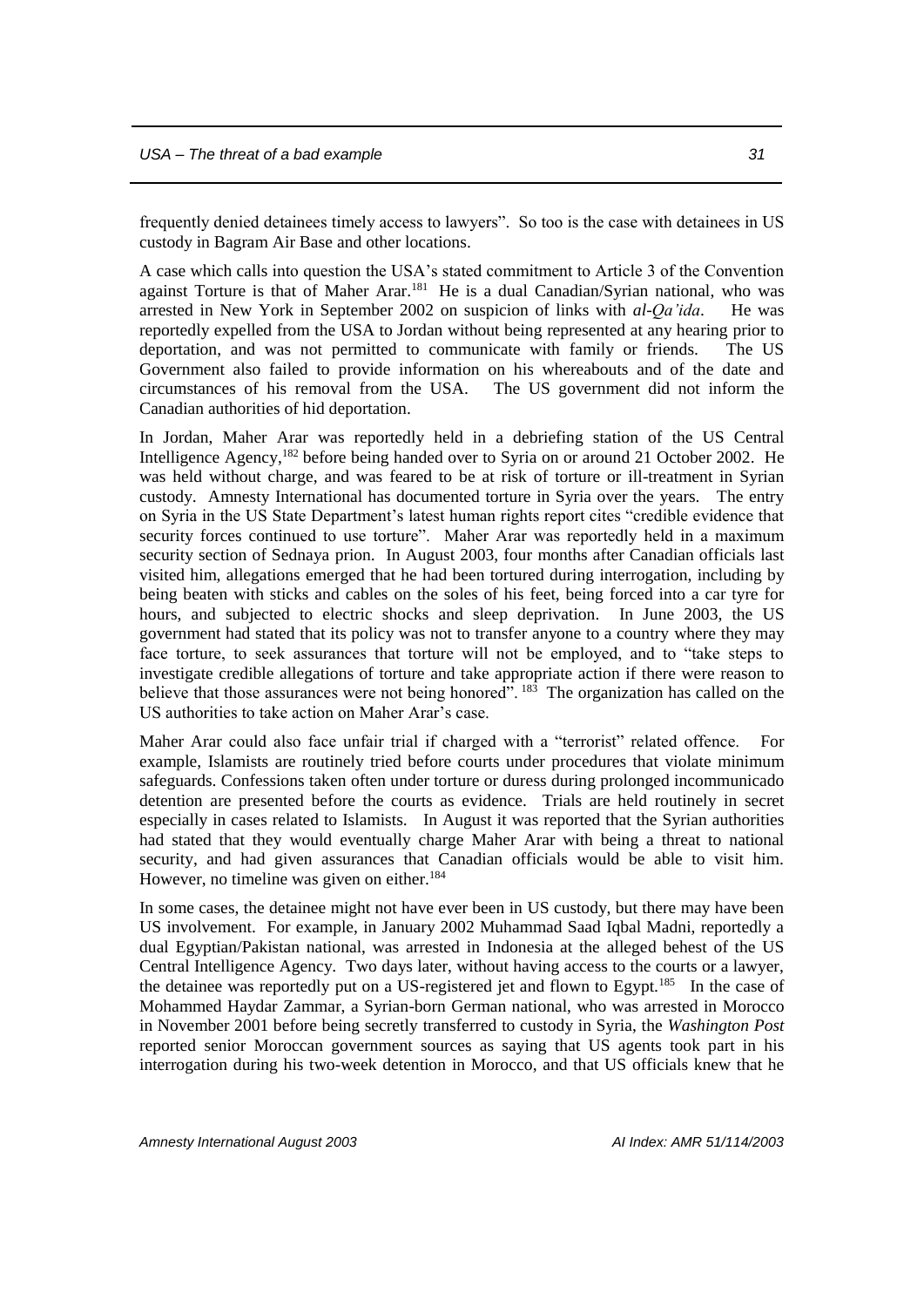would subsequently be transferred to Syria. <sup>186</sup> The *Washington Post* reported a former prisoner's claims suggesting that Zammar had been tortured in the *Far'Falastin* detention centre in Damascus, a facility run by military intelligence where many prisoners remain held incommunicado.<sup>187</sup>

An unknown number of people are being held in undisclosed locations by the USA. These undisclosed locations are reported to include the base at Diego Garcia in the British Indian Ocean Territory. The former Ariana Hotel in Kabul in Afghanistan is also alleged to have been used for incommunicado interrogation by US agents. Amnesty International is concerned that not even the International Committee of the Red Cross may have access to these undisclosed locations. The organization does not know if the ICRC has been told by the US authorities of the location of these facilities.

According to US and allied security agents cited by the *Washington Post*, "free from the scrutiny of military lawyers" in such secret detention facilities, "the CIA and its intelligence service allies have the leeway to exert physically and psychologically aggressive techniques".<sup>188</sup> The *New York Times* cited "senior American officials" as saying that Khalid Shaikh Mohammed, another alleged leading member of *al-Qa'ida* held at an undisclosed location, would not be subjected to physical torture, but that his interrogators would rely on "what they consider acceptable techniques like sleep and light deprivation and the temporary withholding of food, water, access to sunlight and medical attention".<sup>189</sup>

In the case of Abu Zubaydah, arrested in Pakistan in March 2002, it has been alleged that at the beginning of his detention, "painkillers were used selectively" by the US.<sup>190</sup> Abu Zubaydah, an alleged leading member of *al-Qa'ida* who is believed to remain in incommunicado US custody, had been shot in the groin at the time of his arrest. Abu Zubaydah has been detained in a secret location, as have numerous other detainees, including Abd al-Rahim al-Nashiri, a Saudi national arrested in November 2002, Ramzi bin al-Shibh, a Yemeni national arrested in Pakistan in September 2002, Sayf al-Islam al-Masri, arrested in October 2002 in Georgia, and Ibn al-Shaykh al-Libi, a Libyan national taken into US military custody in Afghanistan in January 2002. Amnesty International has had no response from the US authorities on the organization's inquiries about the legal status or whereabouts of people held in undisclosed locations.

The Human Rights Committee, in its authoritative interpretation of Article 7 ("no one shall be subjected to torture or to cruel, inhuman or degrading treatment or punishment") has stated: "To guarantee the effective protection of detained persons, provisions should be made for detainees to be held in places officially recognized as places of detention and for their names and places of detention, as well as for the names of persons responsible for their detention, to be kept in registers readily available and accessible to those concerned, including relatives and friends." 191

Holding suspects in incommunicado detention in undisclosed locations, or rendering suspects between countries without any formal human rights protections, undermines the rule of law. In so doing, the USA flouts the very principles that it claims to be championing. It gives the lie to President Bush's assertion that the USA will always stand firm for the rule of law.<sup>192</sup>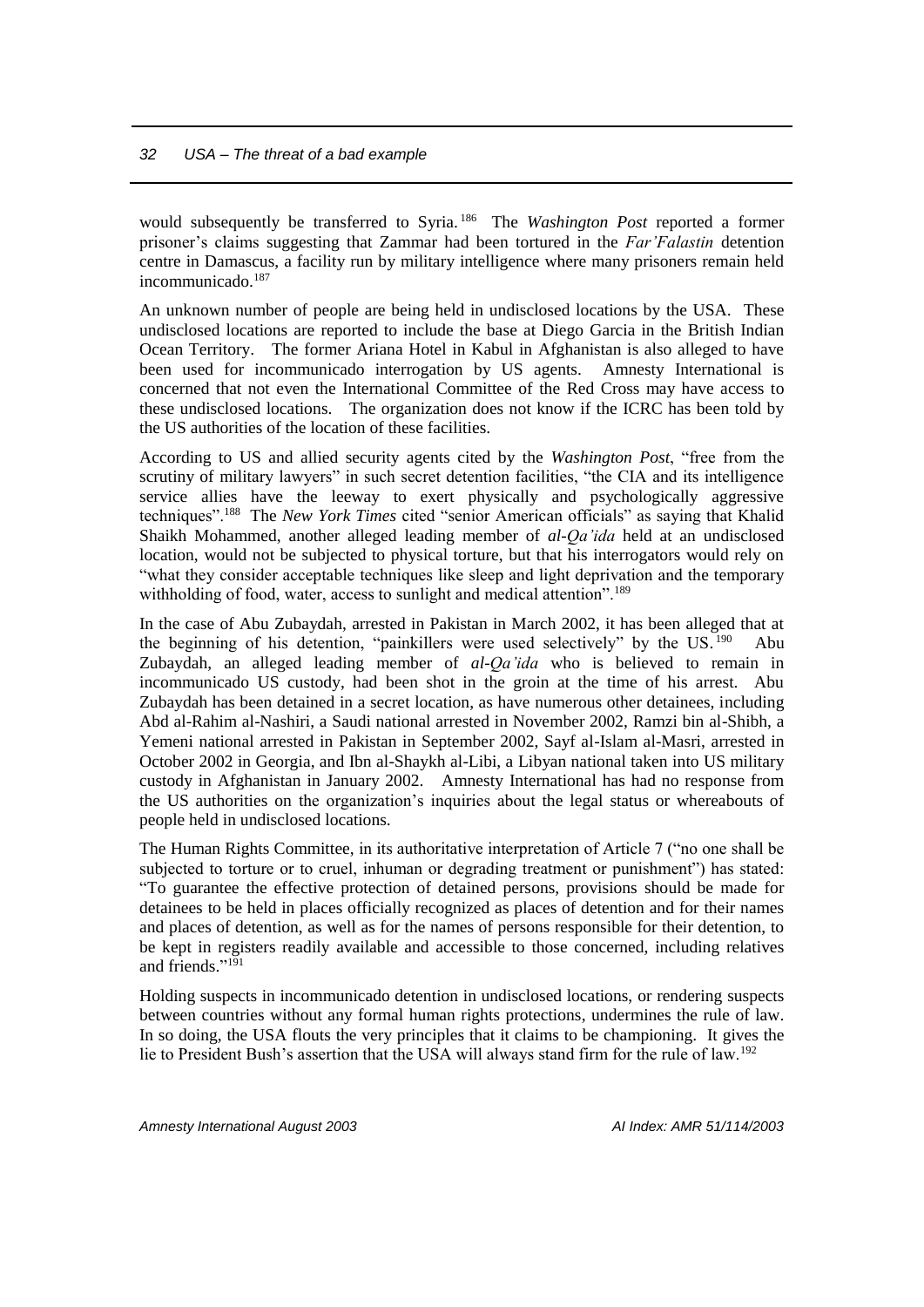## **Captured far from the battlefield**

<span id="page-34-0"></span>"*Please tell the person from Amnesty that I was with Fauzee two hours prior to his arrestment. He was captured on 19 May 2002, from [street address] Green Town, Karachi…His arrestment was witnessed"* 

Letter to the brother of Guantánamo detainee Ibrahim Fauzee, undated

On 17 July 2003, President Bush said of the Guantánamo detainees: "let me just say these were illegal combatants. They were picked up off the battlefield aiding and abetting the Taleban."<sup>193</sup> The following cases illustrate that not all those held in Guantánamo Bay were taken into US custody on the actual "battlefield" of the international armed conflict in Afghanistan. There are an unknown number of such people held in the Naval Base. Their cases further demonstrate why all the detainees in all locations should be allowed to challenge the lawfulness of their detention in a court of law. They should be charged and tried in accordance with fair trial standards, without recourse to the death penalty, or released.

#### **Bisher Al-Rawi and Jamil Al-Banna**

<span id="page-34-1"></span>The US State Department's Country Reports on Human Rights Practices, released in March 2003, contain an entry on the Gambia. It includes the following criticism of the Gambia's human rights record in 2002: "There continued to be reports that security forces mistreated detainees… Police and security forces arbitrarily arrested and detained citizens on a few occasions. Periods of detention ranged from a few hours to 2 weeks. There were reports that some detainees were held incommunicado." What it does not say is that during the year, US agents were involved in the prolonged incommunicado detention of a number of people in the Gambia.

Bisher Al-Rawi, an Iraqi national legally resident in the United Kingdom (UK), Jamil Al Banna, a Jordanian national with refugee status in the UK, and a business associate, also a UK national, were arrested on arrival at Banjul airport on 8 November 2002 by members of the Gambian National Intelligence Agency (NIA). A fourth man, Bisher Al-Rawi's brother, Wahab Al-Rawi, also a UK national, who had arrived in the Gambia some days earlier, and who had gone to the airport to meet them, was also arrested. The four men, all of whom were based in the UK, had reportedly travelled to the Gambia in connection with a peanut processing company set up by Wahab Al-Rawi.

According to information available to Amnesty International, after an initial period of questioning by NIA agents at the NIA headquarters in Banjul on the purpose of their visit to Gambia, questioning was taken over by US investigators. The men were held in several undisclosed locations in Banjul during this time. At least one of the men was reportedly threatened by US investigators who allegedly told him that unless he cooperated he would be handed over to the Gambian police who would beat and rape him. The US investigators also reportedly "apologized" for injuries sustained by one of the suspects during what they termed a scuffle with his Gambian guards.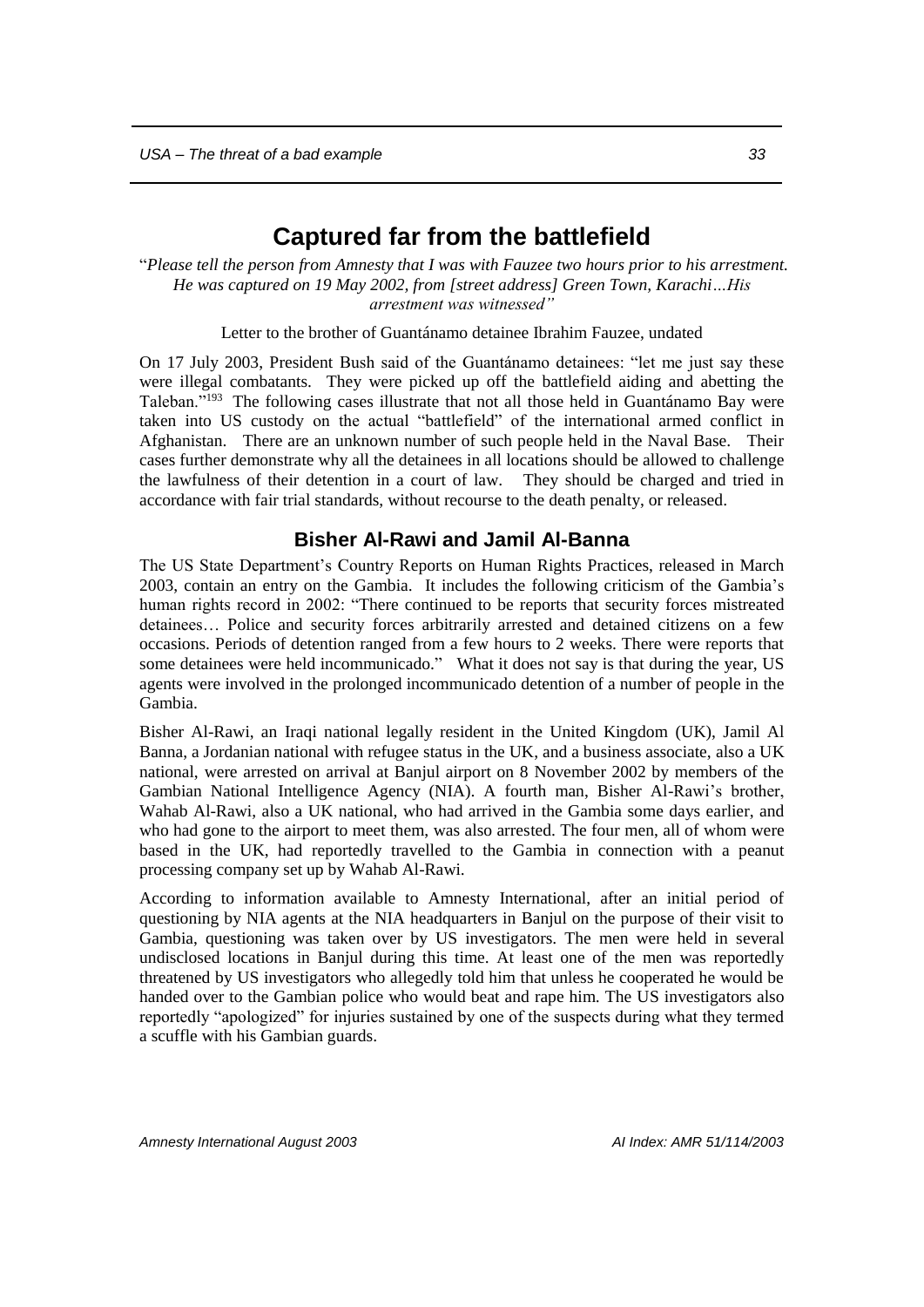Wahab Al-Rawi and the other man were released without charge on or around 5 December and were returned to the UK. It seems that Bisher Al-Rawi and Jamil Al-Banna were held incommunicado for a period of approximately two months in Banjul while they were questioned by US investigators on their alleged links with *al-Qa'ida*. Amnesty International received information indicating that both men were secretly transferred to the Bagram Air Base, probably in early January 2003. Their transfer to Bagram took place before they were allowed to consult with a lawyer, before any independent review of any evidence against them, and despite the fact that a *habeas corpus* petition on their behalf was pending in the courts.

In March, Jamil Al-Banna's wife, who was heavily pregnant, was informed that her husband had been transferred to Guantánamo Bay. She told Amnesty International that she had spoken to Bisher Al-Rawi's mother who had phoned her in tears after she too heard that her son was now in Guantánamo. Amnesty International has received no replies to its communications to the US government on this case.<sup>194</sup>

#### **Moazzam Begg**

<span id="page-35-0"></span>As with its entry on the Gambia in its most recent human rights report, the State Department is criticial of Pakistan's record on arbitrary arrests during 2002. The report notes that Pakistan's "law prohibits arbitrary arrest and detention; however, the authorities did not always comply with the law, and police arbitrarily arrested and detained citizens."

Moazzam Begg, a 35-year-old man holding dual UK/Pakistan nationality, was allegedly seized by Pakistan and US agents in early 2002 from his flat in Islamabad in Pakistan. He was reported to have been taken away in the boot of a car and, despite a pending *habeas corpus* petition in court in Pakistan, in early February 2002 was transferred out of Pakistan and into US custody in the Air Base in Kandahar. He was subsequently transferred to the Bagram Air Base. Amnesty International first raised his case with the US authorities in April 2002, but received no reply to this or later communications. Amnesty International was concerned by reports in early 2003 indicating that Moazzam Begg's mental health had deteriorated, having been detained for a year in harsh conditions in US custody in Afghanistan, without access to a lawyer, his family or the courts. In November 2002, he had written to his father from Bagram, "boredom here is extreme. I have not seen the sun for over seven months except once, for around two minutes."<sup>195</sup>

Moazzam Begg was transferred to Camp Delta in Guantánamo Bay in early February 2003. In July, a message was left on his father's telephone answering machine at his home in the UK. It was the UK Foreign Office informing him that his son had been named under the Military Order signed by President Bush in November 2001. This made Moazzam Begg eligible for trial by military commission.

#### **Mohamedou Ould Slahi**

<span id="page-35-1"></span>Mohamedou Ould Slahi (also known as Sillahi) is a 32-year-old Mauritanian national. He was reportedly arrested by members of the Mauritiania security forces in December 2001 at his parents' home in Nouakchott, capital of Mauritania. It seems that, in the absence of any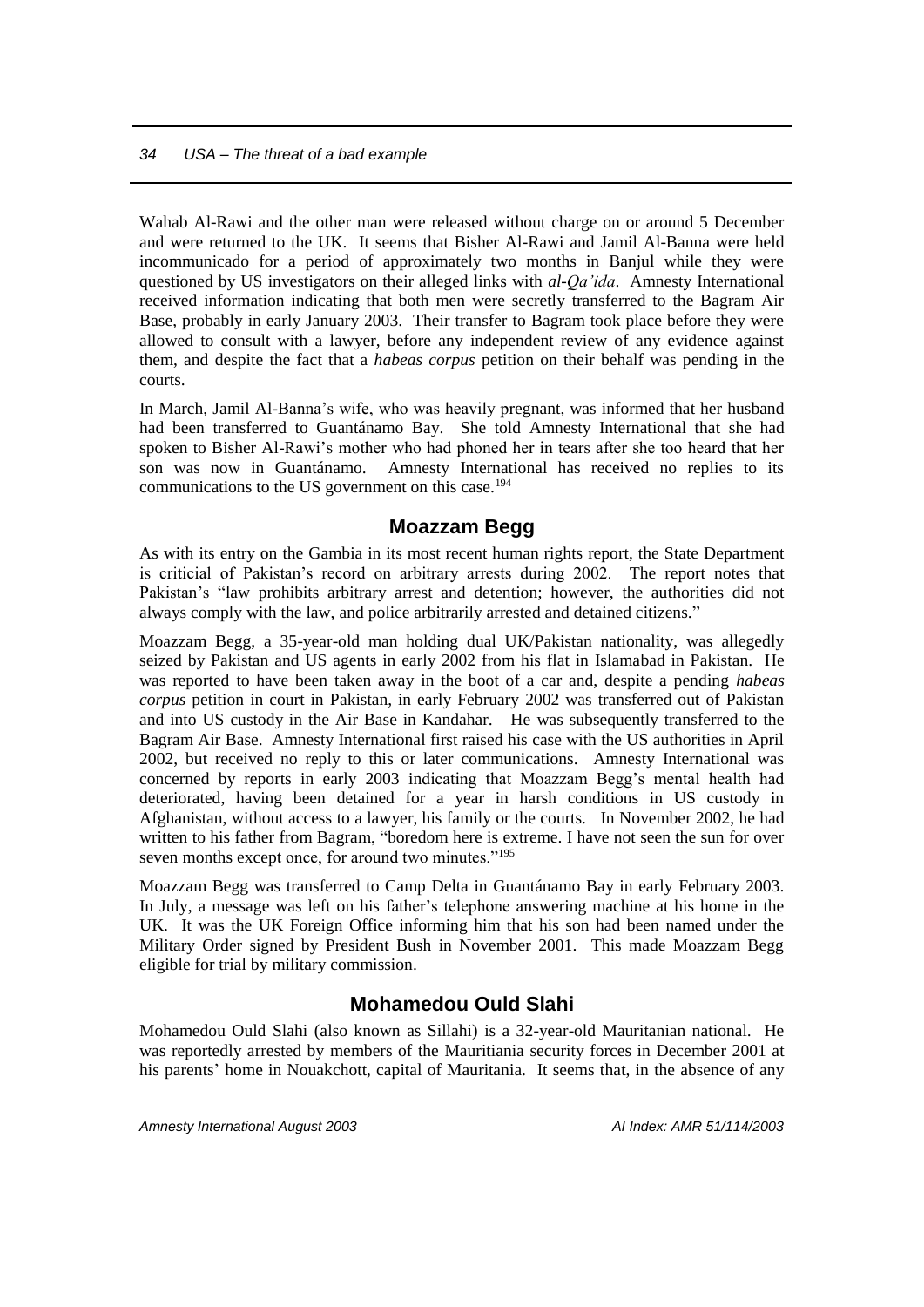formal extradition proceedings, he was subsequently handed over to US agents on suspicion of links with *al-Qa'ida*. His family has not seen him since and there are reports that he was sent to Guantánamo.

#### **Six Algerians seized in Bosnia-Herzegovina**

<span id="page-36-0"></span>The entry on Bosnia-Herzegovina (BiH) in the US State Department's recent human rights report contains the following: "On October 11, the BiH's Human Rights Chamber determined that the BiH and Federation governments violated human rights conventions in transferring four of six Algerian terrorism suspects to the custody of a foreign government in January... Additionally, the Chamber held that the BiH and the Federation governments should have sought assurances from the foreign government that it would not seek the death penalty against the detainees prior to their hand-over. The Chamber ordered both the BiH Federation governments to pay monetary compensation to each applicant and to engage attorneys on behalf of each applicant. The Chamber also ordered BiH to seek assurances that the death penalty would not be sought and to provide consular support to each of the applicants." What the entry did not say was that the "foreign government" was that of the USA.

Bansayah Belkacem, Lahmar Saber, Mustafa Ait Idir, Hadj Boudellaa, Lakhdar Boumediene and Mohamed Nechle are Algerian nationals who were seized by US officials in Bosnia-Herzegovina on 18 January 2002 in violation of an order by the Human Rights Chamber for Bosnia and Herzegovina. The Chamber, which makes up part of the Bosnian Human Rights Commission, had ordered that four of the men should not be removed by force from Bosnia pending its final decision on the case. Their detention by the USA appears to have taken place outside both Bosnian and international law.

Under the General Framework Agreement for Peace in Bosnia and Herzegovina (Dayton Agreement), the Human Rights Chamber is vested with the authority to issue decisions binding upon both entities as well as the state authorities of Bosnia-Herzegovina. The decision by the Bosnian authorities to hand the men over to US custody ignored the Human Rights Chamber's order and undermines respect for this institution as well as adherence to international human rights law as prescribed by the Dayton Agreement. Amnesty International considers that the blatant flouting of an order by the Chamber in this case sets a dangerous precedent which may have far-reaching consequences for future adherence to applicable national and international law and implementation of the Chamber's decisions. The organization deeply regrets the involvement of the US authorities in such a potentially destructive step. The representative in Bosnia-Herzegovina of the UN High Commissioner for Human Rights, described the case of the Algerians as one of "extrajudicial removal from sovereign territory".

In the United Kingdom House of Lords in July 2003, responding to concern about UK nationals held in Guantánamo, a UK minister stated that "there is some evidence that family correspondence is not getting through".<sup>196</sup> This appears to be a problem not limited to the UK nationals, and is causing further distress to large numbers of detainees' relatives.

Hadj Boudellaa's wife has received very few letters from her husband. One recent one, which she received in January 2003, was postmarked 30 September 2002; a letter received by his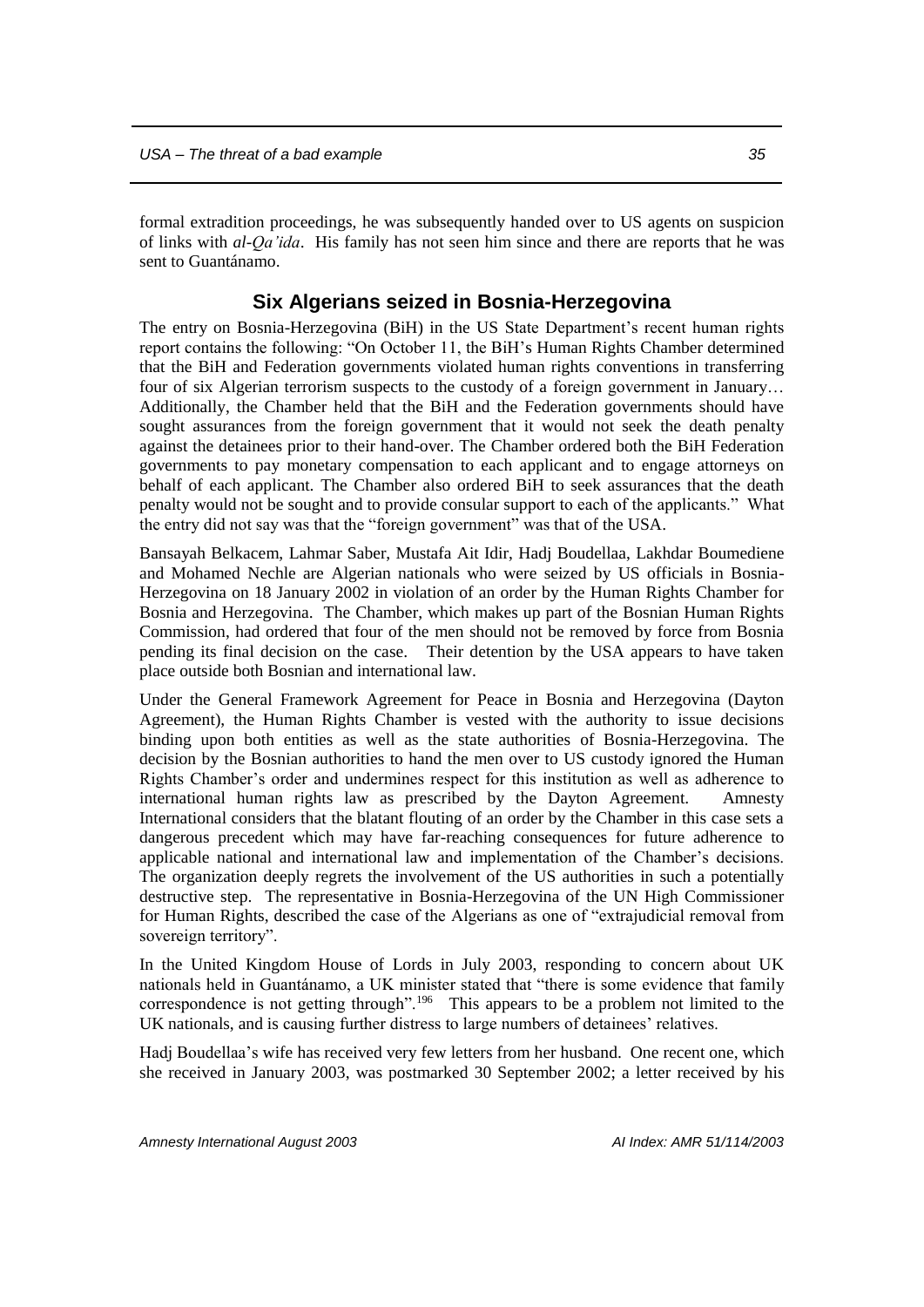brother also took four months to reach him. Boudellaa's wife has told Amnesty International that she believed that her husband has only received three of the 60 letters she has written to him. She has been campaigning for his release and the release of the other five men and as a result has received several threatening telephone calls. Hadj Boudellaa and his wife have four children aged between one and 10 years, one of whom was born when Boudellaa was still in detention in Bosnia-Herzegovina. He only saw her once just before he was transferred to Guantánamo Bay.

The wife of Mustafa Ait Idir told Amnesty International in June 2003 that she had not heard from her husband since October 2002, although she is reported to have received a letter since, in which he writes: "I have been in this place day by day without knowing why I am here".<sup>197</sup> She was 17 weeks pregnant when her husband was transferred to Guantánamo Bay, and has since given birth to a child her husband has never seen.

#### **Ibrahim Fauzee**

<span id="page-37-0"></span>Ibrahim Fauzee is from the Maldives. According to information received by Amnesty International, he was arrested in 2002 in Karachi, Pakistan, where he had been living as a student of Islamic Studies for about a year. During that time he had returned twice to visit his family in the Maldives. According to information received by Amnesty International, unknown to Ibrahim Fauzee, another of the occupants in the house in Karachi where he was renting a room was reported to be the father of an *al-Qa'ida* suspect. On 19 May 2002, according to a witness, US agents allegedly came to the house and arrested that occupant and Ibrahim Fauzee.

Ibrahim Fauzee's family heard no more for the next eight months, until they received a letter from him on 5 January 2003. The letter was dated 15 September 2002 and came to them via the International Committee of the Red Cross. It said "I was arrested in Karachi and am now in US custody. Please do not worry about me as I am fine. I hope that soon be free and able to meet you again. Please reply to this letter as quickly as possible. And tell me any news of my wife and baby, as I have heard nothing. I hope that soon my interrogation will prove my innocence and I will be released. Please pray for me, and please write me a letter as soon as possible". The family was told that he was being held in Guantánamo Bay.

The family, who believe that Ibrahim Fauzee has no connection to *al-Qa'ida* and is the victim of an arbitrary arrest, remain deeply concerned for his well-being and wish for his return. They have lobbied their own government to take action on his case, but have seen no progress as a result of their efforts.

In June 2003, Ibrahim Fauzee's brother said of his family "They cry, are very sad and my mother and father are worrying that something has happened. My father has had many problems because he is worried. I also feel very bad because it has been over one year, I don't know what has happened to him...". Since Ibrahim Fauzee has been in custody, his wife has given birth to their first child, a girl.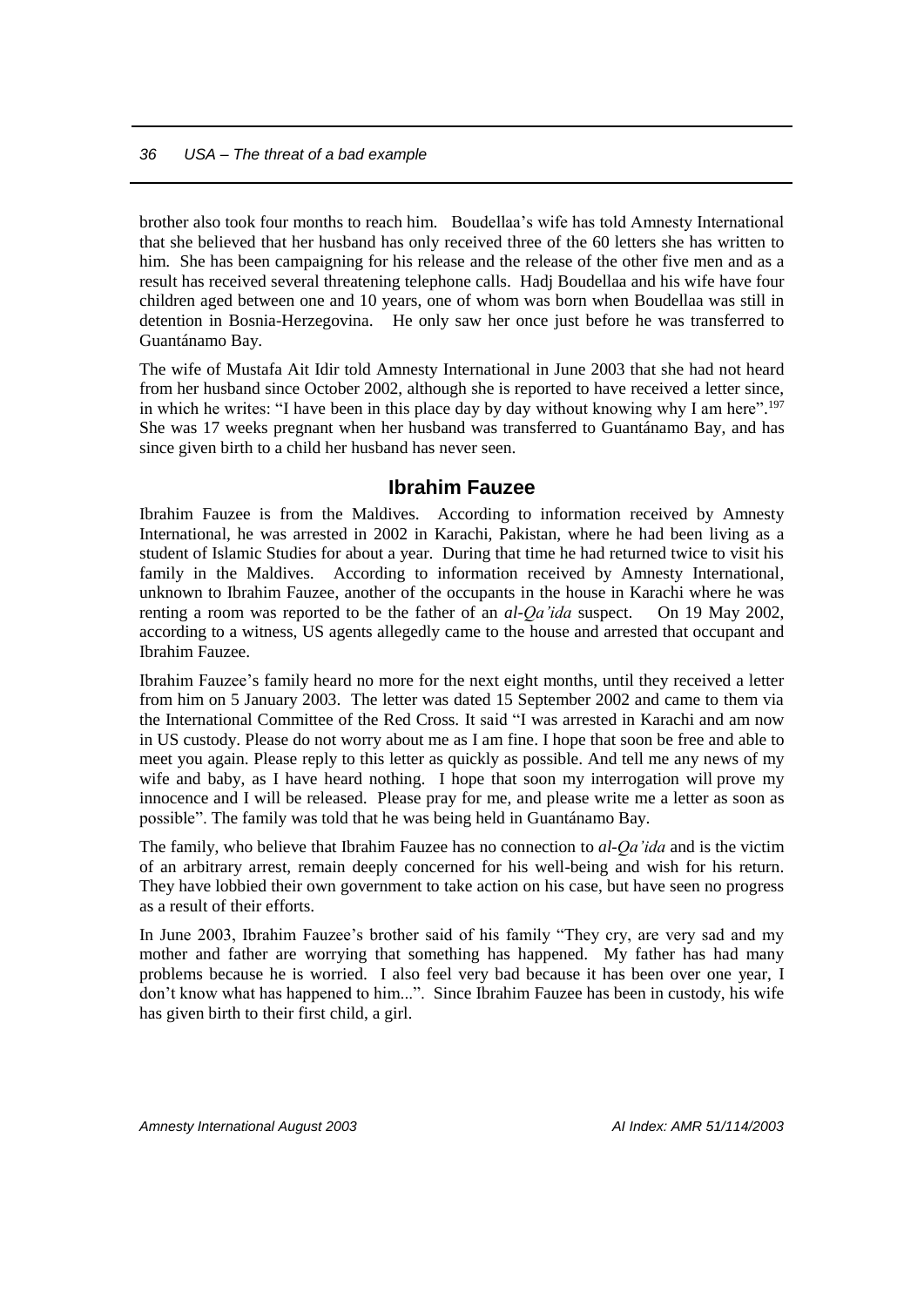## **Trials by military commissions draw closer**

<span id="page-38-0"></span>*To my mind, they are reminiscent of some of the kind of problems we had in some of the rogue governments in some countries, like in Nigeria years ago where they had kangaroo courts and sentenced people to imprisonment for long periods of time*.

Param Cumaraswamy, UN Special Rapporteur on the independence of judges and lawyers<sup>198</sup>

On 3 July 2003, it was revealed that President Bush had named six foreign nationals in US custody as being the first to be subject to his Military Order on the Detention, Treatment, and Trial of Certain Non-Citizens in the War Against Terrorism. Under the Order, anyone so named can be held indefinitely without charge or trial, or brought to trial before military commissions with the power to hand down death sentences and against whose decisions there would be no right of appeal to any court.<sup>199</sup> The prospect of trials before these executive bodies – not independent and impartial courts – has caused international concern. It is not difficult to imagine the outrage of the US government if its citizens were subject to such unchallengeable executive power in other countries. Indeed, the US administration has exempted its own nationals from the scope of the Military Order.

President Bush signed the Military Order on 13 November 2001. The Pentagon released the procedures for military commissions on 21 March 2002 <sup>200</sup> and, on 30 April 2003, the Pentagon issued eight "instructions", the main one of which listed crimes triable by military commission. <sup>201</sup> The fact that the list of crimes is lengthy but still only "illustrative" provides a further indication of the potentially broad sweep of the Order. On 1 July, the procedures and instructions were published as the "final rules".<sup>202</sup>

Amnesty International believes that the Military Order should be revoked. It is fundamentally flawed, and any trial before the military commissions would be unfair. Justice would neither be done nor be seen to be done.

- The commissions will lack independence from the executive.
- The right to counsel of choice and to an effective defence is restricted.
- There will be no right of appeal to an independent and impartial court established by law. Even if acquitted by military commission, a defendant's release is not guaranteed.
- The Military Order is discriminatory second-class justice for non-US nationals. US citizens will not be subject to its provisions including trial by military commission, even if accused of the same offence as a foreign national. The commissions would allow a lower standard of evidence than is admissible in ordinary courts, including hearsay evidence and possibly evidence extracted under coercion.
- The Military Order allows indefinite, unchallengeable detention without trial. Anyone named under the Order cannot seek any remedy in any court anywhere in the world for any human rights violation that may have occurred while in custody or during trial by commission.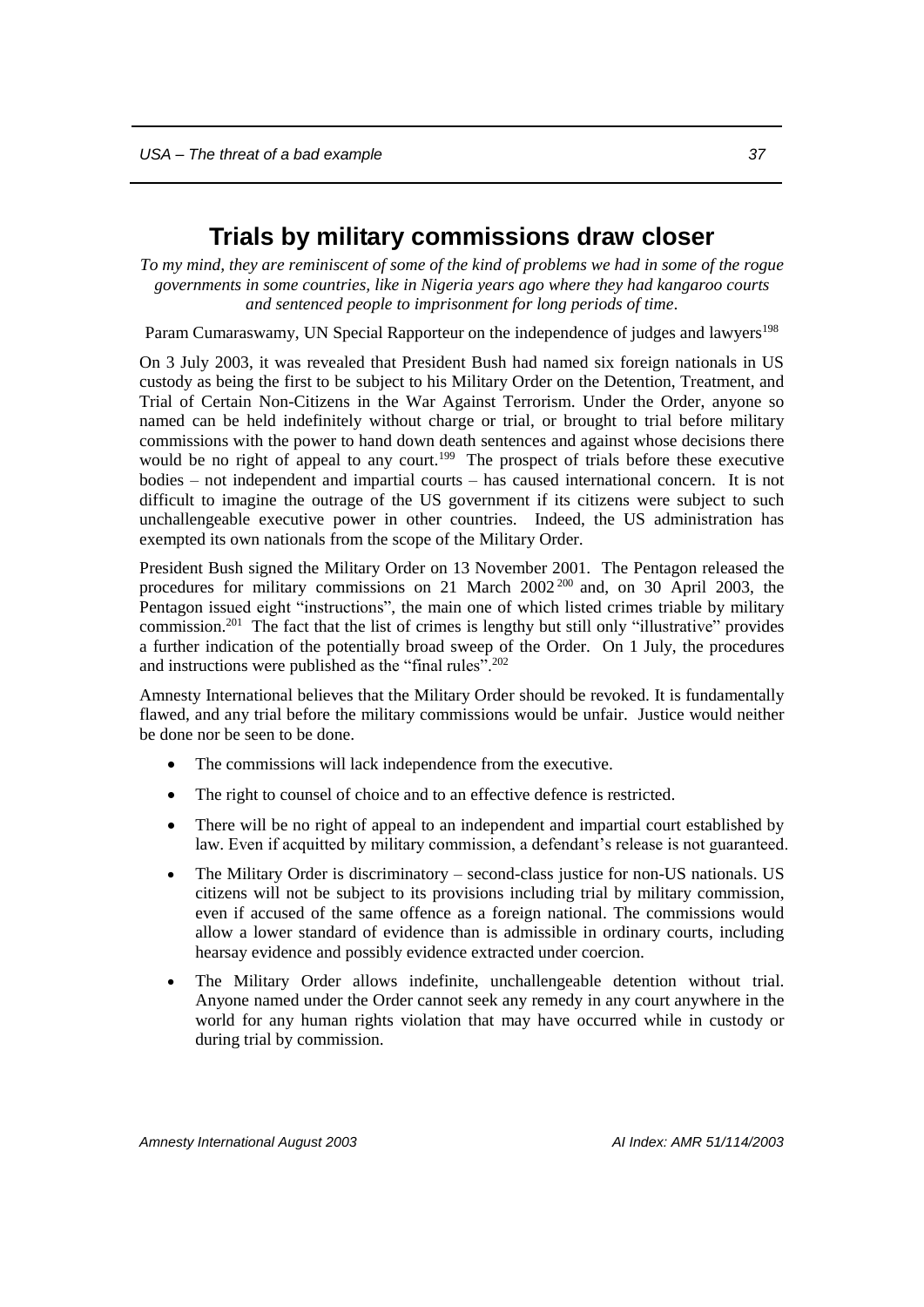#### **Lack of independence, lack of fair trial**

<span id="page-39-0"></span>Principle 1 of the UN Basic Principles on the Independence of the Judiciary states: "The independence of the judiciary shall be guaranteed by the State." In the case of the military commissions, Air Force Colonel Will A. Gunn, Chief Defence Counsel for the commissions, said in May 2003 that "ultimately all roads lead back to the Pentagon, whether you're talking about the military justice system or whether you're talking about this [commission] system. However, that road is a lot shorter under this system."<sup>203</sup>

The military commission system is an entirely closed loop, controlled by the executive. Between them, the President and the Secretary of Defence (or his designee) have the power to, for example: name who will be tried by the commissions; appoint the commission members, and to remove them; designate which member will serve as "judge" to preside over the proceedings; appoint the Chief Prosecutor and Chief Defense Counsel; approve the charges prepared by the prosecution; approve plea agreements; vet the level of investigative resources to be made available to the defence; decide which parts of the proceedings should be held *in camera*, and decide whether open proceedings may include attendance by the public and accredited media; pick the panel of three military officers (or civilians temporarily appointed as military officers) who would review the trial record; and make the final decision in any case, including in death penalty cases whether a condemned defendant will live or die.

Article 14(1) of the International Covenant on Civil and Political Rights (ICCPR) requires that all trials be conducted by a "competent, independent and impartial tribunal established according to law". The Human Rights Committee has stated that the right to trial by a competent, independent and impartial tribunal is "an absolute right that may suffer no exception". The military commissions will not be independent.<sup>204</sup> Nor would they be courts "established according to law", but executive bodies set up by presidential order.

The USA refused to grant prisoner of war status to any of the detainees. Prisoners of war are, like other detainees, entitled to a fair trial, as recognized by various articles of the Third Geneva Convention, to which the USA is a State Party. Article 84 states: "In no circumstances whatever shall a prisoner of war be tried by a court of any kind which does not offer the essential guarantees of independence and impartiality as generally recognized".<sup>205</sup>

The Pentagon's operating guidelines for the commissions include the presumption of innocence. However this guarantee has been repeatedly undermined by a pattern of public commentary on the presumed guilt of the detainees by the very officials that control the commissions. The Secretary of Defence has repeatedly referred to those held at Guantánamo Bay as "hard-core, well-trained terrorists", and "among the most dangerous, best-trained, vicious killers on the face of the earth", and has linked them directly to the attacks of 11 September 2001.<sup>206</sup> The President has made similar statements. On 17 July 2003, he told the world's press that "the only thing I know for certain is that these are bad people".<sup>207</sup>

### <span id="page-39-1"></span>**Restricted right to counsel of choice and to an effective defence**

Article 14(3)(d) of the ICCPR requires that anyone facing a criminal trial be able to "to defend himself in person or through legal assistance of his own choosing". For the military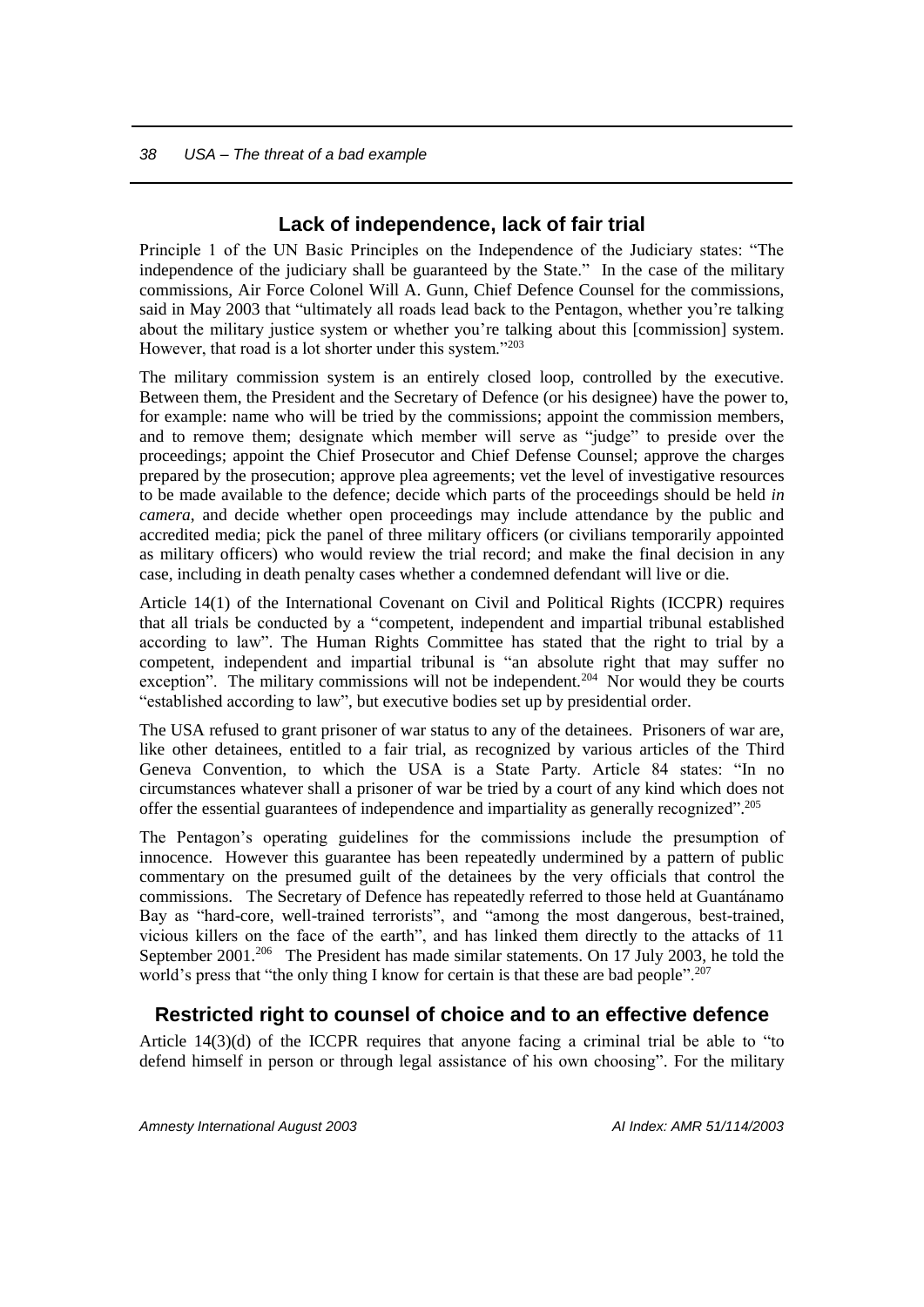commissions, no defendant will be able to represent himself. The defendant is appointed a military lawyer to represent him, but may select another available US military lawyer to replace the appointed one. A defendant may, as long as there is no expense incurred by the US Government, retain a civilian lawyer, providing the latter is a US citizen with the necessary security clearance. In such a case the defendant will still be represented by the military lawyer – an individual under the ultimate authority of the executive – even if that goes against the defendant's wishes. This violates Article 14 of the ICCPR.<sup>208</sup>

The restrictions placed on defence counsel would be substantial. Indeed, these "extraordinary restrictions" have led the National Association of Criminal Defence Lawyers to decide that it cannot advise any of its members to act as civilian counsel at Guantánamo: "The rules regulating counsel's behaviour are just too restrictive to give us any confidence that counsel will be able to act zealously and professionally".<sup>209</sup>

Any civilian lawyer who manages to qualify for the commissions may still be excluded from certain secret proceedings, and would not have access to certain classified information used at the trial, which only the military co-counsel would be granted. Civilian counsel would have to sign an agreement that he or she will not, without the approval of the authorities, travel from or transmit any documents from, the site of the trials (likely to be Guantánamo Bay). In addition, he or she will have to agree that there "may be reasonable restrictions on the time and duration of contact I may have with my client" which the military authorities may impose. They will have to agree that any communications with their client "may be subject to monitoring or review by government officials, using any available means". Article 14(3)(b) of the ICCPR guarantees the right of defendants to communicate with counsel of their choosing. The Human Rights Committee has explained that this requires "counsel to communicate with the accused in conditions giving full respect for the confidentiality of their communications."

#### **No right of appeal to any court**

<span id="page-40-0"></span>Any convicted defendant will have his or her conviction and sentence reviewed by a threemember panel of military officers appointed by the "appointing authority" (the Secretary of Defence or his designee), the official who approved the charges. In closed session, this panel would review the record of the trial and make a recommendation. It can, but does not have to, consider written submissions from the defence and prosecution. The Secretary of Defence would then review the trial record and the review body's recommendation. The final decision would reside with the President, the official who named the defendant eligible for trial in the first place, or the Secretary of Defence, if so designated by the President.

Article 14(5) of the ICCPR guarantees that "[e]veryone convicted of a crime shall have the right to his conviction and sentence being reviewed by a higher tribunal according to law". The Human Rights Committee has stated: "The provisions of article 14 apply to all courts and tribunals" and that proceedings must "genuinely afford the full guarantees stipulated in article 14". Under international safeguards, approved at the United Nations in 1984, "anyone sentenced to death shall have the right to appeal to a court of higher jurisdiction, and steps should be taken to ensure that such appeals shall become mandatory". 210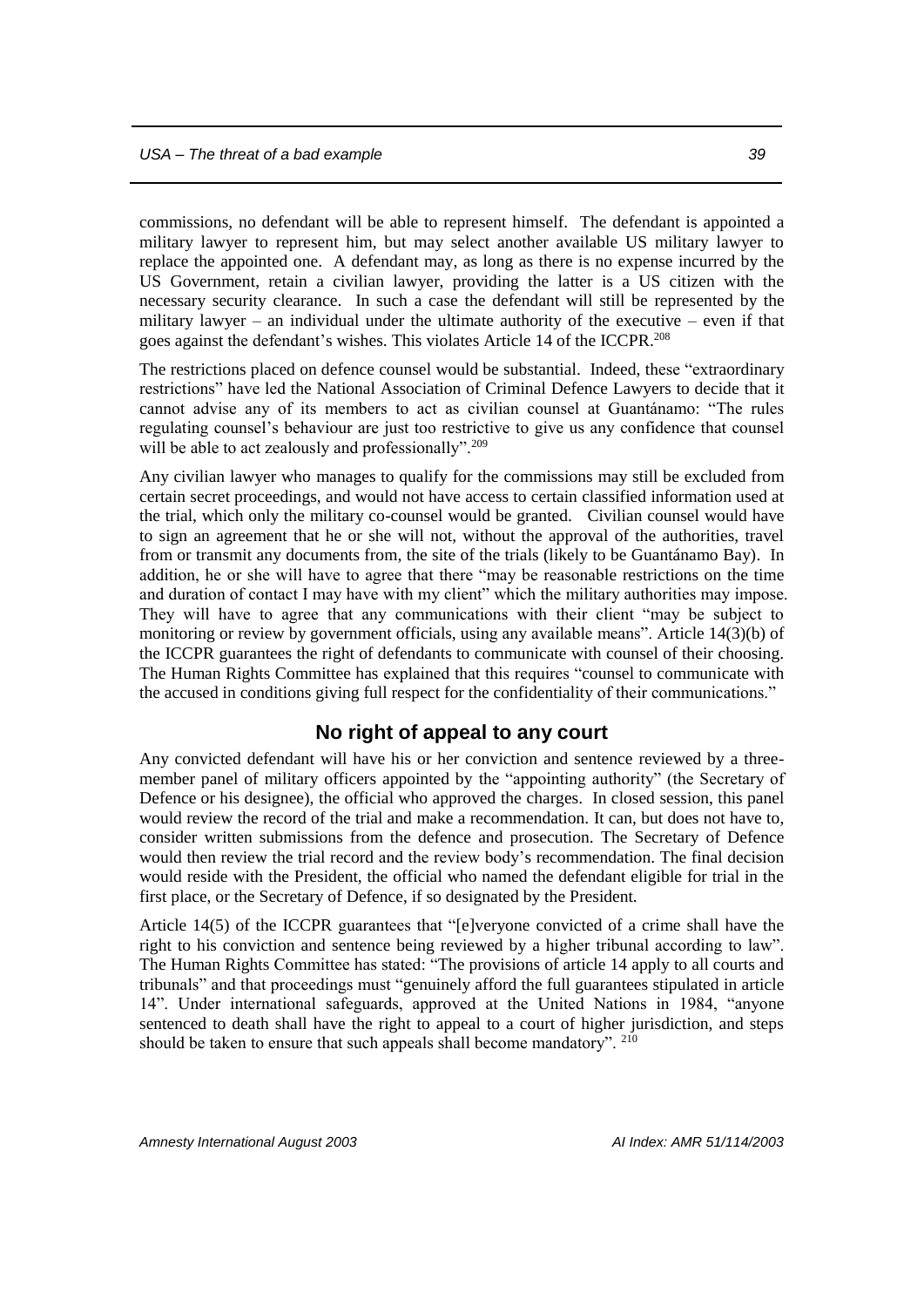#### **Discriminatory**

<span id="page-41-0"></span>International law prohibits discrimination on the basis of nationality with regards to fair trial rights. To the extent that trials conducted under the provisions of the Military Order fall short of those afforded to US citizens accused of similar offences, and that this different treatment is inexplicable by any reasonable and objective criteria, the commissions will be discriminatory. Such discriminatory treatment would violate the principle that "all persons are equal before the law and are entitled without any discrimination to the equal protection of the law'' as recognized in Article 26 of the ICCPR, which prohibits any discrimination, including on the basis of national origin. Indeed, it deprives persons tried before such executive bodies of their right, recognized in Article 14(1) of the ICCPR, to "be equal before the courts and tribunals".<sup>211</sup> The USA has ratified the Convention on the Elimination of All Forms of Racial Discrimination, Article 5 of which calls on states to "guarantee the right of everyone without distinction as to race, colour, or nationality or ethnic origin, to equality before the law", including "equal treatment before the tribunals and all other organizations administering iustice"

In addition, Article 75(1) of the First Additional Protocol to the 1949 Geneva Conventions, which is applicable to all people captured in connection with an armed conflict, regardless of whether they are granted prisoner of war status, and which the USA recognizes reflects customary international law, states that: "persons who are in the power of a Party to the conflict and who do not benefit from more favourable treatment under the Conventions or under this Protocol shall be treated humanely in all circumstances and shall enjoy, as a minimum, the protection provided by this Article without any adverse distinction" including based upon national origin.

#### **A backward step for human rights**

<span id="page-41-1"></span>The Human Rights Committee has stated: "The provisions of article 14 (of the ICCPR) apply to all courts and tribunals within the scope of that article whether ordinary or specialized. The Committee notes the existence, in many countries, of military or special courts which try civilians. This could present serious problems as far as the equitable, impartial and independent administration of justice is concerned. Quite often the reason for the establishment of such courts is to enable exceptional procedures to be applied which do not comply with normal standards of justice. While the Covenant does not prohibit such categories of courts, nevertheless the conditions which it lays down clearly indicate that the trying of civilians by such courts should be very exceptional and take place under conditions which genuinely afford the full guarantees stipulated in article 14.<sup>"212</sup>

The creation of a separate system of trials before executive bodies for those who may yet face criminal charges in connection with the crimes of 11 September or other serious human rights abuses is contrary to international standards.<sup>213</sup> The USA claims to be a progressive force for human rights. Military commissions have not been used for more than half a century in the USA – a period which has seen the reinforcement of a broad framework of fair trial guarantees in international human rights law and standards and in international humanitarian law. Executive military commissions have no place in 21st century criminal justice systems.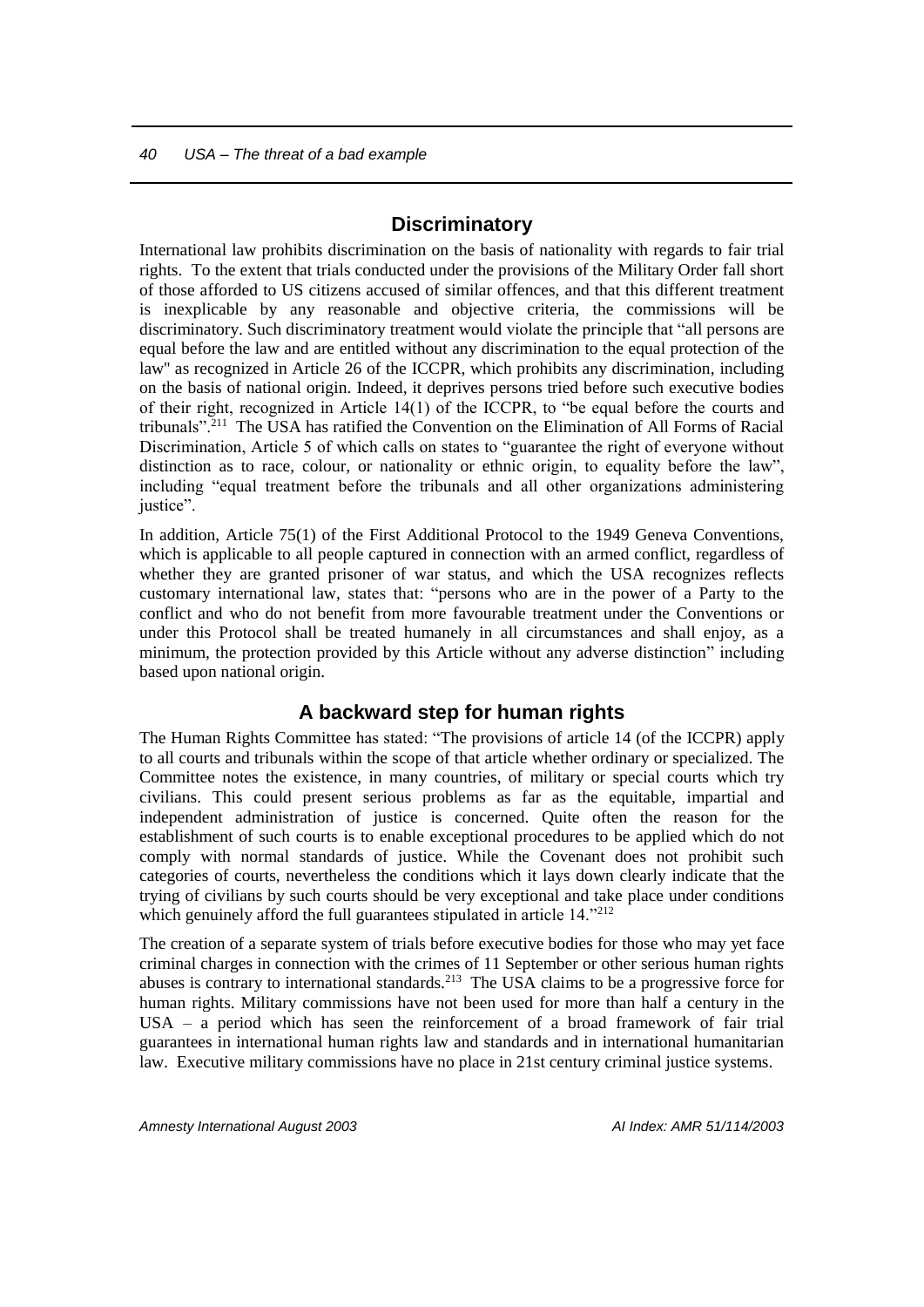## **The threat of the death penalty**

<span id="page-42-0"></span>*There have been recent reports that execution facilities are being built inside the Guantánamo Bay detention centre. The death penalty, be it on Cuban soil or in the United States, or anywhere else in the world, is an affront to humanity.* 

Peter Scheider, President, Parliamentary Assembly of the Council of Europe, 23 June 2003<sup>214</sup>

Plans for a possible execution chamber at Guantánamo Bay have been discussed. While shocking, this was unsurprising given that the military commissions envisioned by President Bush's Military Order of November 2001 will have the power to hand down death sentences.

Only a unanimous panel of seven military commissioners can impose a death sentence. Any trials before commissions of three to six commissioners, therefore, could not. Aside from this, the Pentagon's guidelines for the operation of the commissions do not indicate which crimes will be considered capital, and provide little guidance on sentencing.

The Pentagon's guidelines suggest that the commissioners should bear several factors in mind when determining sentence, such as societal protection, deterrence, rehabilitation and punishment of the wrongdoer. However, the guidelines also state that all sentences should be "grounded in a recognition that military commissions are a function of the President's warfighting role as Commander-in-Chief of the Armed Forces of the United States and of the broad deterrent impact associated with a sentence's effect on adherence to the laws and customs of war in general".

President Bush is a well-known supporter of capital punishment. His five-year term as Governor of Texas saw 152 executions in that state. His presidency has seen the first three federal executions in the USA in nearly 40 years. President Bush, who signed the Military Order providing for military commissions and allowing these executive bodies to have the power to hand down death sentences, will name which foreign nationals will be eligible for trial by military commission. In the cases of defendants sentenced to death by the commissions, he (or the Secretary of Defence if he so designates) who will have the final word on which of them will live and which will die.

President Bush's record on clemency when he was governor of Texas and since he took office in the White House gives serious cause for concern. Documentary evidence obtained by a journalist suggests that his decisions on whether or not to intervene in Texas executions were based on cursory and pro-prosecution information. <sup>215</sup> Many of the executions under his governorship violated international standards, including the execution of child offenders, the mentally impaired, the inadequately represented, individuals whose guilt was still in doubt, and foreign nationals denied their consular rights.<sup>216</sup> Amnesty International believes that any execution carried out pursuant to a judgment by the proposed military commissions would violate the USA's international obligations.

Article 75 of the first Additional Protocol to the Geneva Conventions, which reflects customary international law, state: "No sentence may be passed and no penalty may be executed on a person found guilty of a penal offence related to the armed conflict except pursuant to a conviction pronounced by an impartial and regularly constituted court respecting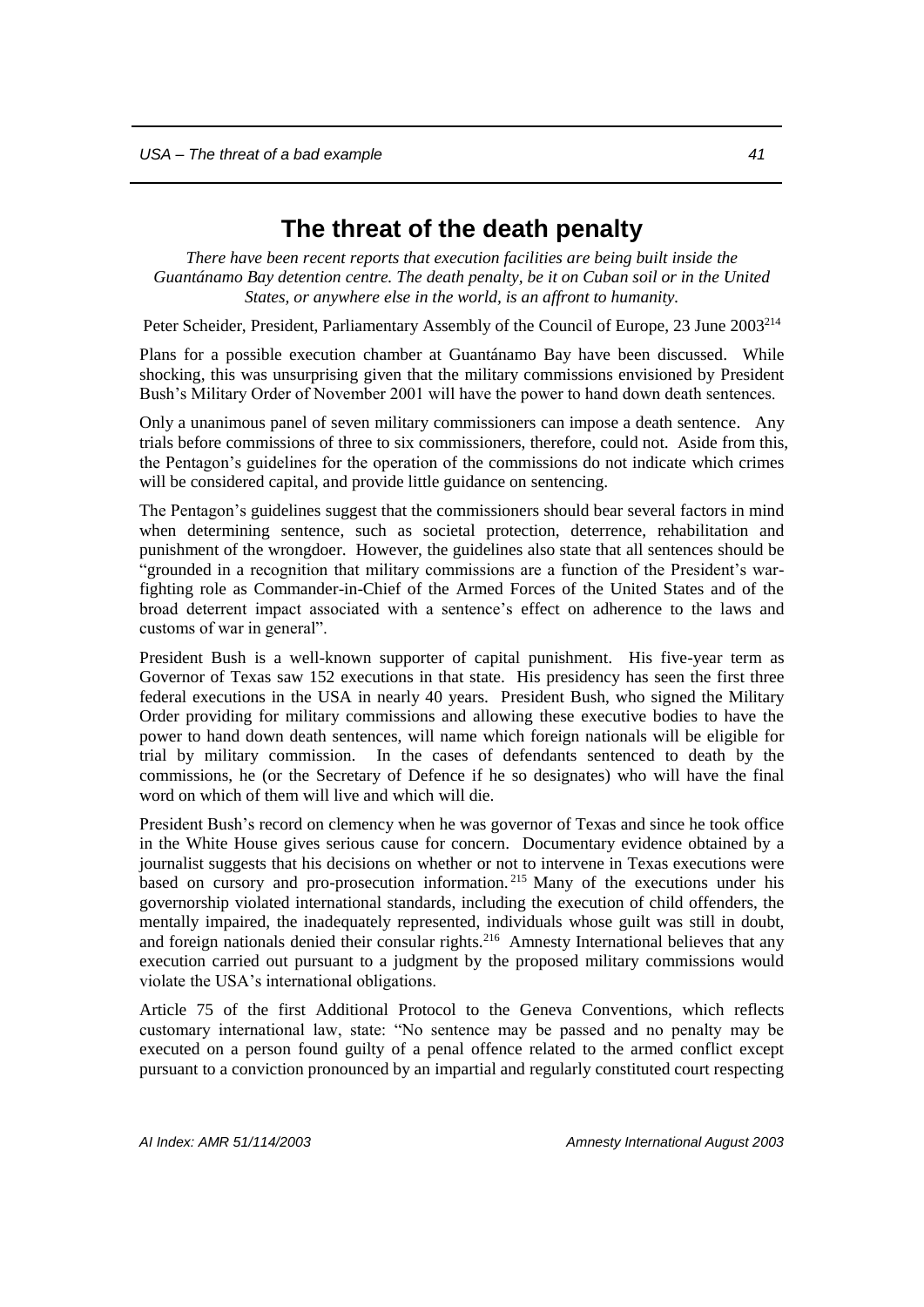the generally recognized principles of regular judicial procedure". The military commissions will not be regularly constituted courts, but executive bodies under the control of the President, with rules and procedures created by the Pentagon. Article 75(8) states that no provision of the "fundamental guarantees" enshrined in Article 75 "may be construed as limiting or infringing any other more favourable provision granting greater protection, under any applicable rules of international law".<sup>217</sup>

Article 6 of the International Covenant on Civil and Political Rights protects the right to life. The Human Rights Committee has stated in an authoritative interpretation of Article 6 that the right to life "is the supreme right from which no derogation is permitted even in time of public emergency which threatens the life of the nation… It is a right which should not be interpreted narrowly." 218

Article 6 prohibits the arbitrary deprivation of life, and places strict safeguards on the use of the death penalty in those countries which still retain this punishment. The Human Rights Committee states that "The procedural guarantees therein prescribed must be observed, including the right to a fair hearing by an independent tribunal, the presumption of innocence, the minimum guarantees for the defence, and the right to review by a higher tribunal. These rights are applicable in addition to the particular right to seek pardon or commutation of the sentence."<sup>219</sup> The Human Rights Committee has stated that governments "may in no circumstances" derogate from principles of "humanitarian law or peremptory norms of international law, "for instance…through arbitrary deprivations of liberty or by deviating from fundamental principles of fair trial".<sup>220</sup>

The UN Safeguards Guaranteeing Protection of the Rights of Those Facing the Death Penalty state: "Capital punishment may only be carried out pursuant to a final judgement rendered by a competent court after legal process which gives all possible safeguards to ensure a fair trial, at least equal to those contained in article 14 of the International Covenant on Civil and Political Rights" and: "Anyone sentenced to death shall have the right to appeal to a court of higher jurisdiction, and steps should be taken to ensure that such appeals shall become mandatory".

Over the past three decades the USA has become increasingly isolated on the question of capital punishment. Since 1976, when the US Supreme Court lifted the *de facto* moratorium on executions it had imposed four years earlier, more than 60 countries have abolished the death penalty in law. In the same period, the US has executed more than 870 people, the vast majority in the past decade. Today, with 112 countries abolitionist in law or practice, there looms the prospect of the USA resorting to executions after trials by military commission which flout basic standards of justice.

.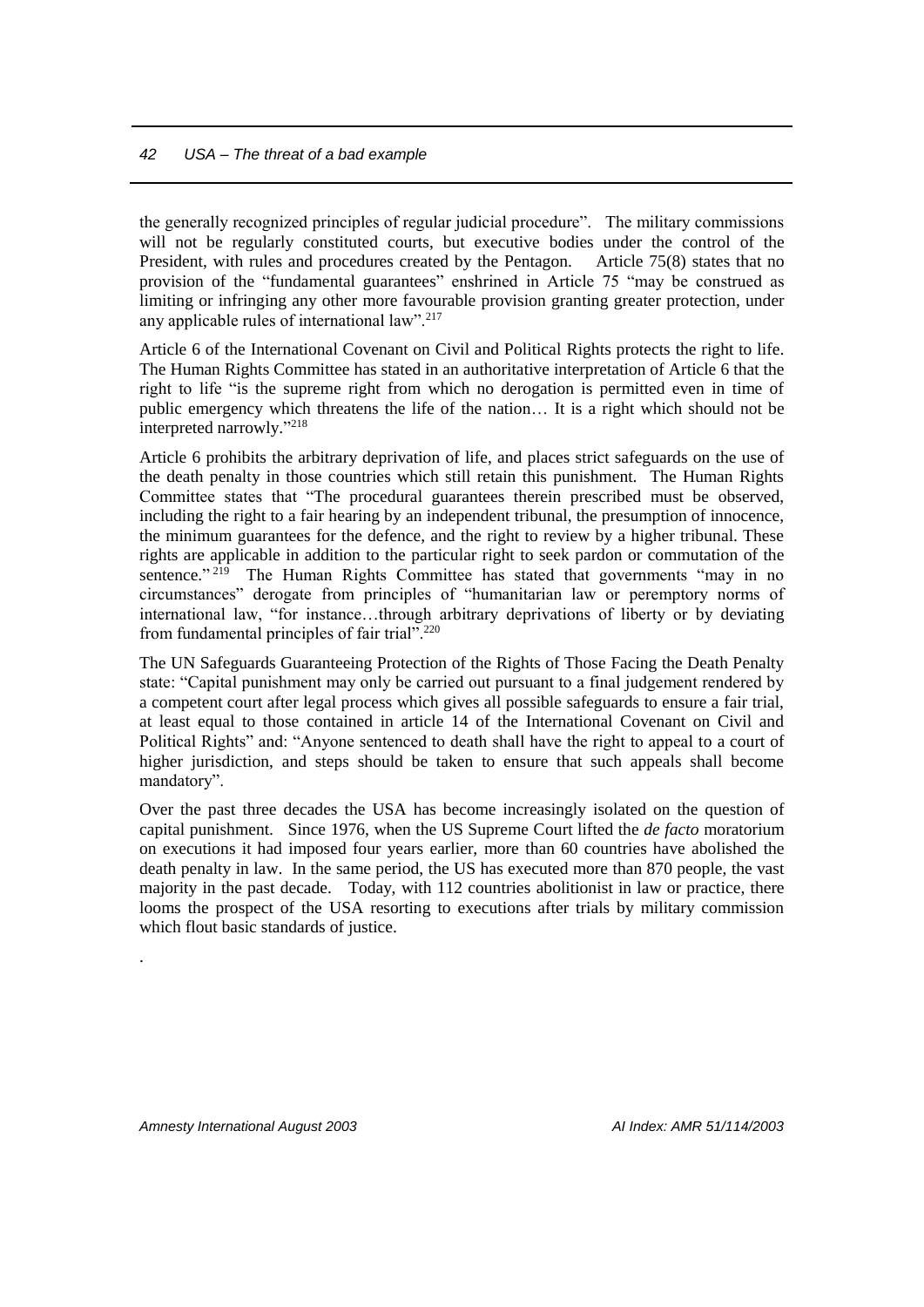## **"Enemy combatants" detained on US soil**

<span id="page-44-0"></span>*The courts must at some point choose between deference to the president's war powers and protecting the liberty of Americans. Here's hoping the Supreme Court makes a better choice*.

Editorial, Washington Post, 20 July 2003<sup>221</sup>

Two US nationals have been designated as "enemy combatants" and held without charge or trial in military custody in the USA for more than a year. In December 2002, the UN Working Group on Arbitrary Detention described their detention as "arbitrary" with regard to Articles 9 and 14 of the International Covenant on Civil and Political Rights.<sup>222</sup> In addition, a Qatar national was recently designated by President Bush as an "enemy combatant" and transferred from the normal justice system to military custody. The three cases fuel concern about the administration's attitude to the rule of law in its "war on terror".

#### **Jose Padilla**

<span id="page-44-1"></span>Jose Padilla is a US citizen, born in New York, who converted to Islam. He was arrested at Chicago airport on 8 May 2002 on alleged suspicion of conspiracy to detonate a radioactive "dirty bomb" in a US city. He was originally held in the custody of the Justice Department as a "material witness" in a grand jury probe, where he was given access to an attorney. However, on 9 June 2002 he was transferred to military custody on the basis of a one-page order by President Bush designating him to be an "enemy combatant" closely associated with *al-Qa'ida,* whose detention was necessary to prevent him from aiding an attack on the United States. Since then, he has been held in solitary confinement without charge or trial, and without access to an attorney or to his family in a navy jail in Charleston, South Carolina. Attorney General John Ashcroft has described Jose Padilla as a "known terrorist".<sup>223</sup>

Jose Padilla's lawyer challenged the legal basis for his detention, and also sought access to her client. In December 2002, a District Court upheld the president's authority to detain "enemy combatants", even if they were US citizens, with only limited right of judicial review. However, the court also ruled that Jose Padilla was entitled to consult with, and be visited by, his lawyer, in order to have some opportunity to present facts to rebut the government's evidence. The government has appealed this decision on the ground that granting Jose Padilla access to an attorney would undermine the "trust and dependency" on the military that is "essential to effective interrogation". Jose Padilla remains in incommunicado detention pending the outcome of the appeal to the Second Circuit Court of Appeal.

#### **Yaser Hamdi**

<span id="page-44-2"></span>Yaser Esam Hamdi was taken into US custody in Afghanistan in late 2001. In January 2002 he was transferred to Camp X-Ray in Guantánamo Bay, on the assumption that he was a foreign national. In April 2002, after the authorities discovered a birth certificate confirming his claim that he was born in Louisiana to Saudi parents, Yaser Hamdi was transferred to the US Naval Station in Norfolk, Virginia, where he has been held in military custody ever since as an "enemy combatant". It is believed that the International Committee of the Red Cross has had access to him, unlike in Padilla's case, but that he is otherwise held incommunicado.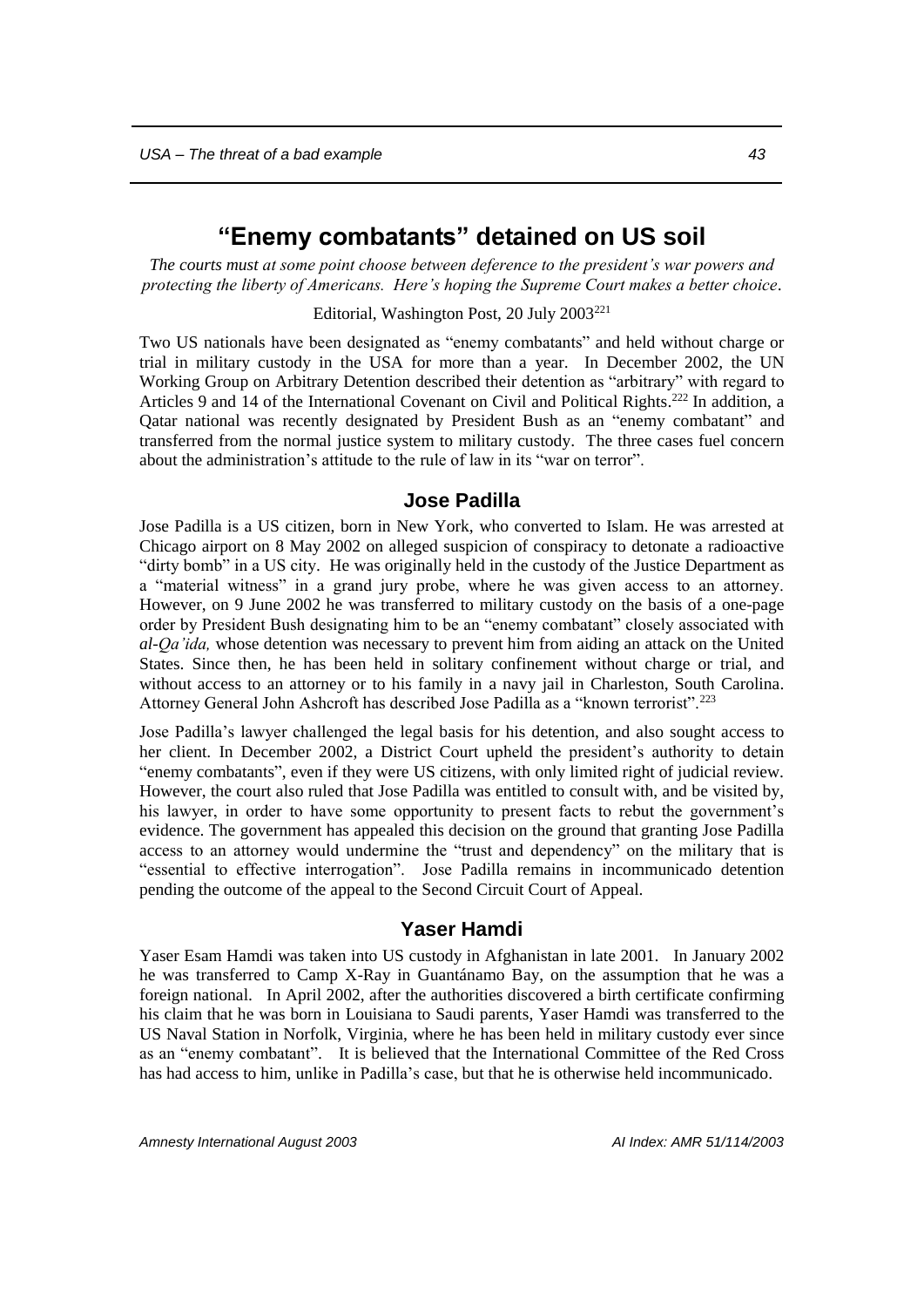Yaser Hamdi's father, Esam Fouad Hamdi, filed a *habeas corpus* petition which alleged that his son was held in violation of his constitutional rights as a US citizen. On 11 June 2002, the District Court appointed the federal public defender as counsel to Yaser Hamdi and ordered the government to have unmonitored access to him.

The government appealed to the US Court of Appeals for the Fourth Circuit, which remanded the case back to the District Court for reconsideration. In August 2002, the District Court ordered the government to produce the factual evidence supporting its claim that Yaser Hamdi was an enemy combatant. The Court said that the government's evidence to date, a two-page affidavit from the Special Adviser to the Under Secretary of Defence for Policy, Michael Mobbs ("Mobbs declaration"), had fallen "far short" of the minimal criteria for judicial review. The judge said: "While it is clear that the Executive is entitled to deference regarding military designations of individuals, it is equally clear that the judiciary is entitled to a meaningful judicial review of those designations when they substantially infringe on the individual liberties… of American citizens." The judge refused to act as a "rubber-stamp" for the government, and noted that "we have prided ourselves on being a nation of laws applying equally to all and not a nation of men who have few or no standards".

The Government again appealed, and on 8 January 2003, a three-judge panel of the Fourth Circuit held that because "it is undisputed that Hamdi was captured in a zone of active combat in a foreign theatre of conflict, we hold that the [Mobbs] declaration is a sufficient basis upon which to conclude that the Commander in Chief has constitutionally detained Hamdi pursuant to the war powers entrusted to him by the United States Constitution." The defence appealed to have the full Fourth Circuit rehear the case. On 9 July 2003, the judges voted 8-4 against a rehearing. One of the dissenting judges deplored the panel's holding that "a short hearsay declaration by Mr Michael Mobbs – an unelected, otherwise unknown, government 'advisor'" – was sufficient to allow meaningful judicial review. She concluded that "to justify forfeiture of a citizen's constitutional rights, the Executive must establish enemy combatant status with more than hearsay." She called the decision "breathtaking", especially as the panel had rested its decision on the "undisputed fact" that Hamdi was captured in a zone of active combat, when "Hamdi has never been given the opportunity to dispute any facts". <sup>224</sup>

#### **Ali Saleh Kahlah al-Marri**

<span id="page-45-0"></span>In a one-page order on 23 June 2003, President Bush declared Qatar national Ali Saleh Kahlah al-Marri to be an "enemy combatant", and he was transferred from the control of the Department of Justice to incommunicado solitary confinement in a military facility in South Carolina. This happened less than a month before al-Marri was due to go to trial on charges of fraud and lying to the Federal Bureau of Investigation. The Pentagon said that President Bush had taken this action "due to recent credible information provided by other detainees in the War on Terrorism".<sup>225</sup> A former judge on the Superior Court of New Jersey wrote: "The very core of American history, law and culture condemns the ideas of punishment before trial, denial of due process and secret government by fiat… Who is an enemy combatant? Today, it can be anyone the president wants. And that is terrifying".<sup>226</sup>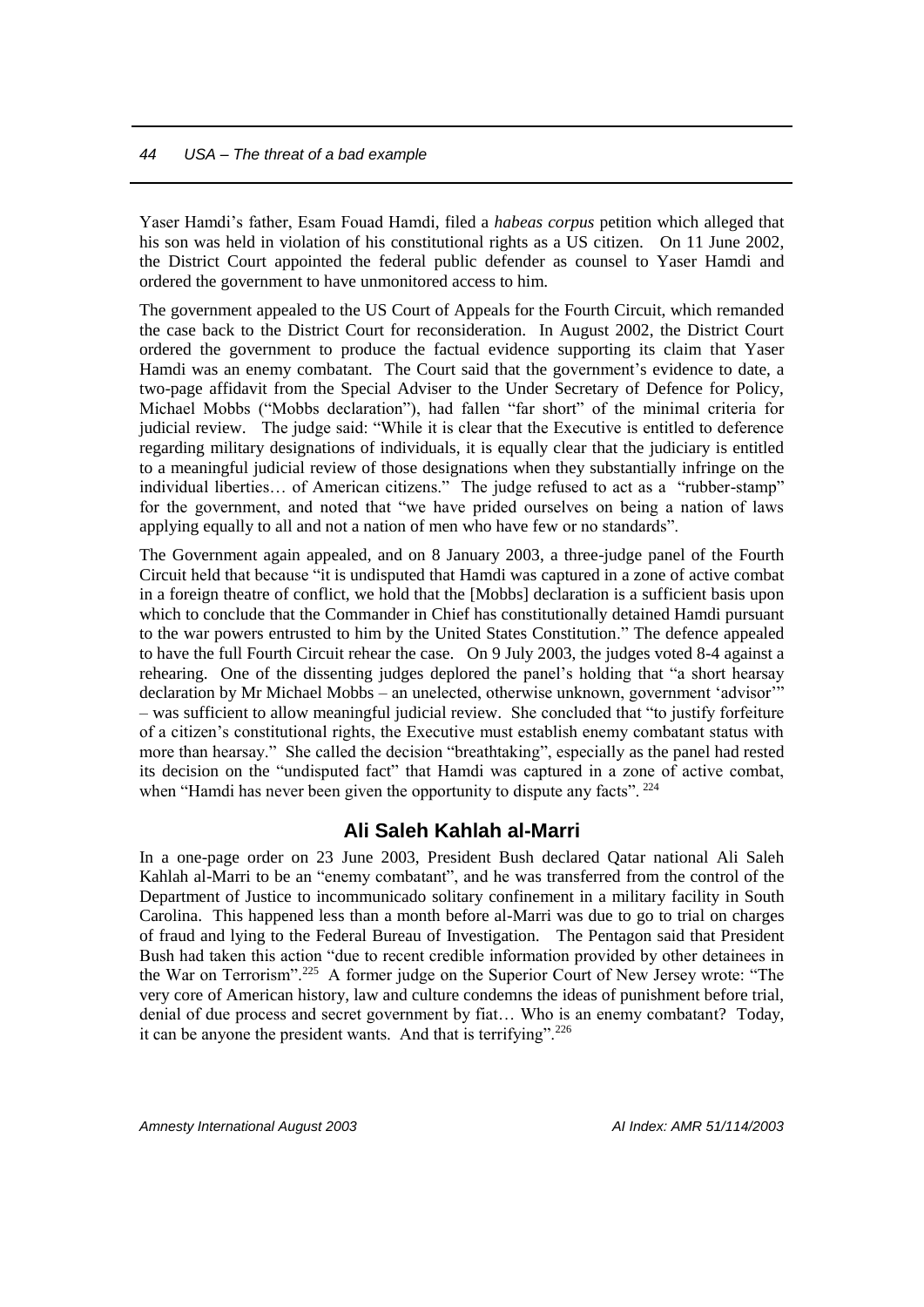## **Recommendations**

<span id="page-46-0"></span>Amnesty International calls on the US Government to:

- revoke the Military Order of 13 November 2001;

- drop all plans for trials by military commissions;

- arrange the voluntary repatriation of those detained as combatants during the international armed conflict in Afghanistan, unless they are charged with recognizably criminal offences or would face serious human rights violations if returned;

- ensure that all other detainees are either charged with recognizably criminal offences, and brought to trial within a reasonable time in proceedings that fully meet international norms, with full access to legal counsel, or else released;

- reject pursuit of the death penalty against any detainee;

- ensure all detainees are treated humanely and are not subjected to any treatment which would violate international law and standards, including "stress and duress" techniques such as sleep deprivation, prolonged forced standing or kneeling, hooding, and inappropriate use of restraints;

- ensure that all detainees held in undisclosed locations are immediately afforded all due safeguards under international law, including the right to inform family members of their place of detention and immediate access to the International Committee of the Red Cross;

- in addition to making public the results of the investigation into the two deaths in Bagram in December 2002, initiate a full and impartial inquiry into the past and present conditions of detention in Bagram Air Base, with a view to making its findings public and bringing to justice anyone responsible for torture or ill-treatment;

- suspend any interrogations that may have any prosecutorial purpose until and unless legal counsel is provided to the detainee in question;

- while detainees are still held in Guantánamo Bay, to ameliorate conditions there, paying particular attention to increasing the amount of out-of-cell time;

- ensure any children in detention in Guantánamo Bay or in US custody at other locations outside the USA are immediately transferred to more suitable circumstances in the USA or elsewhere, and ensure that their treatment takes full account of their age and particular needs with a view to their reintegration into society as soon as possible;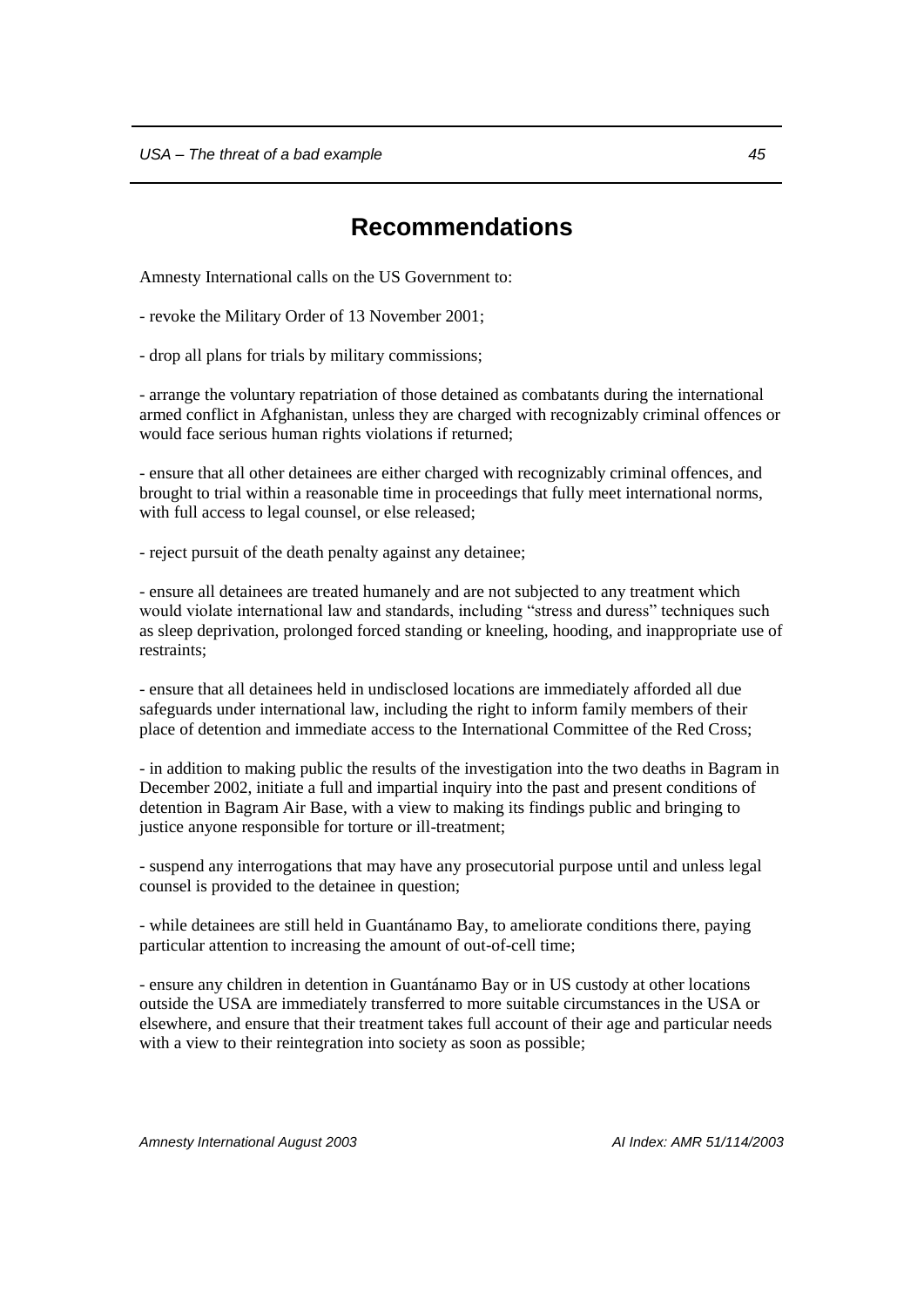- adhere to its obligation under the Optional Protocol to the Convention on the Rights of the Child to assist in the demobilization and rehabilitation of any former child soldiers among the detainees;

- respect fully extradition and human rights protections when transferring prisoners between countries, and to cease the practice of clandestine renditions;

- consistent with government policy expressed by Department of Defence General Counsel William Haynes in his letter of 25 June 2003 to Senator Patrick Leahy, investigate the allegations of torture in Syria of Maher Arar, deported from the USA via Jordan in October 2002, and to make all findings public;

- investigate the killings of six men in Yemen in November 2002, allegedly by CIAcontrolled Predator drone, under international standards prohibiting extrajudicial killing, and to make all findings public;

- grant Amnesty International access to detainees and officials in Bagram Air Base and US Naval Base in Guantánamo Bay;

- engage constructively with all bodies which make recommendations on detainees in US custody, including the UN Working Group on Arbitrary Detention and the Inter-American Commission on Human Rights, and to heed concerns from other bodies such as the European Union and the Council of Europe Parliamentary Assembly;

- withdraw its reservation to Article 16 of the Convention against Torture and Article 7 of the International Covenant on Civil and Political Rights, and publicly state the USA's commitment to take a progressive interpretation of the prohibition on cruel, inhuman and degrading treatment or punishment.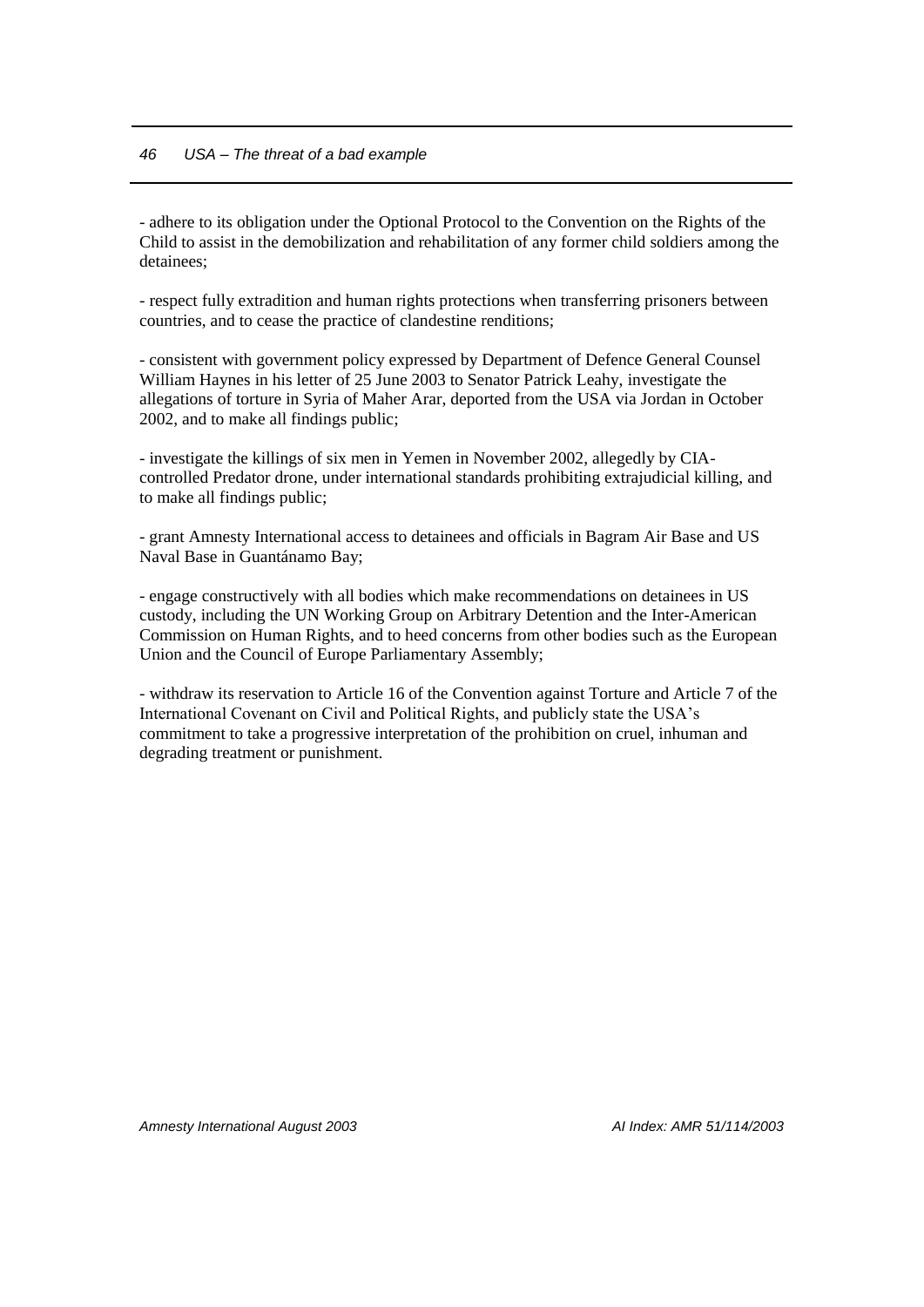## <span id="page-48-0"></span>**Endnotes**

 $\overline{a}$ 

<sup>4</sup> This paper updates Amnesty International's concerns expressed in a number of documents, for example, *Memorandum to the US Government on the rights of people in US custody in Afghanistan and Guantánamo Bay* (AMR 51/053/2002, April 2002), and *Beyond the law: update to Amnesty International's April Memorandum to the US Government on the rights of detainees held in US custody in Guantánamo Bay and other locations* (AMR 51/184/2002, December 2002).

<sup>8</sup> A Review of the Treatment of Aliens Held on Immigration Charges in Connection with the Investigation of the September 11 Attacks, Office of the Inspector General, June 2003.

<sup>9</sup> Amnesty International/s concerns regarding post September 11 detentions in the USA. AI Index: AMR 51/044/2002, March 2002. <http://web.amnesty.org/library/Index/ENGAMR510442002> <sup>10</sup> Department of Defence News Briefing, 25 April 2003.

<sup>11</sup> Secretary Rumsfeld interview with the Sunday Times. Department of Defence News Transcript, 21 March 2002.

<sup>12</sup> Press Briefing, White House, 28 May 2003.

<sup>16</sup> Early Day Motion 1035, 8 April 2003.

<sup>&</sup>lt;sup>1</sup> Remarks at Briefing on the State Department's 2002 Country Reports on Human Rights Practices, Secretary Colin L. Powell, Washington, DC, March 31, 2003.

<sup>2</sup> Letter to Senator Patrick J. Leahy from William J. Haynes II, dated 25 June 2003.

<sup>3</sup> Letter to Amnesty International Secretary General Irene Khan, dated 11 July 2003, from Lorne W. Craner, Assistant Secretary for Democracy, Human Rights and Labor. US Department of State.

<sup>&</sup>lt;sup>5</sup> John Brady Kiesling's letter of resignation from the Foreign Service of the United States and his position as Political Counselor in US Embassy in Athens. Reprinted in the New York Times, 27 February 2003.

<sup>6</sup> See, for example: *Double standards: The USA and international human rights protection*. Chapter 7 of *Rights for All* (Amnesty International Index: AMR 51/35/98, October 1998).

<sup>&</sup>lt;sup>7</sup> The Optional Protocol was adopted by the UN Economic and Social Council in July 2002 despite US attempts to block it. See *UN: Time for decisive action to prevent torture* (IOR 40/018/2002, 23 July 2002) and *UN: Crucial Vote at ECOSOC on The Draft Optional Protocol to the UN Convention against Torture* (IOR 40/020/2002, 24 July 2002). The Optional Protocol was adopted by an overwhelming majority at the UN General Assembly in November 2002. The USA voted against. *UN: NGOs welcome new treaty to prevent torture* (IOR 40/038/2002, 7 November 2002).

<sup>&</sup>lt;sup>13</sup> The European Parliament "calls on the Council Presidency to sponsor a resolution calling on the US immediately to clarify the situation of prisoners in Guantánamo or those recently transferred from there to other parts of the US in order to finally respect international law, to release those against whom there are no retainable charges and to take the necessary steps to ensure that basic safeguards are respected". European Parliament resolution on the EU's rights, priorities and recommendations for the 59<sup>th</sup> Session of the UN Commission on Human Rights in Geneva (17 March to 25 April 2003). 30 January 2003.

<sup>&</sup>lt;sup>14</sup> "The Assembly is deeply concerned at the conditions of imprisonment of these persons as such which it considers unacceptable, and it believes that their status being undefined, their detention, to be unlawful". *Rights of persons held in the custody of the United States in Afghanistan or Guantánamo Bay*. Resolution 1340 (2003), adopted 26 June 2003.

<sup>&</sup>lt;sup>15</sup> Abbasi v Secretary of State. Court of Appeal England and Wales, 6 November 2002.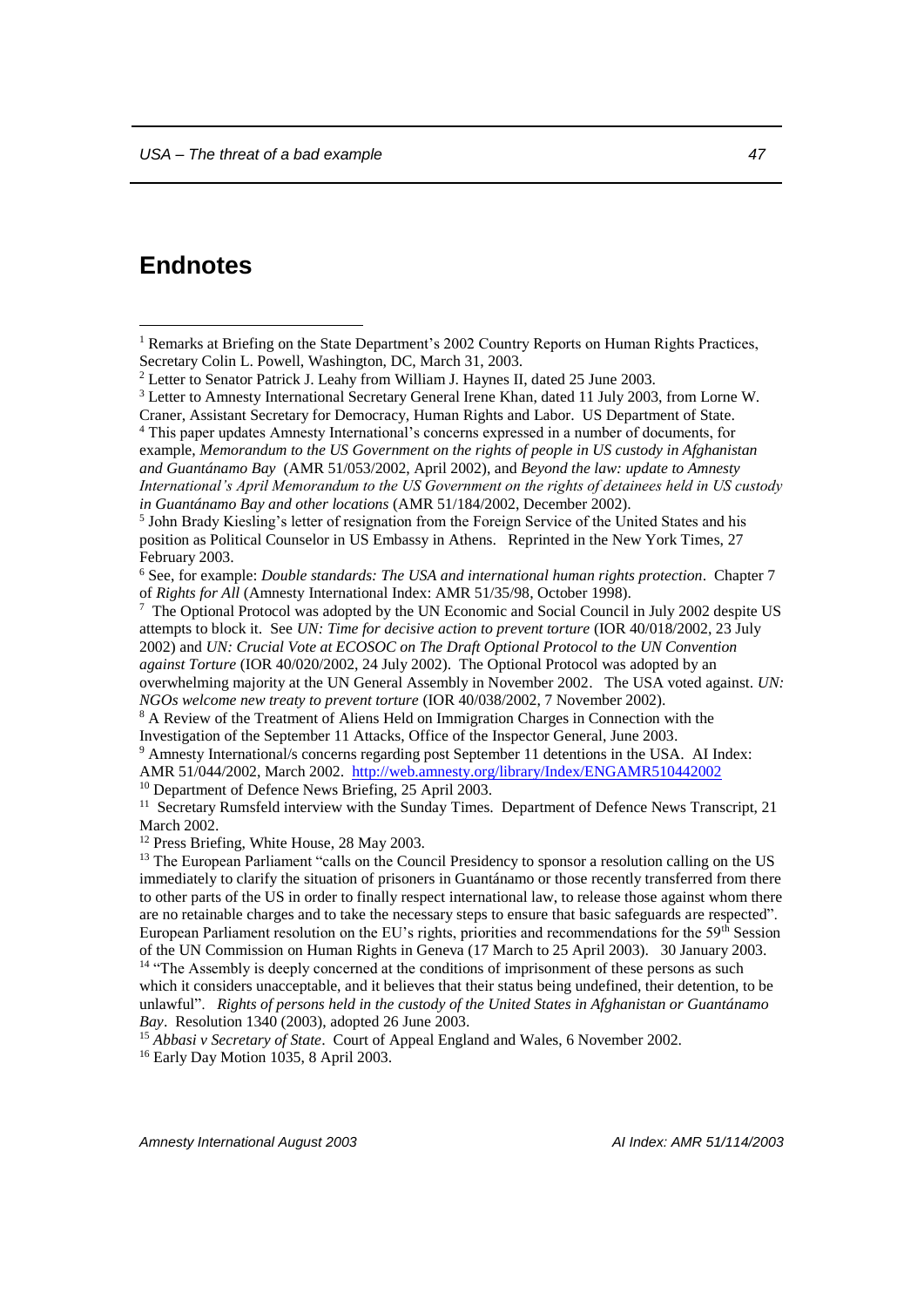<u>.</u>

<sup>17</sup> Preface to State Department's 2002 Country Reports on Human Rights Practices, March 2003.

<sup>18</sup> Opinion No. 5/2003 (United States of America). 8 May 2003.

<sup>19</sup> The World this Weekend. BBC Radio 4, 13 July 2003.

<sup>20</sup> Release of the Country Reports on Human Rights Practices for 2001. Remarks to the Press. Washington DC. 4 March 2002.

<sup>21</sup> *The Guantánamo Scandal*. New York Times, Editorial 15 May 2003.

<sup>22</sup> *Impasse at Guantánamo*. Chicago Tribune, Editorial, 17 May 2003.

<sup>23</sup> *End the legal limbo for Guantánamo detainees*. Newsday, Editorial, 3 June 2003.

<sup>24</sup> See Powell urges Pentagon to act on detainees. Associated Press, 7 May 2003.

<sup>25</sup> Press Conference at the French American Press Club, Hotel Clarion St. James et Albany, Paris, France. 22 May 2003.

<sup>26</sup> *Dagens Nyheter*, (Swedish daily newspaper) 13 June 2003.

<sup>27</sup> *No release in sight for Swede held at Guantánamo Bay: US*. Agence France Presse, 17 July 2003.

<sup>28</sup> *Criticism of USA won't help Swede held at Guantánamo Bay*. Report on Radio Sweden, monitored by BBC, 3 July 2003.

 $^{29}$  Statement by the Press Secretary, White House, 18 July 2003.

<sup>30</sup> Department of Defence statements on British detainee meetings and Australian detainee meetings. 23 July 2003. In the cases of Feroz Abbasi, Moazzam Begg and David Hicks, the US said that not only that the death penalty would not be pursued but that the evidence against the detainees was such that conversations between the detainees and defence counsel would not be monitored.

<sup>31</sup> *Madrid to seek details on Spanish national detained in Guantánamo*. AFP, 24 July 2003.

<sup>32</sup> Speech by the President of the Parliamentary Assembly of the Council of Europe Peter Schieder at the opening of the summer 2003 part-session of the Assembly. Strasbourg. 23 June 2003. <sup>33</sup> National Strategy for Combating Terrorism. February 2003.

<sup>34</sup> The National Security Strategy of the United States of America. September 2002.

<sup>35</sup> Those held in Guantánamo and elsewhere by the USA in its "war on terror" are not held under the Military Order, but according to the US government "under the President's authority as Commander in

Chief and under the laws and usages of war" (*Rasul v Bush*, US District Court, District of Columbia. Respondents' motion to dismiss petitioners' first amended petition for writ of habeas corpus. 18 March 2002.

<sup>36</sup> Department of Defence. Military commission instruction no.2: Crimes and elements for trials by military commission. Section 5(c).

<sup>37</sup>*United Nations rights expert "alarmed" over United States implementation of military order*. United Nations Press Release, 7 July 2003.

<sup>38</sup> Interviewed on The World this Weekend. BBC Radio 4, 13 July 2003.

<sup>39</sup> The government has maintained that the Afghan and Iraq conflicts are "two different situations. You have the war against terrorism, and then you have this [Iraq] conflict, which is much more of a traditional conflict." (Ari Fleischer, White House Press Briefing, 24 March 2003). However, one of the federal judges who agrees with the main governmental position on its detention powers has nevertheless said: "The conflict in Afghanistan is certainly related to the global conflict referred to as the 'war against terror', but it is unquestionably a military conflict that falls quite neatly within our historical concepts of war". (*Hamdi v Rumsfeld*, US Court of Appeals for the Fourth Circuit, Judge

Traxler concurring in the denial of rehearing en banc, 9 July 2003.) See also: *International standards for all*. <http://web.amnesty.org/library/Index/ENGAMR510452003>

<sup>40</sup> "There are divergent views between the United States and the ICRC on the procedures which apply on how to determine that the persons detained are not entitled to prisoner of war status." ICRC press release, 9 February 2002.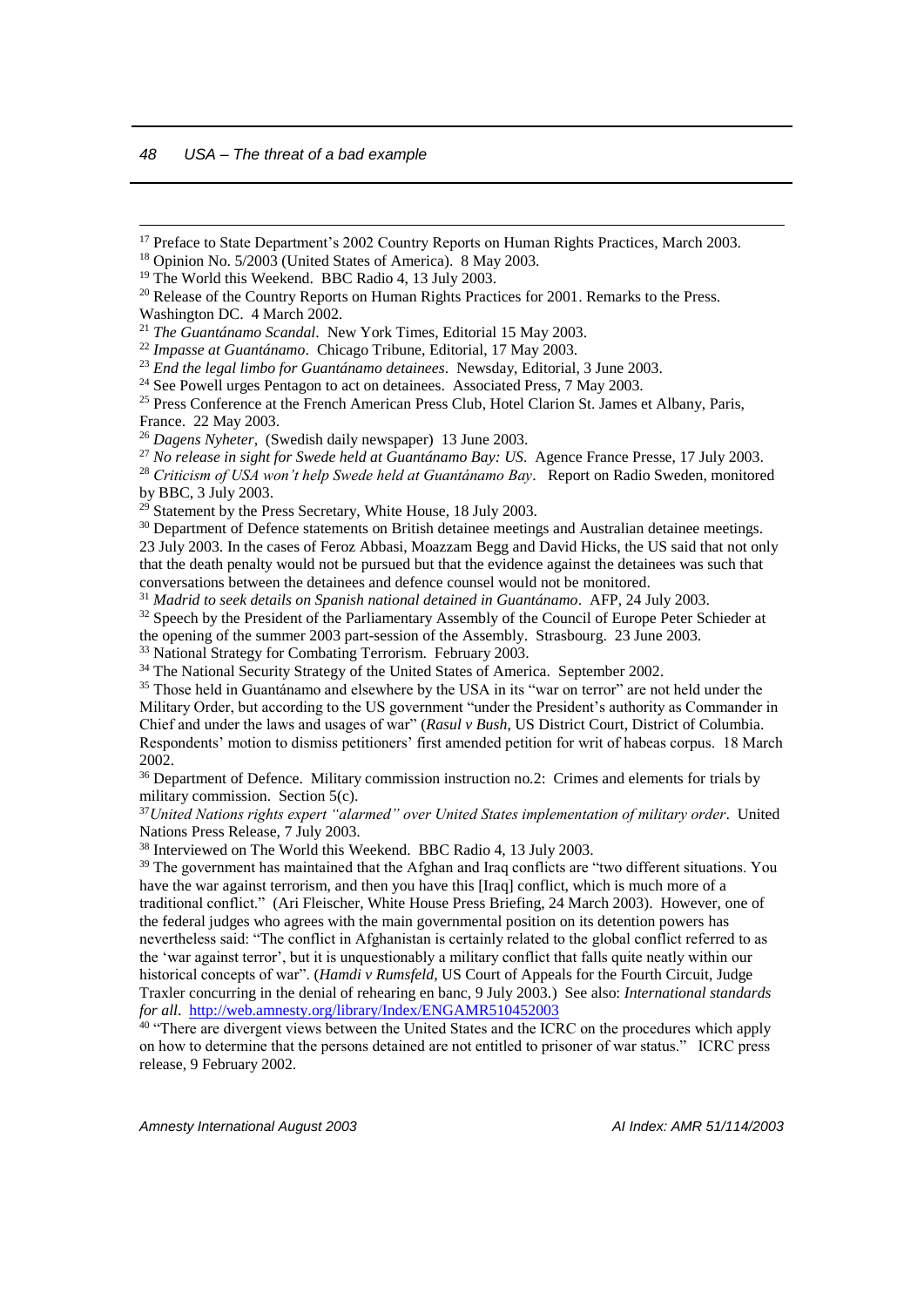<u>.</u>

<sup>45</sup> Letter dated 14 April 2003 from the Chief of Section, Political and Specialized Agencies, of the Permanent Mission of the United States of America to the United Nations Office at Geneva addressed to the Secretariat of the Commission on Human Rights. E/CN.4/2003/G/80, 22 April 2003.

<sup>46</sup> The exception is the case of armed groups fighting against colonial domination, which is not relevant to what the USA deems to be its "war on terror".

<sup>47</sup> The Yemeni Minister of Interior was reported on 19 November 2002 by Agence France Presse to have said that the "hunt for the group which ended in their deaths...took place in the context of security cooperation and coordination between Yemen and the United States to fight terrorism". More recently, the Yemeni President reiterated his government's role in the operation during an interview with *al-Jazeera* television, broadcast on 16 July 2003 (Program: *Without Frontiers* [Bila hudud]. In reply to a question on how the US attacked the six he replied "in coordination with us, in coordination with us...". <sup>48</sup> Basic Principles on the Use of Force and Firearms by Law Enforcement Officials.

<sup>49</sup> Letter dated 2 April 2003 from the Permanent Mission of the United States of America to the United Nations Office at Geneva addressed to the secretariat of the Commission on Human Rights. E/CN.4/2003/G/73.

<sup>50</sup> E/CN.4/2003/G/80, 22 April 2003.

<sup>51</sup> Background briefing on military commissions, Department of Defence news briefing, 3 July 2003. <sup>52</sup> In the case of the "Lackawanna Six", this is alleged to have happened. The six young men – Sahim Alwan, Yahya Goba, Yasein Taher, Faysal Galab, Shafal Mosed and Mukhtar al-Bakri – were arrested in Lackawanna, New York State, on 13 September 2002 on suspicion of being an al-Qa'ida "sleeper cell". In 2003 they pleaded guilty to terrorism charges and accepted prison terms of up to nine years. One of their lawyers said: "We had to worry about the defendants being whisked out of the courtroom and declared enemy combatants if the case started going well for us. So we just ran up the white flag and folded". The Chairman of the American Bar Association's Task Force on Treatment of Enemy Combatants said: "The defendants believed that if they didn't plead guilty, they'd end up in a black hole forever. There's little difference between beating someone over the head and making a threat like that". *No choice but guilty.* Washington Post, 29 July 2003.

<sup>53</sup> *Hamdi v Rumsfeld*, US Court of Appeals for the Fourth Circuit, 9 July 2003. Denial of petition for a rehearing *en banc*.

<sup>54</sup> UN Doc. CCPR/C/39/D/305/1988. 15 August 1990.

<sup>55</sup> *Standards for detainees*. Washington Post, 6 July 2003.

<sup>56</sup> Financial Times (UK), 17 July 2003.

<sup>57</sup> Statement by the President. United Nations International Day in Support of Victims of Torture, 26 June 2003.

<sup>58</sup> The International Committee of the Red Cross has had access to the Guantánamo detainees and people held in Bagram Air Base, although the latter is not believed to have been full unrestricted access.

<sup>41</sup> Chris Mullin, answering questions in House of Commons on British nationals in Guantánamo Bay, 7 July 2003.

<sup>42</sup> *Enemy combatant taken into custody*. Department of Defence News Release, 23 June 2003.

*<sup>43</sup> "Enemy" includes any entity with which the United States or allied forces may be engaged in armed conflict, or which is preparing to attack the United States. It is not limited to foreign nations, or* 

*foreign military organizations or members thereof. "Enemy" specifically includes any organization of terrorists with international reach".* Department of Defence, Military Commission Instruction No. 2 , 30 April 2003.

<sup>&</sup>lt;sup>44</sup> "Some have met their fate by sudden justice; some are now answering questions at Guantánamo Bay. In either case, they're no longer a problem to the United States of America and our friends." *President rallies troops at Fort Hood*. White House transcript. 3 January 2003.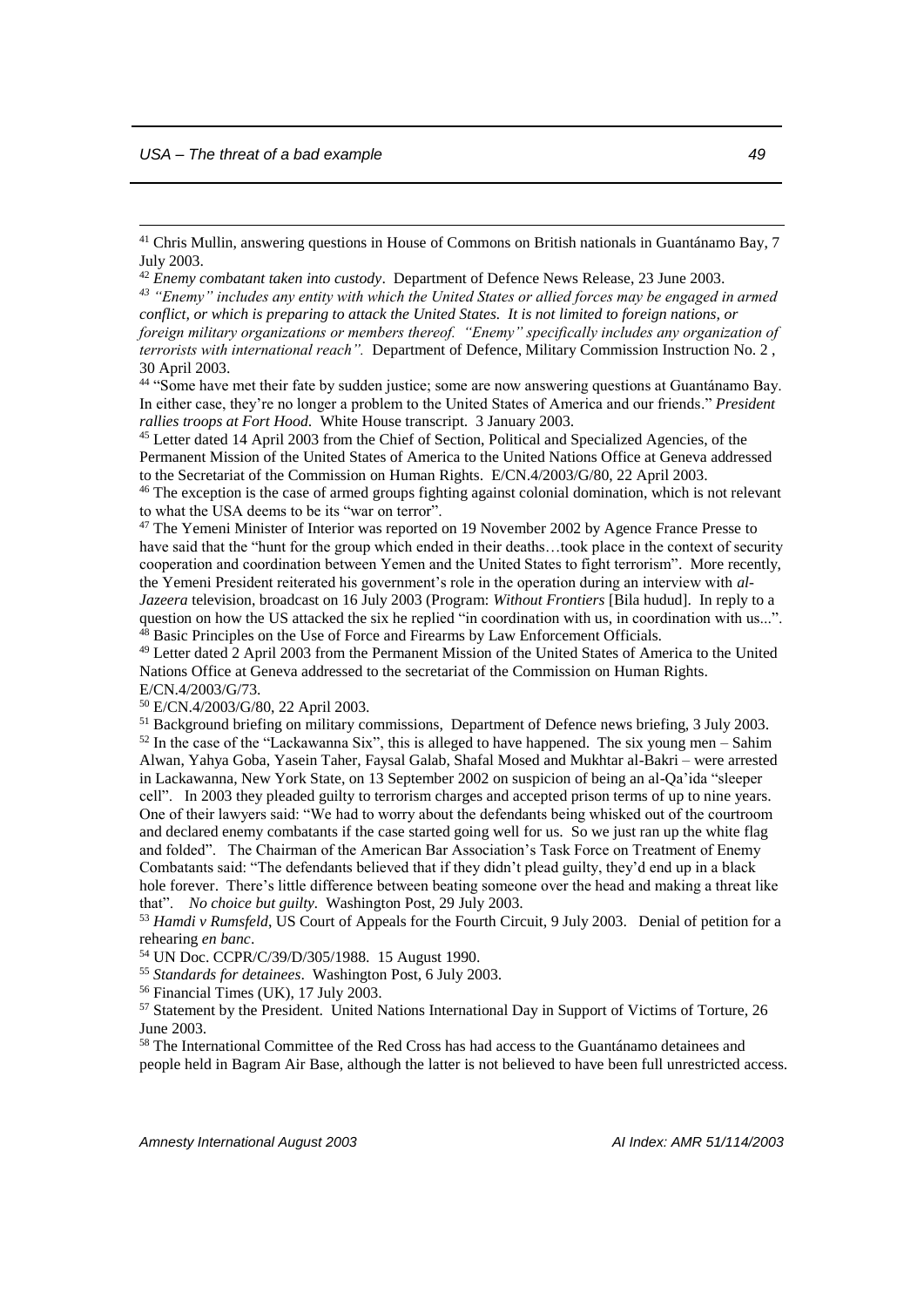<u>.</u>

ICRC policy is to make its concerns and recommendations known to the detaining power, rather than to make its findings public.

<sup>59</sup> Testimony of Cofer Black, Hearing before the Senate and House Intelligence Committees, 26 September 2002.

<sup>60</sup> *Iraq: Memorandum on concerns relating to law and order*, MDE 14/157/2003, 23 July 2003. <http://web.amnesty.org/library/Index/ENGMDE141572003>.

<sup>61</sup> *US decries abuse but defends interrogations.* Washington Post, 26 December 2002.

<sup>62</sup> Declaration of Donald D. Woolfolk, 13 June 2002. In *Hamdi v Rumsfeld* proceedings.

<sup>63</sup> Ari Fleischer, White House Press Briefing, 3 March 2003.

<sup>64</sup> Letter to US Senator Patrick J. Leahy from William J. Haynes, dated 25 June 2003.

<sup>65</sup> CCPR/C/79/Add.50; A/50/40, paras.266-304, 3 October 1995.

<sup>66</sup> *Conclusions and Recommendations of the Committee against Torture : United States of America*. 15 May 2000. A/55/44,paras.175-180.

 $67$  The Body of Principles for the Protection of All Persons under Any Form of Detention or Imprisonment state that "the term "cruel, inhuman or degrading treatment or punishment" should be interpreted so as to extend he widest possible protection against abuses, whether physical or mental, including the holding of a detained or imprisoned person in conditions which deprive him, temporarily or permanently, of the use of any of his natural senses, such as sight or hearing, or of his awareness of place and the passing of time".

<sup>68</sup> A/55/44,paras.175-180, May 2000.

<sup>69</sup> The Committee against Torture also considers the remote-controlled electro-shock stun belt, used in numerous jurisdictions in the USA, to be in violation of Article 16 of the Convention, and has called for an end to its use. The USA has not complied with this recommendation.  $A/55/44$ , paras.175-180, May 2000. See *USA: Cruelty in control? The stun belt and other electro-shock equipment in law enforcement.* AMR 51/54/99, June 1999. In addition, in a world in which a majority of countries have abolished the death penalty in law or practice, the US Supreme Court has not even found the execution of the mentally ill or people who were still children at the time of the crime, or keeping people on death row for decades before killing them, to be unconstitutionally cruel.

<sup>70</sup> Among methods of interrogation cited in UN Doc. CAT/C/SR.297, reporting on Israel's compliance with the Convention against Torture; the committee recommended that interrogation by Israeli security officers applying these methods "cease immediately".

 $71$  The government denied that Lindh's treatment amounted to torture, or that he had been threatened with death or torture. *A note about "torture".* In *USA v Lindh*, Government's opposition to defendant's motion to compel discovery of documents filed in camera. US District Court for the Eastern District of Virginia, 29 March 2002.

<sup>72</sup> *USA v Lindh*, in the US District Court for the Eastern District of Virginia. Plea agreement, 15 July 2002. John Walker Lindh was sentenced to 20 years in prison in October 2002. If he had gone to trial and been found guilty under the government's original indictment, he could have received a sentence of life imprisonment without parole. The sentence received under the plea agreement means that he could be released in less than 17 years with good conduct.

<sup>73</sup> Statement by the President. United Nations International Day in Support of Victims of Torture, 26 June 2003.

<sup>74</sup> *Detention, Treatment, and Trial of Certain Non-Citizens in the War Against Terrorism*. Military Order, signed by President Bush 13 November 2001.

<sup>75</sup> "Provisions should also be made against incommunicado detention", as a safeguard against torture and ill-treatment. Human Rights Committee General Comment 20, para. 11.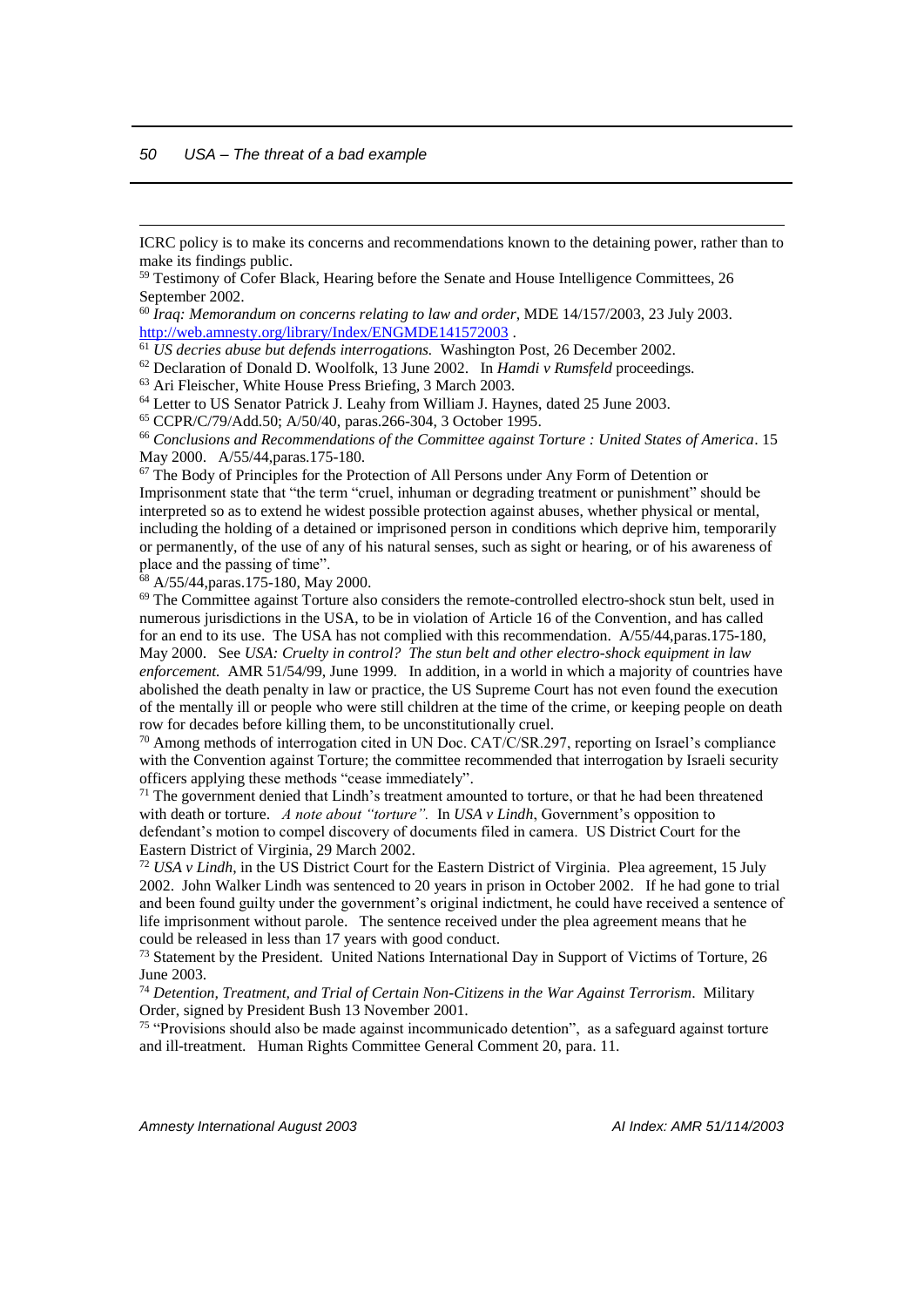<u>.</u>

<sup>76</sup> "Prolonged incommunicado detention may facilitate the perpetration of torture and can in itself constitute a form of cruel, inhuman or degrading treatment". Resolution 1997/38, para. 20.

<sup>77</sup> "Torture is most frequently practiced during incommunicado detention. Incommunicado detention should be made illegal and persons held incommunicado should be released without delay. Legal provisions should ensure that detainees be given access to legal counsel within 24 hours of detention". Report of the Special Rapporteur on torture, UN Doc. E/CN.4/1995/434, para. 926(d).

<sup>78</sup> Incommunicado detention "creates a situation conducive to other practices including torture".

OEA/Ser.L/V/II/61, doc.22.rev.1, 1 July 1981, at 41-42.

<sup>79</sup> Statement by the Press Secretary on the Geneva Convention.

<sup>80</sup> *Prisoners released from US base in Afghanistan*. Associated Press, 15 March 2003.

<sup>82</sup> Agence France Presse, 3 March 2003, quoting Colonel Roger King, the chief spokesman for the military at Bagram.

<sup>83</sup> ICRC policy does not allow it to make public its findings in detention facilities. It is likely, however, that numerous detainees have not been seen by the ICRC, even if only because it does not have a permanent delegation at Bagram. If the ICRC delegate(s) visits the base, say, once or twice a month, any detainee who is detained and released between visits will not be seen. It could be considered unlikely that the US authorities have given the ICRC the names of all such detainees for the organization to be able to follow up.

<sup>84</sup> For example *US decries abuse but defends interrogations.* Washington Post, 26 December 2002. In another report, a "Western intelligence official" quoted by the *New York Times* described the interrogation in Bagram of Omar al-Faruq, an alleged senior *al-Qa'ida* operative, as "not quite torture, but about as close as you can get". The official reported said that over a three-month period, Omar al-Faruq was "fed very little, while being subjected to sleep and light deprivation, prolonged isolation and room temperatures that varied from 100 degrees to 10 degrees." *Questioning terror suspects in a dark and surreal world*. New York Times, 9 March 2003.

<sup>85</sup> Letter to Senator Patrick J. Leahy, dated 25 June 2003, from William J. Haynes II, General Counsel of the Department of Defence.

<sup>86</sup> *The investigation into killings and alleged ill-treatment of detainees by US soldiers*. Pages 17-21 of *Memorandum to the US Government on the rights of people in US custody in Afghanistan and Guantánamo Bay*, April 2002. <http://web.amnesty.org/library/Index/ENGAMR510532002>

<sup>87</sup> For example, on 29 May 2003, the USA expressed its "utmost concern" about the death in custody of Orif Eshanov in Uzbekistan two weeks earlier, possibly as a result of beatings and torture. It noted that the Uzbekistan authorities had promised to conduct a full investigation, and it insisted that anyone found responsible for the death should be prosecuted, and the results of such prosecutions made public. Statement by Douglas A. Davidson, Chargé d'Affaires at the US Permanent Mission to the Organization for Security and Cooperation in Europe delivered to the OSCE Permanent Council in Vienna on 29 May 2003 *.* 

<sup>88</sup> The detainee was later reported to be Abdul Walli. By the first week of August, Amnesty International had not received a reply to its letter of 23 June 2003.

<sup>89</sup> The State Department's recent reporting on Yemen, scores of whose nationals are among those who have been held in Bagram and Guantánamo, include the finding that "detainees in some instances were confined in leg-irons and shackles, despite a law outlawing this practice". In the case of Pakistan, whose nationals have also been among the detainees in US custody, the State Department noted that "shackling of prisoners was routine. The shackles used were tight, heavy, and painful".

<sup>90</sup> *US military investigating death of Afghan in custody*. New York Times, 4 March 2003.

<sup>91</sup> *Prisoners released from US base in Afghanistan*. Associated Press, 15 March 2003.

<sup>&</sup>lt;sup>81</sup> Spoken through an interpreter.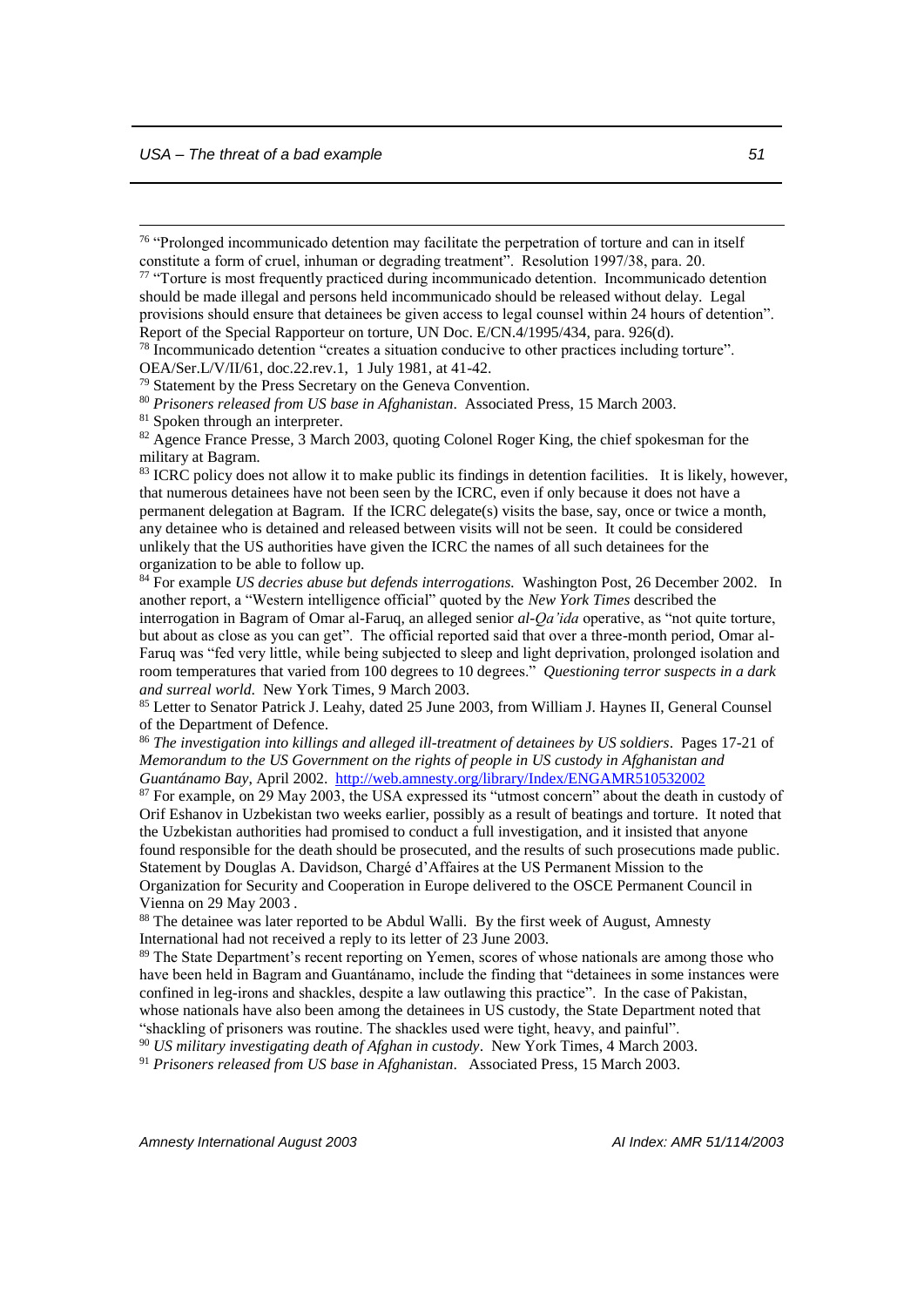<u>.</u>

<sup>92</sup> *US military investigating death of Afghan in custody*. New York Times, 4 March 2003.

<sup>97</sup> Transfer of detainees completed. Department of Defence news release, 18 July 2003.

<sup>101</sup> *Guantánamo Bay: The work continues*. ICRC operational update. 9 May 2003.

 $\overline{103}$  BBC TV Newsnight, 5 June 2003 (translation).

<sup>104</sup> General Comment 21, 1992.

<sup>105</sup> The National Security Strategy of the United States of America. September 2002.

<sup>106</sup> "The Medium Security Facility differs substantially from the other detention units inside Camp Delta. In this facility, detainees are housed in building complexes where each unit consists of a communal living area, with a private toilet and sink, and a larger shower and toilet room that serves the entire complex. A complex consists of four communal living rooms that can house up to 10 enemy combatants each. Detainees have a bed with a mattress, locker for storing personal items and material such as writing paper and books. Each complex also has a recreational area for playing games and team sports." Joint Task Force Guantánamo. <http://www.nsgtmo.navy.mil/JTFgtmo/mission.html>

 $107$  Kellogg Brown & Root won the contracts to build the initial 800 cells of the Camp Delta prison (US\$32.7 million). The Pentagon's recent decision to award this subsidiary of Halliburton the contract to fight oil well fires in Iraq, a contract awarded without competition and with the reported potential to earn nearly half a billion dollars in profit over two years, has raised concern about whether this and other US companies have received favourable treatment from the administration. Vice-President Dick Cheney was Halliburton's chief executive from 1995 to 2000.

<sup>108</sup> The cells of Camp Delta have metal mesh walls dividing them and so prisoners are believed to be able to communicate with fellow detainees in neighbouring cells.

<sup>109</sup> Baroness Symons of Vernham Dean. Questions in the House of Lords on the UK nationals in Guantánamo Bay, 7 July 2003.

<sup>110</sup> Broadcasting House, BBC Radio 4, 29 June 2003.

<sup>111</sup> Article 98. Third Geneva Convention and Article 125 Fourth Geneva Convention.

<sup>93</sup> *Prisoners released from US base in Afghanistan*. Associated Press, 15 March 2003.

<sup>&</sup>lt;sup>94</sup> Letter, dated 18 April 2003, from Marshall Billingslea, Principal Deputy, Office of the Assistant Secretary of Defence. The letter also reiterated that "in this war, as in every war, captured enemy combatants have no right to counsel or access to courts for the purpose of challenging their detention". <sup>95</sup> Article 14, Convention against Torture and Other Cruel, Inhuman or Degrading Treatment or Punishment.

<sup>96</sup> The Parliamentary Under-Secretary of State for Foreign and Commonwealth Affairs, Chris Mullin, Parliamentary questions on British nationals in Guantánamo Bay, 7 July 2003.

<sup>&</sup>lt;sup>98</sup> See the JTF's official website[, http://www.nsgtmo.navy.mil/JTFgtmo/mission.html](http://www.nsgtmo.navy.mil/JTFgtmo/mission.html)

<sup>99</sup> *A place in the sun, beyond the law*. The Economist, 7 May 2003.

<sup>&</sup>lt;sup>100</sup> E/CN.4/2003/8, 16 December 2002.

<sup>&</sup>lt;sup>102</sup> The international controversy over the photograph led Secretary Rumsfeld to acknowledge that it was "probably unfortunate" that the picture had been released, at least without better captioning. He added: "My recollection is that there's something in the Geneva Conventions about press people being around prisoners; that - and not taking pictures and not saying who they are and not exposing them to ridicule".Department of Defence News Briefing, 22 January 2002. Article 13 of the Geneva Convention relative to the Treatment of Prisoners of War, states: "Prisoners of war must at all times be treated humanely. Likewise prisoners of war must at all times be protected, particularly against acts of violence or intimidation and against insults and public curiosity". By the time of its invasion of Iraq, the US administration was more *au fait* with this particular aspect of international humanitarian law, and reacted angrily to captured US soldiers being intimidated on camera. See *International standards for all*. <http://web.amnesty.org/library/Index/ENGAMR510452003>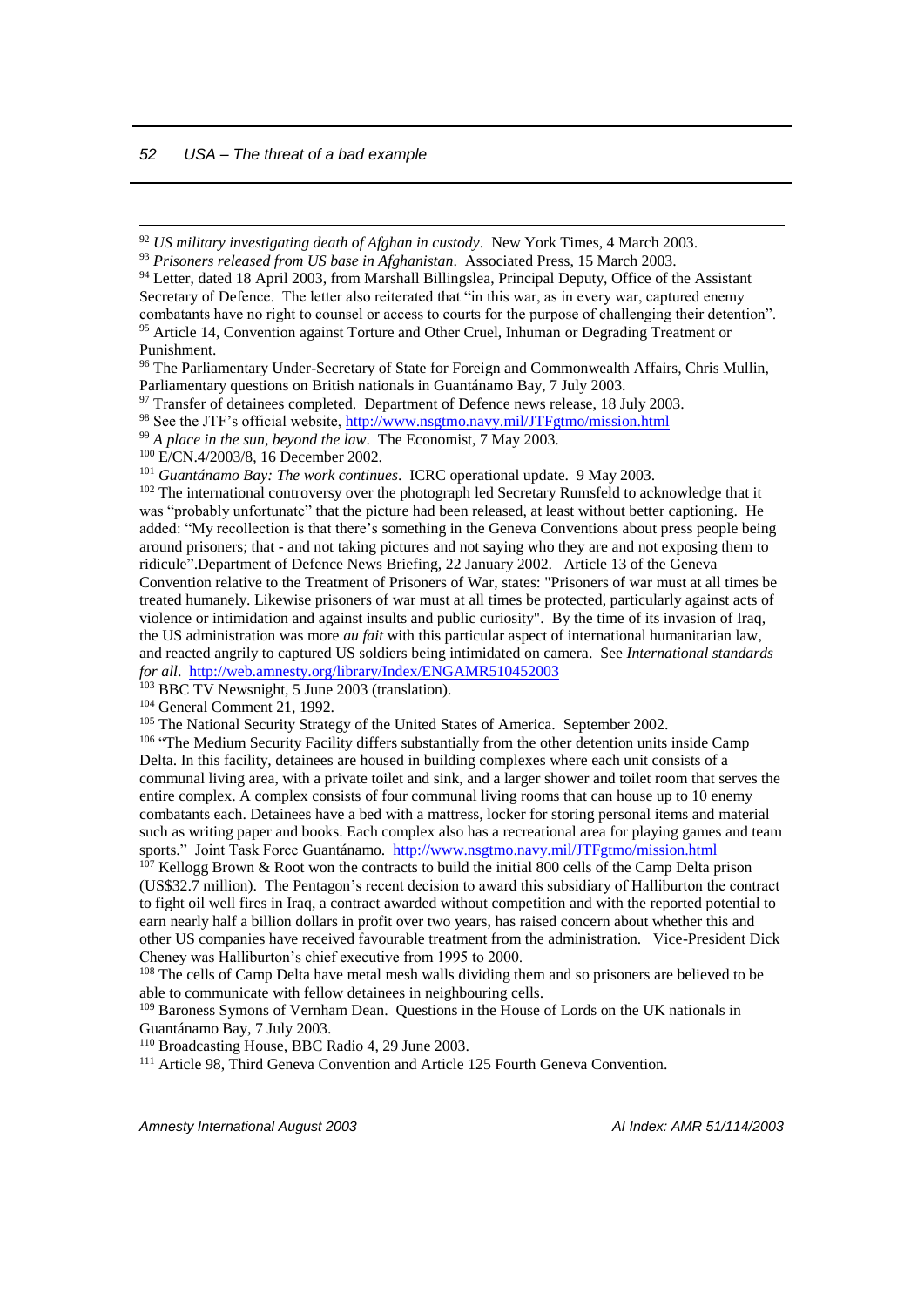<u>.</u>

<sup>115</sup> Department of Defence News Transcript, 4 May 2003.

<sup>117</sup> *'They interrogated us for hours'*. Guardian (UK). 29 October 2002.

<sup>118</sup> *Today*. BBC Radio 4, 7 March 2002.

<sup>120</sup> *18 ex-Guantanamo captives suddenly out on Kabul street*. New York Times, 26 March 2003. <sup>121</sup> *Ex-Guantanamo inmate to sue US*. BBC News. 10 July 2003.

<sup>122</sup> In June 2003, a military officer at Camp Delta confirmed that the lights are kept on all-night in the cell blocks. He stated that "if the detainee indicates to the medical personnel that the light is a problem with him, the medical personnel will make an assessment and provide the necessary equipment". Broadcasting House. BBC Radio 4, 29 June 2003.

 $123$  Article 124 of the Fourth Geneva Convention requires that civilian internees subject to disciplinary punishments "in particular be provided with adequate bedding".

<sup>124</sup> *In the land of Guantánamo*, New York Times, 29 June 2003.

<sup>125</sup> Threats of transfer to Guantánamo were reportedly being used by US soldiers against civilians to gain their cooperation in the context of a poor law and order situation. BBC TV Newsnight, 23 July 2003.

<sup>126</sup> *Questioning terror suspects in a dark and surreal world*. New York Times, 9 March 2003.

<sup>127</sup> *Prisoners released from US base in Afghanistan*. Associated Press, 15 March 2003.

<sup>128</sup> *In the land of Guantánamo*, New York Times, 29 June 2003.

<sup>129</sup> *Guantánamo prisoner attempts suicide*. Associated Press, 3 June 2003. *Guantánamo detainee attempts suicide.* Associated Press, 17 July 2003.

<sup>130</sup> Daniel Cavoli, speaking on Broadcasting House. BBC Radio 4, 13 July 2003.

<sup>131</sup> Antonella Notari, quoted in *The Bitterest Betrayal*. The Guardian Weekend (UK), 19 July 2003.

<sup>132</sup> *Tales of despair from Guantánamo*, New York Times, 17 June 2003.

<sup>133</sup> Rule 92 of the Standard Minimum Rules for the Treatment of Prisoners states: "An untried prisoner shall be allowed to inform immediately his family of his detention and shall be given all reasonable facilities for communicating with his family and friends, and for receiving visits from them, subject only to restrictions and supervision as are necessary in the interests of the administration of justice and of the security and good order of the institution". Principle 19 of the Body of Principles for the Protection of All Persons under Any Form of Detention or Imprisonment states: "A detained or imprisoned person shall have the right to be visited by and to correspond with, in particular, members of his family and shall be given adequate opportunity to communicate with the outside world, subject to reasonable conditions and restrictions as specified by law or lawful regulations".

<sup>134</sup> Amnesty International notes that the US is a signatory to the Convention on the Rights of the Child, which requires that in matters effecting children, the best interests of the child shall be a primary consideration. As a signatory to the Convention, the USA is obliged under international law not to do anything to undermine the provisions of the treaty, pending a decision on whether to ratify it (Article 18, Vienna Convention on the Law of Treaties). The Committee on the Rights of the Child, the body established by the Convention to oversee implementation of the treaty, has indicated in another context

<sup>112</sup> Standard Minimum Rules for the Treatment of Prisoners.

<sup>113</sup> Fox News Sunday, 27 January 2002.

<sup>114</sup> Page 26 of Amnesty International's *Memorandum to the US Government on the rights of people in US custody in Afghanistan and Guantánamo Bay,* April 2002. <http://web.amnesty.org/library/Index/ENGAMR510532002>

<sup>116</sup> See further information on Urgent Action 86/03 (AI Index: AMR 51/051/2003, 27 March).

<sup>&</sup>lt;sup>119</sup> Department of Defence, Military Commission Order no 1. The commission, appointed by the officials who approve the plea agreement, has to determine the voluntary nature of the plea arrangement.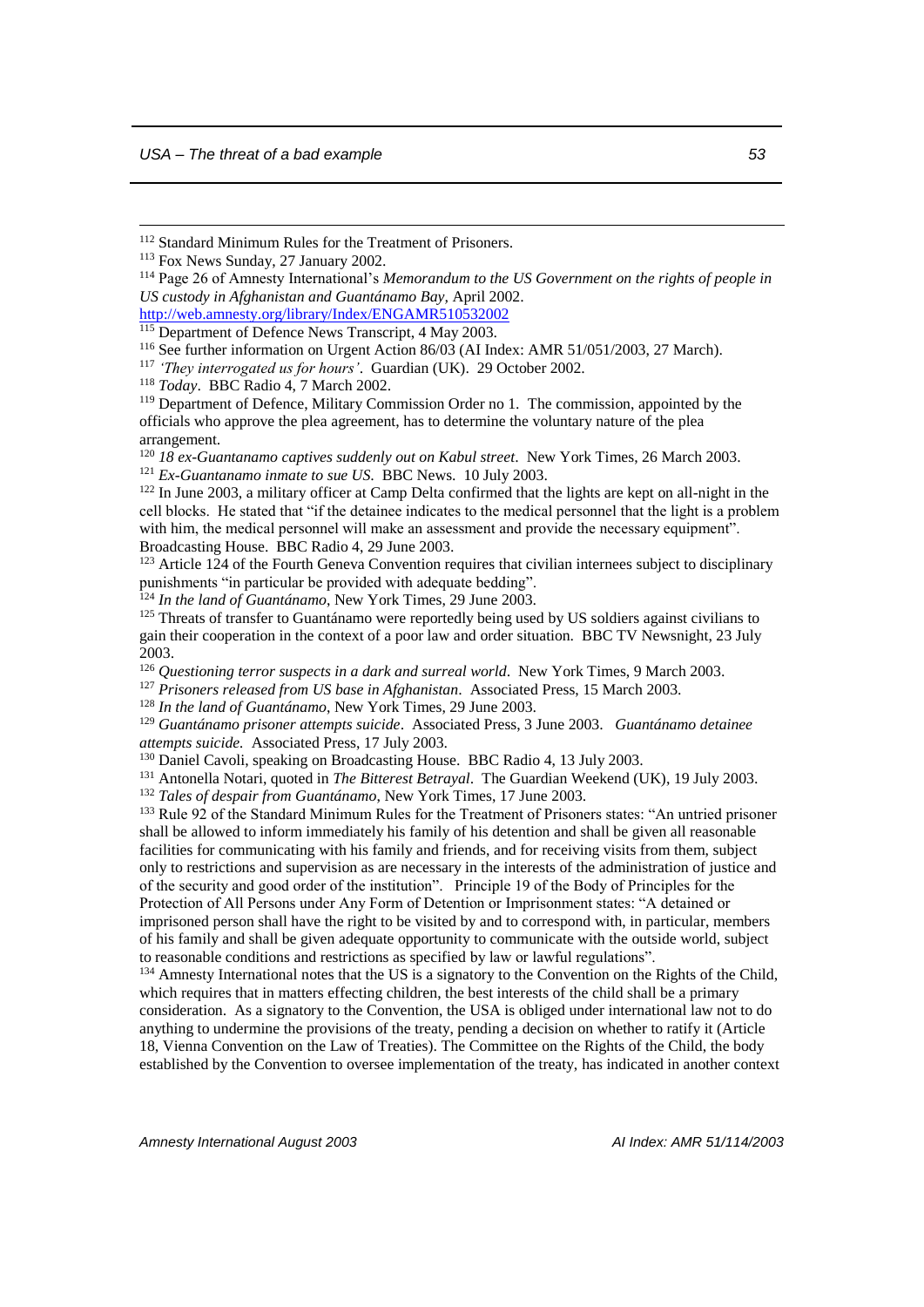<u>.</u>

"that the best interests of the child and, in particular, child rights with regard to separation from parents are not fully respected in the context of maintaining contact with parents serving prison sentences." (CRC/C/15/Add.126,Concluding Observations of the Committee on the Rights of the Child : Norway. 28/06/2000).

<sup>135</sup> It seems that it took six months for even the Canadian government to have access to Omar Khadr. *Canada denied access to teenager held by US in Afghanistan*. AFP. 15 September 2002.

<sup>136</sup> Letter to Amnesty International Secretary General Irene Khan, undated, received 8 July 2003, from Paul W. Butler, Deputy Assistant Secretary of Defence.

<sup>137</sup> Department of Defence News Briefing, 25 April 2003.

<sup>138</sup> Department of Defence News Briefing, 25 April 2003.

<sup>139</sup> *Young detainees.* Directorate for Public Inquiry and Analysis. 28 May 2003.

<sup>140</sup> USA: Indecent and internationally illegal: The death penalty against child offenders (AI Index: AMR 51/143/2002, September 2002).

<sup>141</sup> Murder by an unprivileged belligerent is triable by military commission under Military Commission Instruction No. 2 of 30 April 2003. "Even an attack on a soldier would be a crime if the attacker did not enjoy "belligerent privilege" or "combatant immunity"". In the military commissions, the burden would be on the prosecution to prove that the defendant was an unprivileged belligerent.

<sup>142</sup> *Military mulls death penalty – Toronto teen may be eligible.* Calgary Sun, 3 June 2003.

<sup>143</sup> The use of the death penalty against people who were under 18 years old at the time of their alleged offences is prohibited by the International Covenant on Civil and Political Rights, the Convention on the Rights of the Child and the American Convention on Human Rights. The Fourth Geneva Convention, and both Additional Protocols to the Geneva Conventions also prohibit the imposition of the death penalty against this age group.

<sup>144</sup> Vienna Convention on the Law of Treaties, Article 18.

<sup>145</sup> In its standard response on the child detainees, the Pentagon wrote that "the Taliban, who formerly ruled Afghanistan, and the international terrorist network, Al Qaeda, chose to use young people as enemy combatants." In its letter to Amnesty International, the Pentagon wrote of the under-16-vearolds in Guantánamo that "these particular individuals were captured while actively participating in hostilities."

<sup>146</sup> BBC TV Newsnight, 5 June 2003 (translation).

<sup>147</sup> BBC TV Newsnight, 5 June 2003 (translation).

<sup>148</sup> Letter dated 2 April 2003 from the Permanent Mission of the United States of America to the United Nations Office at Geneva addressed to the Secretariat of the Commission on Human Rights. E/CN.4/2003/G/73. 7 April 2003.

<sup>149</sup> *Alvarez-Machain v USA*, US Court of Appeals for the Ninth Circuit, 3 June 2003.

<sup>150</sup> *An uneasy routine at Cuba prison camp*. New York Times, 16 March 2002.

<sup>151</sup> *Many held at Guantánamo not likely terrorists.* Los Angeles Times, 22 December 2002.

<sup>152</sup> On 14 May 2003, four Saudi nationals were transferred to Saudi Arabia for "continued detention by the Government of Saudi Arabia". Amnesty International reiterates that no-one should be returned to a country where they would be at risk of torture, execution or other serious human rights abuse. They should also not be transferred from one situation of prolonged untried detention to another. <sup>153</sup> *'They interrogated us for hours'*. Guardian (UK). 29 October 2002.

<sup>154</sup> Transfer of detainees completed. Department of Defence News Release, 28 October 2002.

<sup>155</sup> State Department Daily Press Briefing, 12 June 2003. Richard Boucher, the Department's spokesman was responding to the news that the US candidate had not been elected on to the

Commission by the General Assembly of the Organization of American States.

<sup>156</sup> E/CN.4/2003/8, 16 December 2002.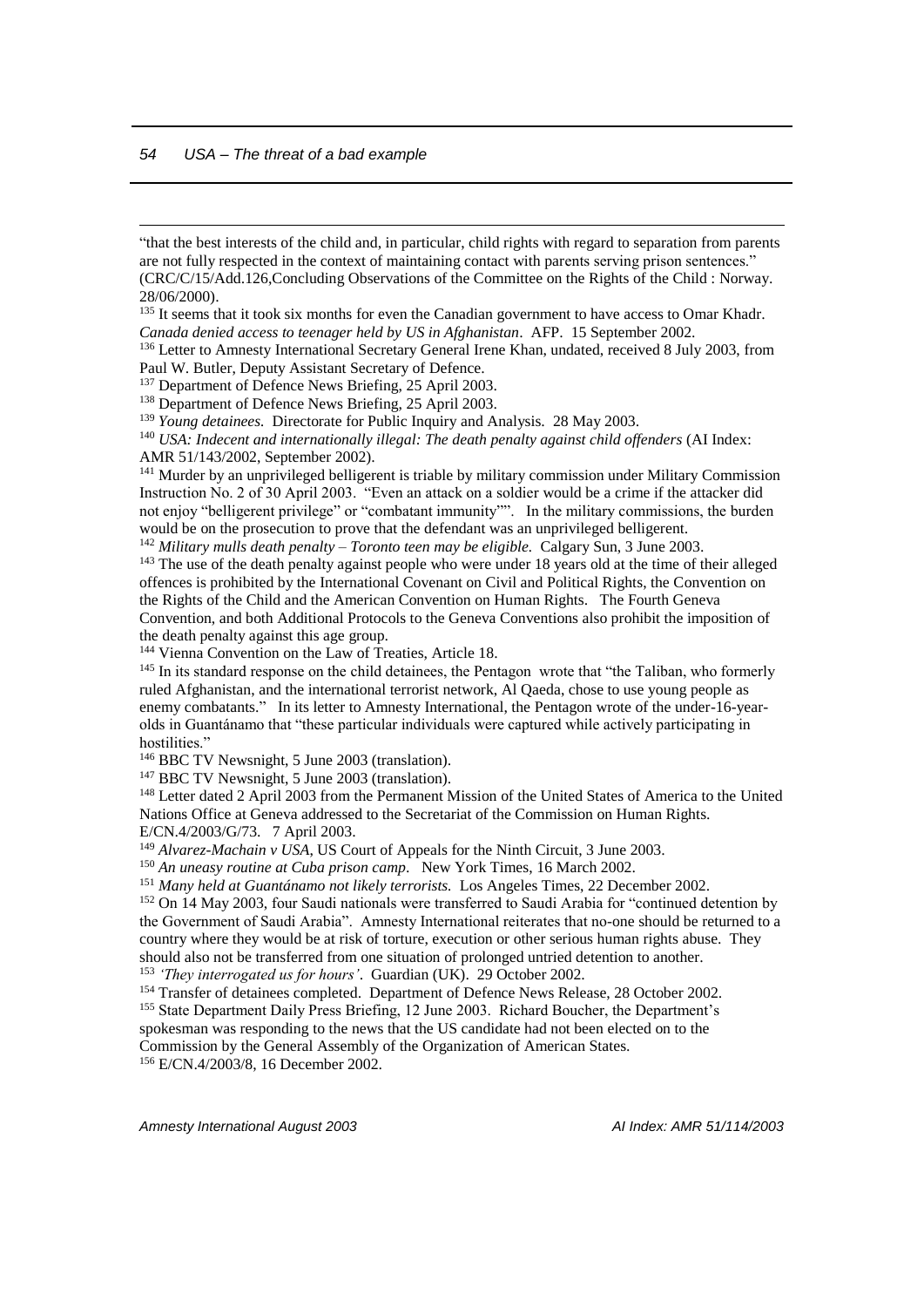<u>.</u>

<sup>163</sup> *ICRC President meets with US officials in Washington DC.* ICRC Press Release. 28 May 2003. <sup>164</sup> In 2002, a federal District Court had held that it lacked jurisdiction to consider complaints and petitions for *habeas corpus* brought on behalf of a number of Guantánamo detainees by their relatives. It further expressed the belief that no US court would have jurisdiction over the detainees. On 11 March 2003, the US Court of Appeals for the District of Columbia Circuit unanimously affirmed the lower court's decision. Complaints were filed on behalf of 12 Kuwaiti, two Australian, and two UK nationals. Variously, the petitions had sought access to relatives and to counsel, to be informed of any charges against the detainees, release from unlawful custody, and an end to interrogations.

<sup>165</sup> *Belaid Gherebi v George Walker Bush*, US District Court for the Central District of California. Case No. CV O3-1267-AHM, Order dismissing petition for lack of jurisdiction. 13 May 2003. <sup>166</sup> Human Rights Committee, General Comment 3, para 1. 29 July 1981.

<sup>167</sup> See, for example, Concluding observations of the Human Rights Committee: Israel, UN Doc. CCPR/C/79/Add. 93, 18 August 1998, para 10.

<sup>168</sup> *Abbasi v Secretary of State*, Court of Appeal England and Wales, 6 November 2002. There are believed to be nine UK nationals in Guantánamo Bay: Feroz Abbasi, Moazzam Begg, Shafiq Rasul, Asif Iqbal, Ruhal Ahmed, Martin Mubanga, Jamal Udeen, Richard Belmar and Tarek Dergoul. In addition, Bisher Al-Rawi, an Iraqi national legally resident in the United Kingdom, and Jamil Al Banna, a Jordanian national with refugee status in the UK were transferred to Camp Delta from Gambia via Bagram in 2003. A 24-year-old Ugandan national, who had resided in the UK from the age of 14 (his mother has UK citizenship), is also held in Camp Delta.

<sup>169</sup> *Johnson v Eisentrager*, 339 US 763 (1950), Justice Black dissenting (joined by Justices Douglas and Burton).

<sup>170</sup> *US Court decision on Guantánamo detainees has serious implications for rule of law, says UN rights expert*. United Nations Press Release, 12 March 2003.

 $171$  Opinion No. 5/2003 (United States of America), 8 May 2003.

<sup>172</sup> Vindicating the rule of law: Balancing competing demands for justice. Paper presented by US Supreme Court Justice Sandra Day O'Connor to Conference on Democracy and the Rule of Law in a Changing World Order, 7 March 2000.

<sup>173</sup> James Ziglar, quoted in *America's secret prisoners*. Newsweek, 18 June 2003.

<sup>174</sup> Ambassador Cofer Black, Coordinator for Counterterrorism. Testimony before the House International Relations Committee, Subcommittee on International Terrorism, Nonproliferation and Human Rights. Washington, DC. 26 March 2003.

<sup>175</sup> Amnesty International Urgent Action<http://web.amnesty.org/library/Index/ENGAMR510932003>

<sup>176</sup> *US denies involvement in arrest of terrorism suspects*. African Church Information Service. allAfrica.com, 4 August 2003.

<sup>177</sup> Terror suspect flown out of Pakistan. Associated Press, 14 July 2003.

<sup>178</sup> Letter to President Bush from Secretary General Irene Khan, dated 10 April 2002.

<sup>157</sup> *Op.cit*. E/CN.4/2003/G/73. 7 April 2003.

<sup>158</sup> Human Rights Committee. CCPR General comment 8. 30 June 1982

<sup>159</sup> General Comment no 29. Paragraphs 11 and 16. CCPR/C/21/Rev.1/Add.11. 31 August 2001. <sup>160</sup> Advisory Opinion OC-8/87 of 30 January 1987, Annual report of the Inter-American Court, 1987, OAS/Ser.L/V/III.17 doc.13, 1987; and Judicial Guarantees in States of Emergency, Advisory Opinion OC-9/87 of 6 October 1987, Annual Report of the Inter-American Court, 1988, OAS/Ser.L/V/III.19 doc.13, 1988.

<sup>&</sup>lt;sup>161</sup> Article 18 of the Vienna Convention on the Law of Treaties.

<sup>162</sup> Interview with Cale Ramaker, KSDK-NBC. 27 February 2002.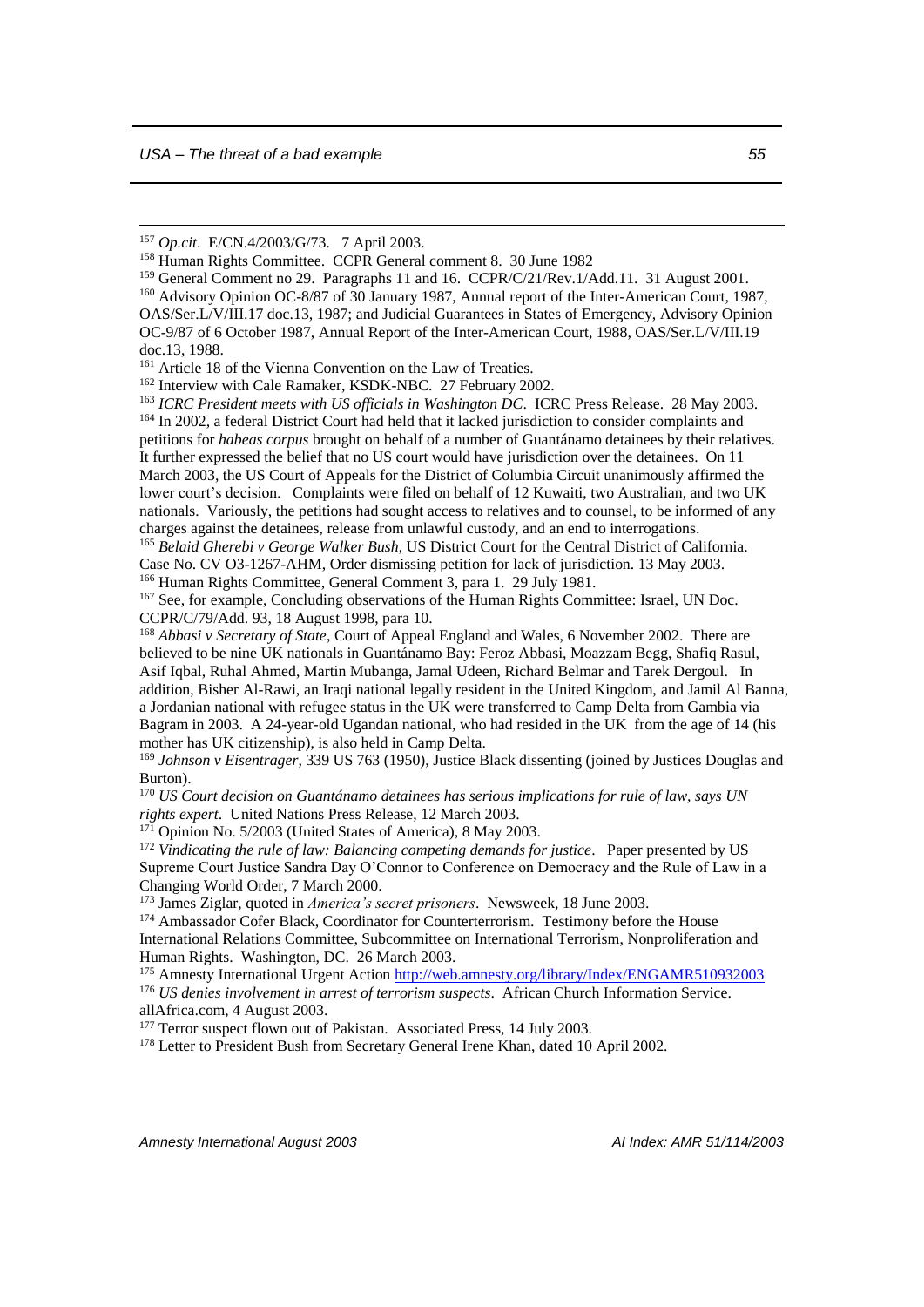<sup>184</sup> *Id*.

<u>.</u>

<sup>187</sup> Amnesty International Report, 2003.

- <sup>189</sup> *Questioning terror suspects in a dark and surreal world.* New York Times, 9 March 2003.
- <sup>190</sup> *US decries abuse but defends interrogations*. Washington Post, 26 December 2002.
- <sup>191</sup> General Comment 20, para. 11.
- <sup>192</sup> For example, see State of the Union Address, 29 January 2002.
- <sup>193</sup> President Bush, Prime Minister Blair discuss war on terrorism. White House press conference, 17 July 2003.

<sup>194</sup> See also: *UK – Government must act now on behalf of Guantánamo detainees*. 11 July 2003, available at<http://web.amnesty.org/library/Index/ENGEUR450192003>

<sup>195</sup> *Letters home from Guantánamo Bay*. BBC News Online, 17 July 2003.

<sup>196</sup> Baroness Symons of Vernham Dean. Questions in the House of Lords on the UK nationals in Guantánamo Bay, 7 July 2003.

<sup>197</sup> *There are many other Guantánamo prisoners.* The Independent (UK), 21 July 2003.

<sup>198</sup> The World this Weekend. BBC Radio 4, 13 July 2003.

<sup>199</sup> According to the Department of Defence, President Bush had "determined that there is reason to believe that each of these enemy combatants was a member of *al-Qa'ida* or was otherwise involved in terrorism directed against the United States". The Pentagon did not immediately make the identities of the six public, stating that because "no charges against any of the detainees have been approved, their names will not be released". However, the families of three Guantánamo detainees were told by their governments that their relative was among the six – the three men were UK nationals Moazzam Begg and Feroz Abbasi, and Australian David Hicks. Amnesty International has received information that among the other three detainees is at least one Yemeni and one Pakistani. Following the naming of the detainees, it became the responsibility of the "appointing authority", who at the time of writing was Deputy Secretary of Defence Paul Wolfowitz, to decide whether to approve any charges brought by military prosecutors against any of the six detainees and whether to appoint a military commission to try those charged.

<sup>200</sup> Notably, the procedures noted that in the event of any inconsistency between the procedures and the Order, "the provisions of the President's Military Order shall govern".

<sup>201</sup> For example: attacking civilians, attacking civilian objects, pillaging, taking hostages, employing poison or analogous weapons, torture, causing serious injury, rape, terrorism, spying, aiding the enemy. <sup>202</sup> See [http://www.access.gpo.gov/su\\_docs/fedreg/a030701c.html](http://www.access.gpo.gov/su_docs/fedreg/a030701c.html)

<sup>203</sup> Briefing on Military Commissions, 22 May 2003.

<sup>204</sup> As executive officials, the impartiality of its members could not be guaranteed. None of the commission members would have the same security of tenure as civilian judges. In fact, any of them, including the Presiding Officer, could be removed by the Secretary of Defence "for good cause".

*<sup>56</sup> USA – The threat of a bad example*

<sup>179</sup> Letter to Human Rights Watch, dated 2 April 2003, from the Pentagon's General Counsel, William Haynes.

<sup>180</sup> *US decries abuse but defends interrogations*. Washington Post, 26 December 2002.

<sup>&</sup>lt;sup>181</sup> See Amnesty International Urgent Action 314/02, AMR 51/159/2002, 21 October 2002 and updates. <sup>182</sup> Ottawa stumped by Syria tipoff. National Post (Canada), 30 July 2003.

<sup>&</sup>lt;sup>183</sup> Letter to US Senator Patrick J. Leahy from William J. Haynes, General Counsel of the Department of Defence, dated 25 June 2003.

<sup>185</sup> *US behind secret transfer of terror suspects*. Washington Post, 11 March 2002.

<sup>186</sup> *Al Qaeda recruiter reportedly tortured*. Washington Post, 31 January 2003.

<sup>188</sup> *US decries abuse but defends interrogations*. Washington Post, 26 December 2002.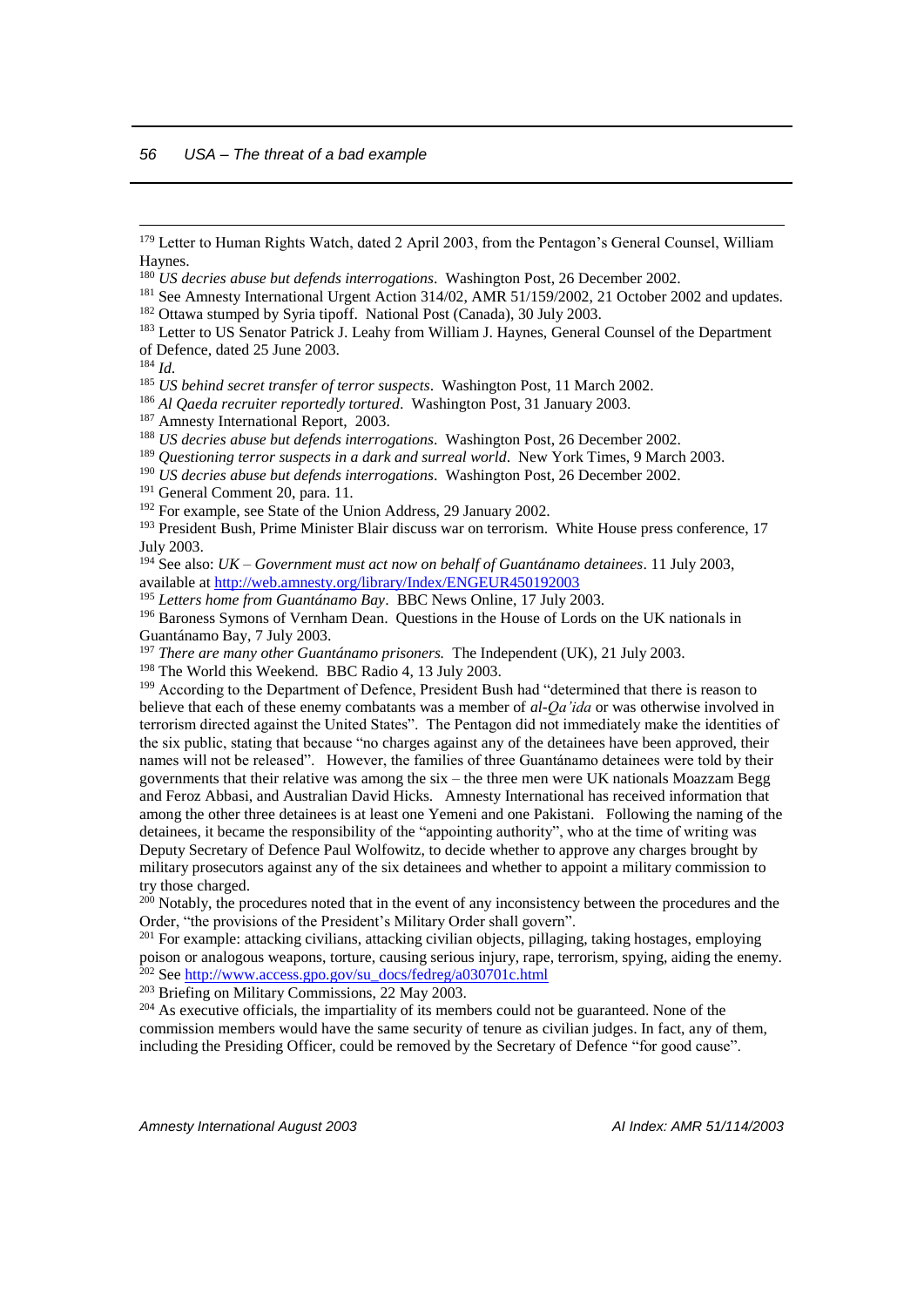<u>.</u>

<sup>205</sup> Article 102 holds that a "prisoner of war can be validly sentenced only if the sentence has been pronounced by the same courts according to the same procedure as in the case of members of the armed forces of the Detaining Power". Article 130 provides that "wilfully depriving a prisoner of war of the rights of fair and regular trial prescribed in this Convention" is a grave breach of that Convention – that is, it is a war crime. Article 75 of Additional Protocol 1, recognized by the USA as reflecting customary international law, states: "No sentence may be passed and no penalty may be executed on a person found guilty of a penal offence related to the armed conflict except pursuant to a conviction pronounced by an impartial and regularly constituted court respecting the generally recognized principles of regular judicial procedure". The President Bush's Military Order of 13 November 2001 expressly states that "it is not practicable to apply in military commissions under this order the principles of law and the rules of evidence generally recognized in the trial of criminal cases in the United States district courts".

<sup>206</sup> See pages 37-40 of Amnesty International's April 2002 *Memorandum to the US Government* <http://web.amnesty.org/library/Index/ENGAMR510532002>

<sup>208</sup> The Human Rights Committee found that this right was violated in Uruguay when a defendant was forced to accept military counsel, although a civilian attorney was willing to represent him. Under the USA's Uniform Code of Military Justice, if a US soldier facing a court martial decides to retain a civilian lawyer, he or she can dismiss the military lawyer.

<sup>209</sup> *Guantanamo: Little hope for zealous advocacy*. The Champion, July 2003.

<sup>210</sup> Under the normal military justice system in the USA, defendants have the right of appeal to the Court of Appeals for the Armed Forces. Its five judges are civilians, appointed for 15-year terms. The decision of this appellate court is also eligible for US Supreme Court review. In the case of prisoners of war, Article 106 of the Third Geneva Convention holds that they "shall have, in the same manner as the members of the armed forces of the Detaining Power, the right of appeal or petition from any sentence pronounced upon him".

<sup>211</sup> The Human Rights Committee, in its authoritative interpretation of the ICCPR, has stated: "Nondiscrimination, together with equality before the law and equal protection of the law without any discrimination, constitute a basic and general principle relating to the protection of human rights". <sup>212</sup> The United Nations Working Group on Arbitrary Detention has said: "One of the most serious causes of arbitrary detention is the existence of special courts, military or otherwise, regardless of what they are called. Even if such courts are not in themselves prohibited by the International Covenant on Civil and Political Rights, the Working Group has none the less found by experience that virtually none of them respects the guarantees of the right to a fair trial enshrined in the Universal Declaration of Human Rights and the said Covenant." The Human Rights Committee has also stated that the jurisdiction of special courts should be strictly defined by law. In its concluding observations on Iraq in 1997, for example, the Committee "expressed concern that in addition to the list of offences which were triable in special courts in Iraq, the Minister of the Interior and the Office of the President had discretionary authority to refer any other cases to these courts." As already stated, President Bush's Military Order provides for sweeping military jurisdiction over a potentially wide-range of individuals, and is open-ended. Furthermore, even the Pentagon's broad range of crimes over which the military commissions have jurisdiction is a non-exhaustive list, and it remains the case that: "Commissions established hereunder shall have jurisdiction over violations of the laws of war and all other offenses triable by military commission"

<sup>213</sup> Principle 5 of the UN Basic Principles on the Independence of the Judiciary, states: "Everyone shall have the right to be tried by ordinary courts or tribunals using established legal procedures. Tribunals

<sup>&</sup>lt;sup>207</sup> President Bush, Prime Minister Blair discuss war on terrorism. White House press conference, 17 July 2003.